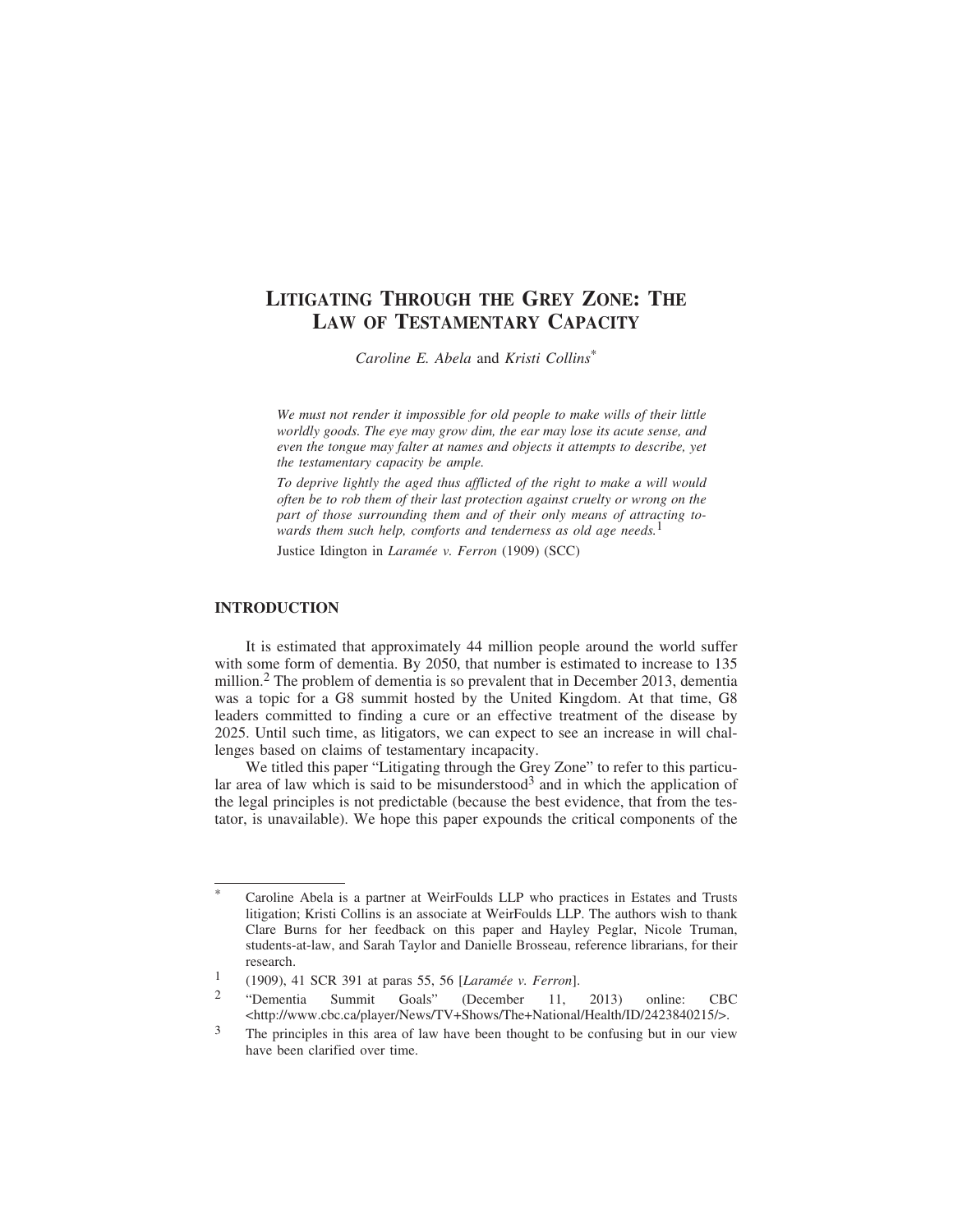law in Canada, illustrates the challenges and issues in this area, as well as explores the possibility for improvement.

In Part I of this paper, we discuss the history of and current case law regarding the common law test for testamentary capacity, including: (1) the overarching principle of the law;  $(2)$  when capacity is to be measured;  $(3)$  the test to challenge the validity of a will; (4) the elements of the test for testamentary capacity; (5) related issues of knowledge and approval, suspicious circumstances and undue influence; (6) the types of evidence used to demonstrate testamentary capacity, or lack thereof, in court proceedings; and (7) how the test for testamentary capacity compares with other capacity tests. We hope that this review will not only guide the reader in litigation but also illustrate that this area of law should evolve as the life expectancy of individuals increases and medical developments become more advanced. As such, there is room for change and improvement in this area of law.

In Part II of this paper, we consider a mechanism by which a testator can ensure, during his<sup>4</sup> lifetime, that his testamentary autonomy and intentions will be respected. In doing so, we have introduced the concept of obtaining a "testamentary declaration" and we examine the US experience that permits *ante mortem* (Latin meaning "before death") probate. We advocate that a testator should be allowed to have his testamentary capacity and will validated by the court prior to his death<sup>5</sup> and argue that this procedure should be adopted in Canada.

# **I. TESTAMENTARY CAPACITY AT COMMON LAW**

## **1. Overarching Principle to Consider in the Law of Testamentary Capacity**

In 1909 the Supreme Court of Canada declared that the testator's autonomy and testamentary freedom in deciding who will take his possessions once he has died is an important right, which the courts should be slow to take away.6 In *Tataryn Estate*, almost 100 years later, the Supreme Court stated the principle as follows:

> In the absence of other evidence, a will should be seen as reflecting the means chosen by the testator to meet his legitimate concerns and provide for

<sup>&</sup>lt;sup>4</sup> Use of the pronoun "his" is intended generically to include "her".

<sup>5</sup> We recognize that a will does not become the "Last Will and Testament" until death. However, we use the term "will" to describe a document which reflects at the time "the deliberate or fixed and final expression of intention to dispose of property on death." See *Lindblom Estate v. Worthington*, 1999 ABQB 196 (Alta Surr Ct) (regarding the definition of a testamentary document). In addition, the term "testator" is also used to describe a will-maker. Notably, the *Wills, Estates and Succession Act*, SBC 2009, c 13 [*BC Wills, Estates and Succession Act*] which came into force on March 31, 2014 uses the term "will-maker" to describe a person who makes a will.

<sup>6</sup> *Laram´ee v. Ferron*, *supra* note 2; *Calvert (Litigation Guardian of) v. Calvert*, 1997 Carswell 581 (Gen Div) at paras 52, 57 [*Calvert v. Calvert*]; aff'd (1998), 37 OR (3d) 221, 106 OAC 299 (Ont CA); leave to appeal to SCC ref'd [1998] SCCA No. 161.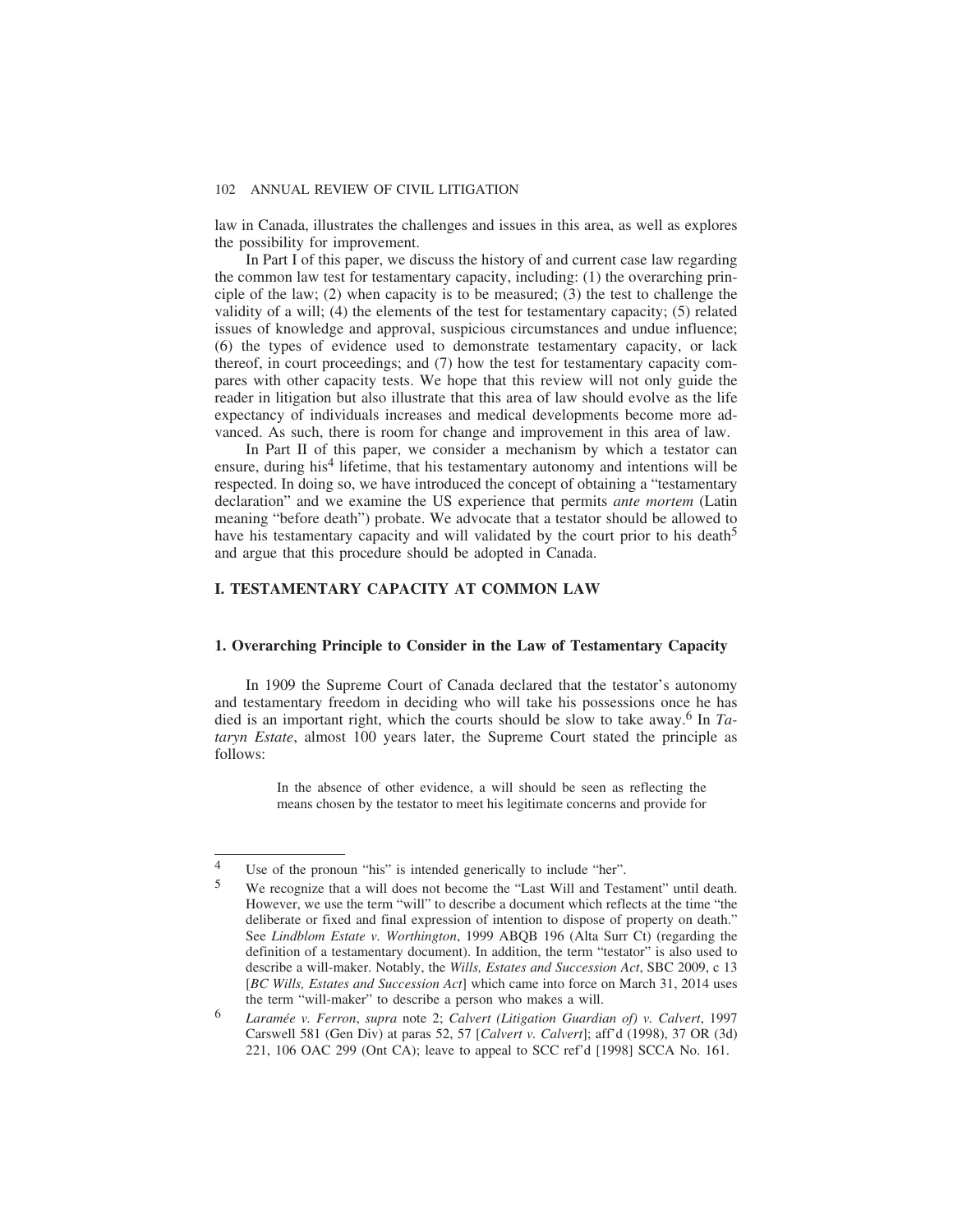an ordered administration and distribution of his estate in the best interests of the persons and institutions closest to him. It is the exercise by the testator of his freedom to dispose of his property and is not to be interfered with lightly but only in so far as statute requires.<sup>7</sup>

The right of the testator is limited by statute such that the testator must provide support to his spouse and dependants. $8^{\circ}$  In Ontario, for example, unless there are dependants, a capable parent (acting voluntarily) can do whatever he or she likes with his or her own possessions, no matter how unfair, mean or selfish.<sup>9</sup> Because the court gives deference to testator autonomy after review of any competing interests such as dependants' relief, a majority of cases involving testamentary dispositions hinge on the testamentary capacity or undue influence of the testator.

The courts endeavour to determine whether the last will and testament was the free act of the testator such that the will was made at a time when the testator was free of undue influence and in possession of a disposing mind and memory.<sup>10</sup> This principle permeates all aspects of this law, including the legal test for testamentary capacity, the evidence examined, the applicable presumptions and the applicable burden of proof.

<sup>7</sup> *Tataryn v. Tataryn Estate*, [1994] 2 SCR 807 at 824 refusing reconsideration or rehearing [1994] 9 WWR Ixxiii [*Tataryn Estate*]; see also *Marquis v. Weston* (1993), 134 NBR (2d) 17 (NB CA) at para 25, leave to appeal to SCC refused, [1993] 3 SCR x. ("the presumption of testamentary capacity is grounded in the doctrine that testators must be free to dispose of their property as they wish. Accordingly courts will not lightly frustrate those wishes — provided, of course, that wish was truly expressed.").

<sup>8</sup> *Tataryn Estate*, *supra* note 8.

<sup>9</sup> See e.g. *Banton v. Banton* (1998), OJ No 3528 at para 9 (Ont Gen Div) [*Banton v. Banton*]. See also the discussion below regarding eccentric dispositions. Counsel have argued that *Tataryn Estate*, *supra* note 8 and *Cumming v. Cumming* (2004), 69 OR (3d) 398 stand for the proposition that a testator has a moral obligation to provide for his adult, independent children. However, *Tataryn Estate* was based on a 1920 BC Statute, which interpretation included claims of non-dependent adult children. *Cumming v. Cumming* addressed the question of whether a deceased person made adequate support for his dependants. See the discussion in *Verch v. Weckwerth* (2013), 89 ETR (3d) 109 (SCJ) at paras 43-44, aff'd 2014 ONCA 338, leave to appeal to SCC requested June 30, 2014, that dismissed these arguments and concluded that adult independent children do not have a moral claim to assets in an estate. An adult child actually having a "moral claim" is different than a testator remembering who would be expected to benefit under the will and the reasons for such an exclusion. See further discussion below regarding a testator's requirement to understand the nature of claims that may be made by persons he is excluding from the will. See *Wills and Succession Act*, SA 2010, C W-12.2, s 88 [*Alberta Wills and Succession Act*]. The *BC Wills, Estates and Succession Act*, *supra* note 6, provides that adequate provisions must be given to a spouse or children and a court can make such an order it thinks is "adequate, just and equitable in the circumstances". See *Tataryn v. Tataryn Estate*, *supra* note 8 regarding the interpretation of such phrase and the moral claims of adult children.

<sup>10</sup> *Spence v. Price*, [1946] OWN 80 at 81-2 [*Spence v. Price*], [1946] 2 DLR 592 at 595 cited in *Re Schwartz*, [1970] 2 OR 61-84 (CA); aff'd [1972] SCR 150 [*Re Schwartz*].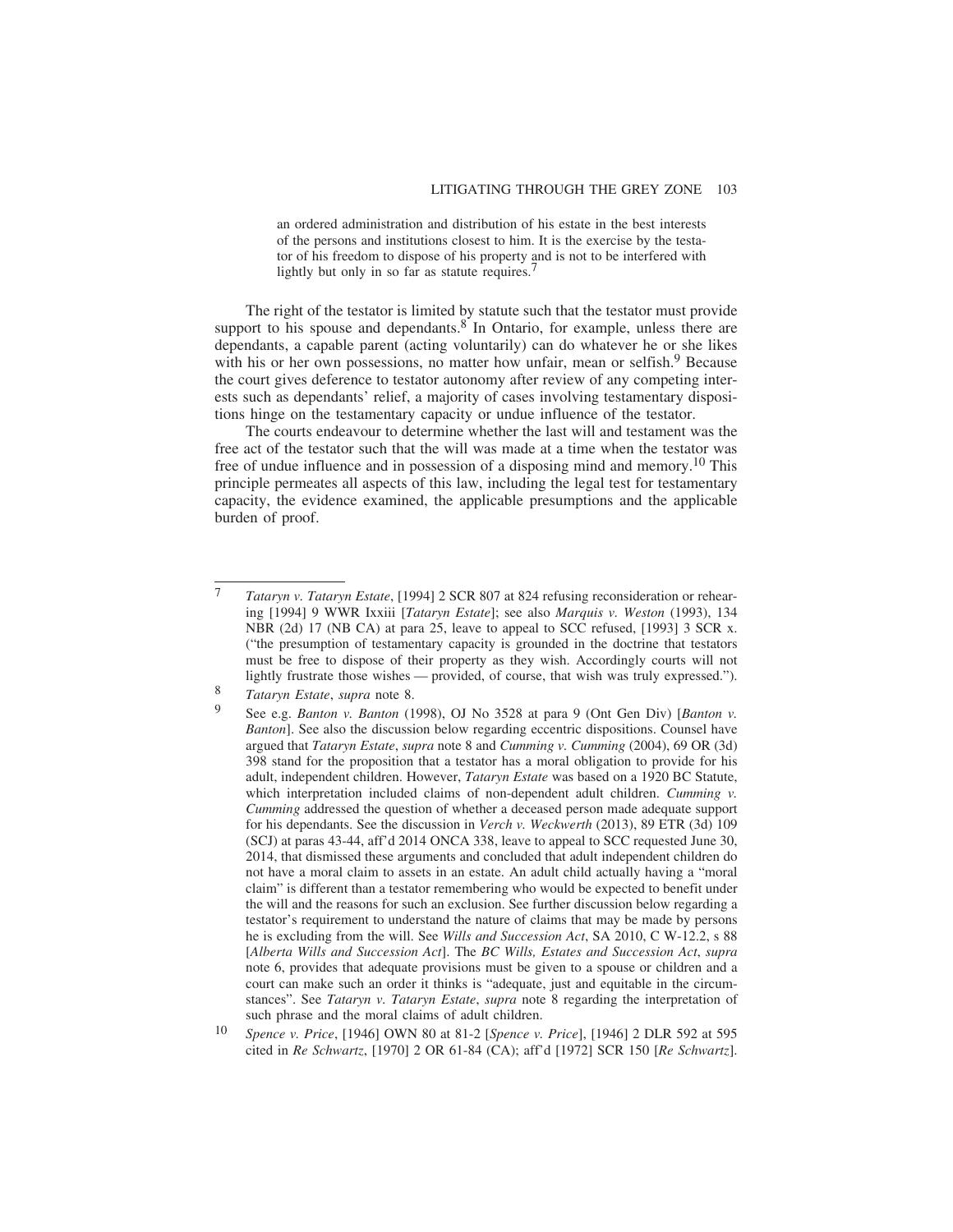On the other hand, consideration must also be given to protecting the interests of testators who have become vulnerable to delusions, undue influence or fraud which may interfere with their true testamentary intentions.<sup>11</sup> Finally, the courts have recognized the interests of those closest to the testator, particularly his or her immediate family, as the "natural objects" of a testator's bounty.<sup>12</sup>

# **2. Capacity is Time and Task Specific**<sup>13</sup>

## (a) Capacity is time specific

A person's level of capacity can fluctuate from time to time.<sup>14</sup> This principle was recognized in *Banks v. Goodfellow*. 15 In that case, Lord Cockburn stated:

> . . . every one must be conscious that the faculties and functions of the mind are various and distinct, as are the powers and functions of our physical organization. The senses, the instincts, the affections, the passions, the moral qualities, the will, perception, thought, reason, imagination, memory, are so many distinct faculties or functions of the mind. The pathology of

<sup>11</sup> Testamentary intentions are not musings, questions or wondering. As stated in *George v. Daily* (1997), 115 Man R (2d) 27 (Man CA) at paras 61 and 64: "[61] Not every expression made by a person, whether made orally or in writing, respecting the disposition of his/her property on death embodies his or her testamentary intention. The law reports are filled with cases in which probate of holographic instruments has been refused because they do not show a present intention to dispose of property on death *Re Gray Estate*, [1958] SCR 392 was such a case . . . [64] The term "testament intention" means much more than a person's expression of how he would like his/her property to be disposed of after death. The essential quality of the term is that there must be a deliberate or fixed and final expression of intention as to the disposal of his/her property on death: *Re Gray*; *Molinary v. Winfrey*, [1961] SCR 91; and *Canada Permanent Trust Co. v. Bowman*, [1962] S.C.R. 711."

<sup>12</sup> See Milton D. Green, "Public Policies Underlying the Law of Mental Incompetency" (1940) 38 Mich L Rev 1189 at 1212 ("freedom of testation, like freedom of contract, is restricted by the operation of policies looking toward the protection of the family as a social institution").

<sup>13</sup> See *Rishi v. Kakaoutis*, 2011 ONSC 7184, 76 ETR (3d) 39, (Justice P. O'Marra states that capacity is time specific); *Bahry v. Zytaruk*, 2002 ABQB 716, 47 ETR (2d) 1 at para 67, additional reasons relating to costs, 2002 ABQB 858, 2003 ABQB 408 (describes capacity as situation specific); *Petrowski v. Petrowski Estate*, 2009 ABQB 196, 47 ETR (3d) 161, additional reasons, 2009 ABQB 753 [*Petrowski v. Petrowski*] (refers to a book by Dr. Malloy for assessing decision-specific capacity); Kimberley Whaley and Ameena Sultan, "Capacity and the Estate Lawyer: Comparing the Various Standards of Decisional Capacity", (May 2013) 32:3 Estates and Pensions Journal 214 [Whaley and Sultan].

<sup>14</sup> *Palahnuk v. Palahnuk Estate*, 2006 CarswellOnt 2639 (SCJ) at para 4 citing *Knox v. Burton* (2004), 6 ETR (3d) 285 (Ont SCJ); aff'd (2005), 14 ETR (3d) 27 (Ont CA).

<sup>15</sup> (1870), LR 5 QB, 549 (Eng QB) [*Banks v. Goodfellow*].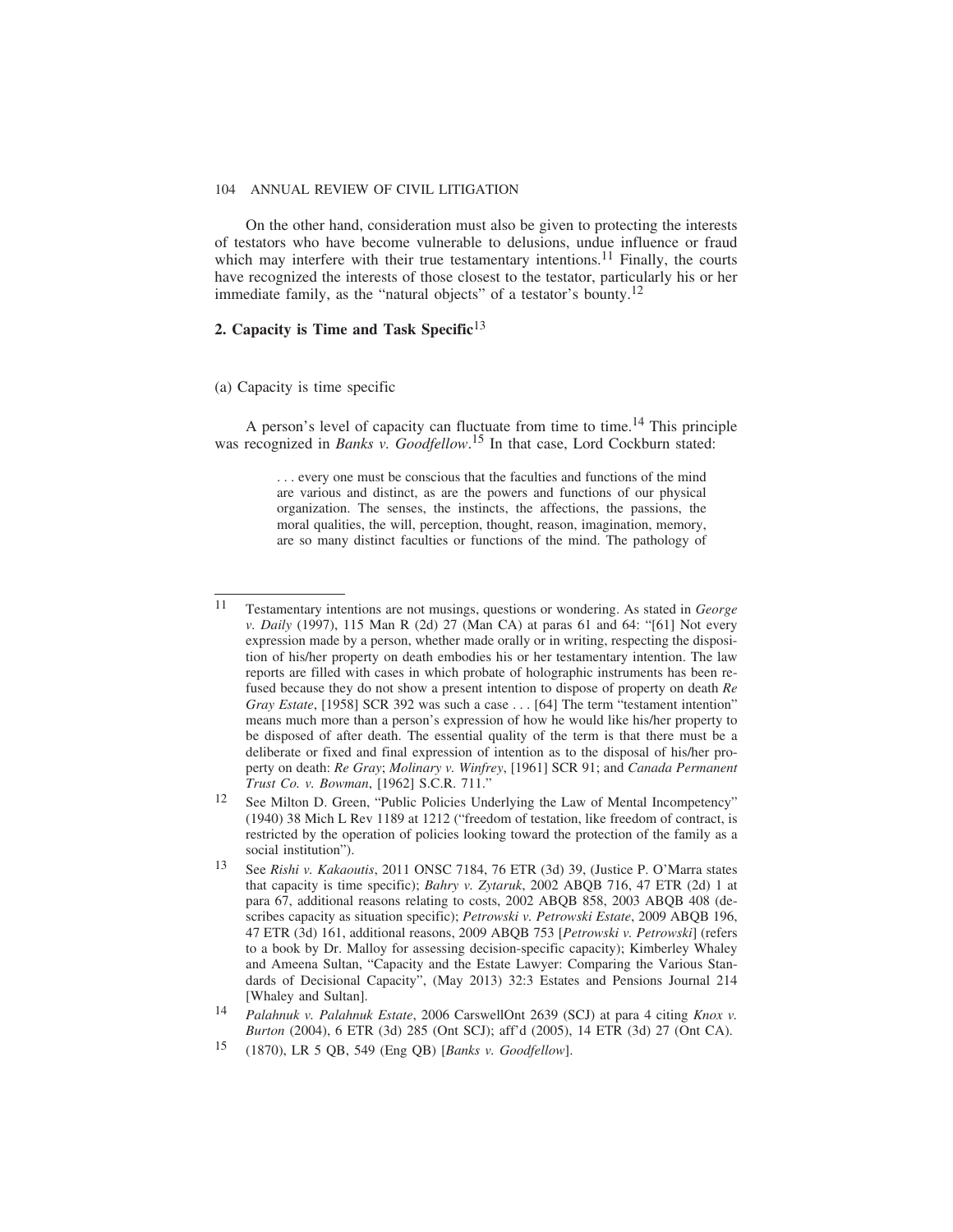mental disease and the experience of insanity in its various forms teach us that while, on the one hand, all the faculties, moral and intellectual, may be involved in one common ruin, as in the case of the raving maniac, in other instances one or more only of these faculties or functions may be disordered, while the rest are left unimpaired and undisturbed; — that while the mind may be overpowered by delusions which utterly demoralize it and unfit it for the perception of the true nature of surrounding things, or for the discharge of the common obligations of life, there often are, on the other hand, delusions, which, though the offspring of mental disease and so far constituting insanity, yet leave the individual in all other respects rational, and capable of transacting the ordinary affairs and fulfilling the duties and obligations incidental to the various relations of life.16

Subsequent commentators on the case commented that "Lunacy, it is at once apparent, is not regarded under English law as a fixed condition."17 Over a century later, Canadian jurisprudence is still consistent on this point. For example, in *Palahnuk v. Palahnuk Estate*, the Court commented that "it does not necessarily follow that a person found to be incapable of managing her property is incapable for all time thereafter of possessing the ability to have disposing capacity in relation to her assets for the purposes of a will."18 Therefore, those suffering from cognitive deficiencies can have "good days" and "bad days" and one's capacity may change from one day to the next.<sup>19</sup> More recently, this legal principle has been under examination and medical evidence suggests that fluctuations in capacity are extremely short in duration (such that the fluctuations are insufficient to allow a testator to regain capacity to execute a will). $^{20}$ 

 $\frac{16}{17}$  *Ibid* at 560.

<sup>17</sup> Wilson, Rankine, "*Lunacy in Relation to Contract Tort and Crime"*, (1902) 18:1 Law Quarterly Review 21 at 21–39.

<sup>18</sup> *Palahnuk v. Palahnuk Estate*, [2006] OJ No 5304 (SCJ) at para 75 [*Palahnuk v. Palahnuk*].

<sup>19</sup> This was referred to as "partial unsoundness, not affecting the general faculties". Where such unsoundness does not operate on the mind of a testator in regard to testamentary disposition, it is not sufficient to render a person incapable of making a will. See *Jenkins v. Morris* (1880), 14 Ch D 674 [*Jenkins v. Morris*] and in the *Estate of Bohrmann*, [1938] 1 All ER 271. Also see Ian Hull and Dr. Nathan Herrman, "Testamentary Capacity and Lucid Intervals: Good Days and Bad Days" (Paper presented at the Law Society of Upper Canada 16<sup>th</sup> Annual Estates and Trusts Summit, November 11, 2013) [*Hull and Herrman on Good Days and Bad Days*] at 3–6 regarding lucid intervals of a testator where the writers express that the notion of good and bad days has been stretched further — where one can have lucidity of a matter of minutes.

<sup>20</sup> *Hull and Herrman on Good Days and Bad Days*, *supra* note 20 at 3–9, 3–10 where the authors state that the concept of 'good and bad days' may have no place in the law of testamentary capacity. The authors further state that good and bad days ". . . is a faulty concept which has been used to imply that the deviation between days can be so severe as to elevate a testator to a level of requisite lucidity to execute a will; when in fact, the change in capacity is much more subtle. . . .'Good and bad days' are simply a reflection of heightened attention and alertness; not of higher level functioning required to validly execute a will."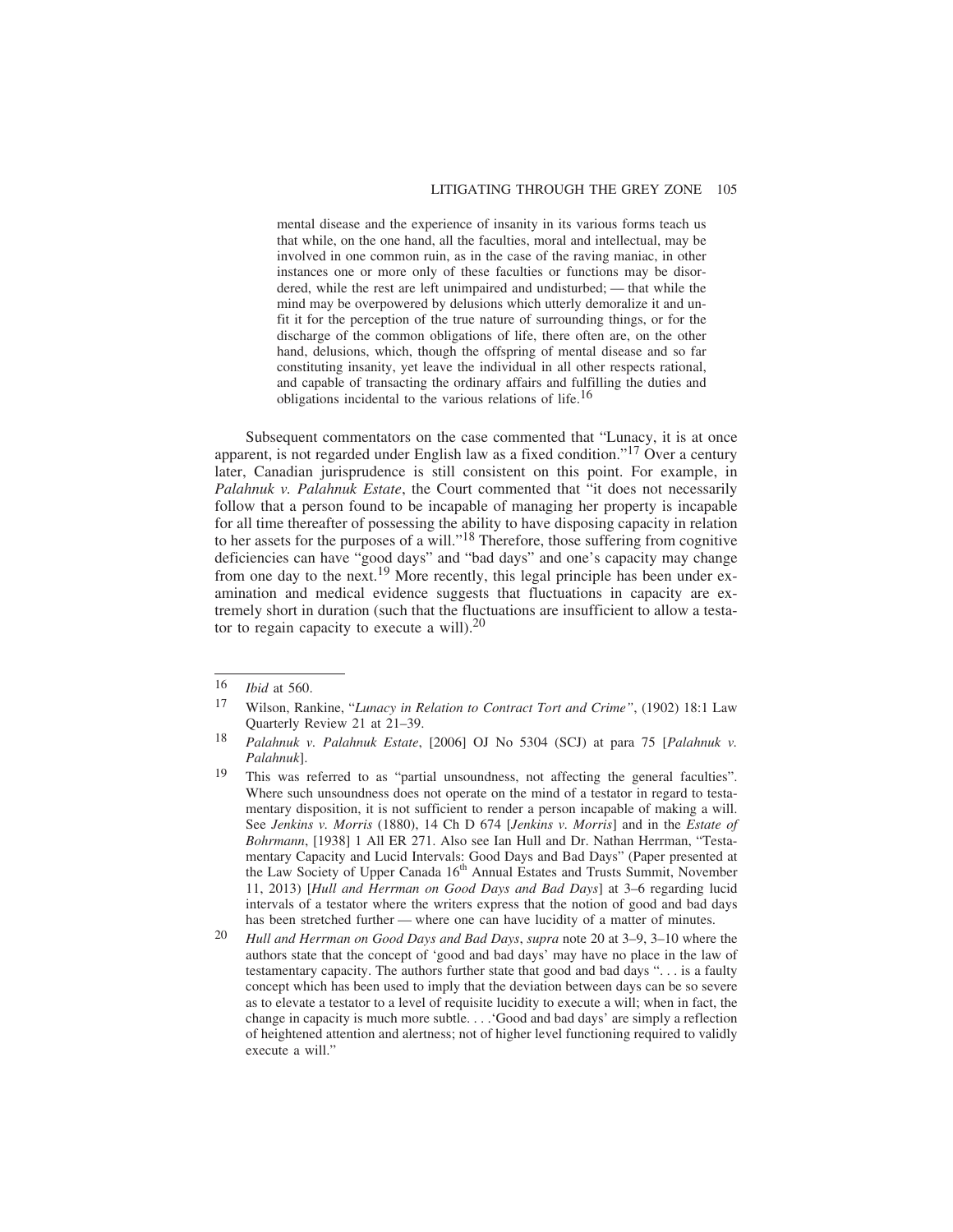Generally speaking, there are two relevant time periods during which testamentary capacity is required in will challenges: (1) at the time the will is reviewed and executed; $2^{21}$  and (2) at the time instructions for the will are given. A court will review the facts before and after the execution of a will. Proven incapacity at a later date does not prove incapacity at the time of execution.<sup>22</sup> Similarly, where testamentary capacity is found to be lacking at the date of execution, a will can still be valid, provided that: (a) the testator had capacity at the time he gave instructions for making the will; (b) the will was prepared in accordance with those instructions; and (c) at the time of execution the testator had capacity to understand and did understand that the will he was signing was a will prepared in accordance with his previous instructions.23

If a testator is proven to lack capacity at a later date, the significance of this evidence will depend on how long after the relevant time (the time of instructing or executing the will) the incapacity is shown to exist, and its relationship to matters that have gone on before, or arose at or near the time of the execution of the will.<sup>24</sup>

(b) Capacity is task specific

Capacity is also task specific. This means, for example, that a person can be capable to enter into a marriage but not capable to make a will.25 One of the earliest indications of the courts' view on capacity being task specific is found in 1828 in the English Ecclesiastical Court. The Court stated:

> [Mental capacity] . . . is a matter of degree, and the degree of weakness differs in the same individual under different circumstances, and according to the different habits existing and the different situations in which he is placed, at one time or another of his life  $\ldots^{26}$

<sup>21</sup> *Palahnuk v. Palahnuk*, *supra* note 15 at para 67 and *Smith v. Rotstein*, [2010] OJ No. 1527 at para 118 [2011] OJ No. 3075 (CA) (appeal allowed in part regarding costs); aff'd [2011] SCCA No. 411 [*Smith v. Rotstein*].

<sup>22</sup> *Eady v. Waring* (1974), 43 DLR (3d) 667 at 678 (CA) [*Eady v. Waring*] citing *Pocock v. Pocock et al.*, [1950] OR 734 at 736 [*Pocock v. Pocock*]; *Smith v. Rotstein*, *supra* note 22 at para 118; *Hoffman v. Heinrichs*, [2012] MJ No. 167 (QB) at para 54; aff'd (2013), 87 ETR (3d) 198 (CA) (where the testator was hospitalized earlier in her life but not near the time of executing her will) [*Hoffman v. Heinrichs*].

<sup>23</sup> *Parker v. Felgate* (1883), 8 PD 171 (Eng Prob Div); *Re Davis Estate*, [1932] SCR 407; *Laszlo v. Lawton*, [2013] BCJ No. 337 (BCSC) at para 189 [*Laszlo v. Lawton*].

<sup>24</sup> *Eady v. Waring*, *supra* note 23 at 639 cited by *Smith v. Rotstein*, *supra* note 22 at para 118. In *Smith v. Rotstein*, Justice Brown commented that proven incapacity after the will is executed may be a relevant fact where its weight depends upon how long after the crucial time the incapacity is shown to exist, and its relationship to matters that have gone before or arose at or near the time of the execution of the will itself. See also *Hoffman v. Heinrichs*, *supra* note 23 (the Court placed little weight on the evidence of the testator's behavior several years before or several years after the date of the will execution).

<sup>25</sup> See the discussion below regarding the different capacity tests.

<sup>26</sup> *Countess of Portsmouth v. Earl of Portsmouth* (1828), 1 Hagg Ecc 355 at 362-3.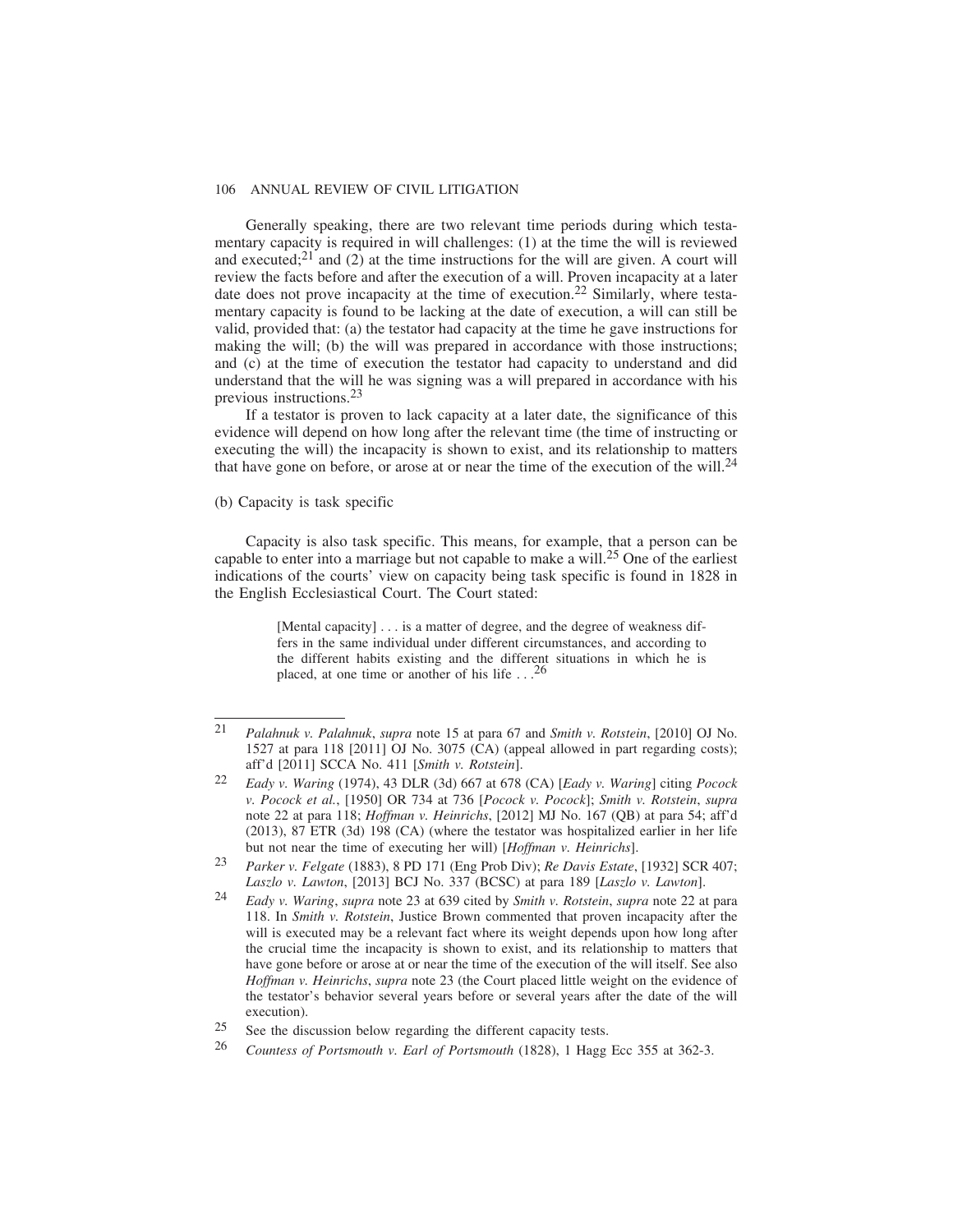This principle remains true today. If a person has diminished capacity, this does not necessarily equate to a lack of capacity to make a will,  $27$  nor does occasional confusion or memory lapses.<sup>28</sup> Consequently, a person who has been diagnosed with dementia may have testamentary capacity.<sup>20</sup>

## $(c)$  Delusions<sup>30</sup>

The judicial principle that one can suffer from delusions but still be capable to make a valid will is consistent with the principle that capacity is time and task specific. A delusion has been defined as "a belief which has no basis in reason and cannot be dispelled by argument."31 For a person who experiences delusions to still have testamentary capacity, the delusion must concern matters unrelated to the elements of testamentary capacity. This principle was discussed in *O'Neil v. Brown Estate*. 32 In that case, the Supreme Court of Canada had to determine the validity of a will where the testator had suffered delusions and hallucinations. She imaged that she heard voices from the grave, that she was smelling gas or dusting powder in her room and that she was tasting poison in her food. The testator resided in an institution. In that case and others, the Court stated that the mere presence of delusions will not invalidate a will unless they constitute "an actual and impelling influence" on it. Conversely, even if a testator has the capacity to manage his affairs in all other respects, a delusion affecting the subject matter of the will, thereby interfering with his ability to satisfy the elements of the test, may lead to a determination that the deceased lacked testamentary capacity. However, "[i]t is not enough to vitiate a will if the testator is delusional. The authorities are clear that only delu-

<sup>27</sup> *Royal Trust Co. v. Rampone*, [1974] 4 WWR 735 at 743 (BCSC) [*Royal Trust Co. v. Rampone*]; *Girard v. Cloutier*, 1991 CarswellQue 54, 43 ETR 97 (suicide on the day a will was made does not reverse the presumption that the testator was capable).

<sup>28</sup> *Minkofsky v. Dost Estate*, [2012] OJ No 5011 (SCJ) (Master) at para 63; aff'd 2014 ONSC 1904 (CanLII) (Div Ct) [*Minksofsky v. Dost Estate*]. Similarly, alcoholism of a sufficient extent and duration to cause brain damage may affect testamentary capacity but even a habitual drinker while not under the influence of liquor is capable of making a will: *Lata v. Rush*, [2012] OJ No. 3725 (SCJ) [*Lata v. Rush*].

<sup>29</sup> See *Re Ferguson* (1962), 48 MPR 154 (PEISC). Although testamentary capacity is task and time specific, it cannot partially exist. A court cannot find that a person had capacity to dispose of property in one instance, but not in another. We are making a distinction to the situation where the testator did not know and approve of part of the dispositions in the will. We are also making a distinction between partial probate, where a will challenge exists involving multiple testamentary instruments. See *Smith v. Rotstein*, *supra* note 22 at paras 60-61.

<sup>30</sup> Entire papers are written on the topic of delusions. For our purpose, we have mentioned delusions only to note how a delusion affects testamentary capacity.

<sup>31</sup> *Re Watts*, [1933] 2 DLR 800 at 800 (NBCA); *Banton v. Banton*, *supra* note 10 at para 33.

<sup>32</sup> *O'Neil v. The Royal Trust Co and McClure* (1946), SCR 622. See also *Banton v. Banton*, *supra* note 10 at para 63; *Yen Estate v. Yen-Zimmerman*, [2012] BCJ No 2251 (SC); aff'd [2013] BCJ No 2157 (CA) (considers insane delusions).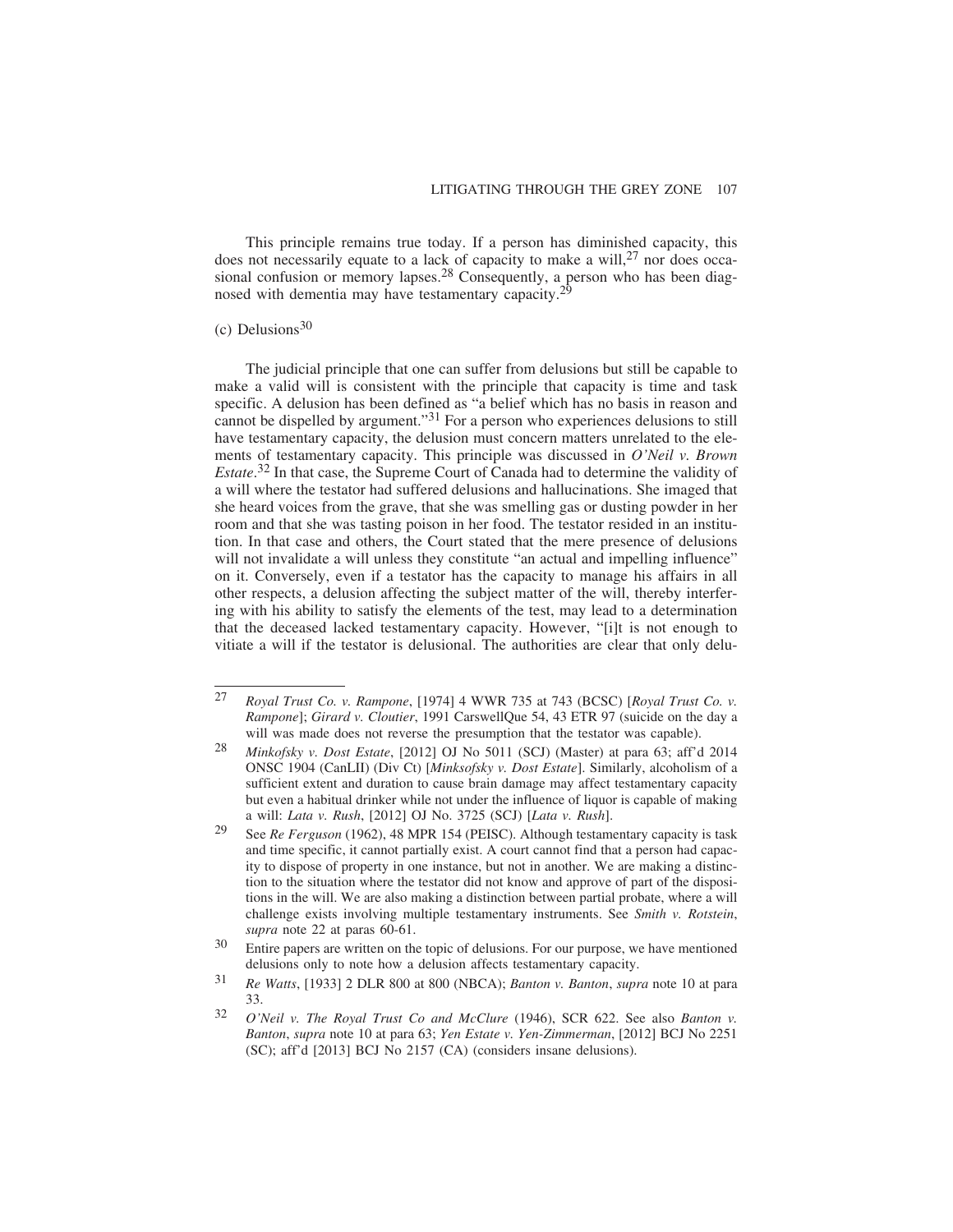sions that bear directly on and influence the testator's deliberations may bottom an attack on testamentary capacity."33

## **3. The Test to Challenge the Validity of a Will**

In a will challenge, the propounder of a will has the burden to prove three things: (1) that the formalities of making the will were complied with;  $34$  (2) that the testator had testamentary capacity; and (3) that the testator knew and approved the contents of the will.<sup>35</sup> Whether a person has testamentary capacity is a question of fact to be determined by the trial judge.36

The propounder of the will is aided in satisfying the burden of proof by the following presumption:

> Upon proof that the will was duly executed with the requisite formalities, after having been read over to or by a testator who appeared to understand it, it will generally be presumed that the testator knew and approved of the contents and had the necessary testamentary capacity.<sup>3</sup>

Thus, the burden of proving the testator lacked the requisite capacity and/or knowledge and approval of the contents of the will rests with those attacking the validity of the will on such grounds. Although related, "testamentary capacity" and "knowledge and approval" are distinct concepts. While a testator who lacks capacity necessarily fails to know and approve the contents of the will, a testator *with* capacity may still not know or approve the contents of a will where the testator did

<sup>33</sup> *Re Davis* (1910), CarswellNB 68 (NBSC) at para 113 [*Re Davis*] citing *Tufnell v. Constable* (1836), 3 Knapp 122 and *Smee v. Smee* (1879), 49 LJP 8; See also *Fuller Estate v. Fuller*, 2002 BCSC 1571 at para 32; aff'd 2004 BCCA 218 (CanLII). See the further discussion below under the heading "Delusions".

<sup>34</sup> There is a body of case law regarding the substantial compliance of formalities. See *Zerbinati v. Zerbinati*, 2013 ONSC 7630 on the Ontario courts' more recent views regarding substantial compliance. For the requisite formalities of a will see also *BC Wills, Estates and Succession Act*, *supra* note 6, ss 37-38; *Alberta Wills and Succession Act*, *supra* note 10, ss 14-15; Saskatchewan–*The Wills Act*, SS 1996, c W-14.1, s 7; Manitoba–*The Wills Act*, SM c W-150, ss 3,4; Ontario–*Succession Law Reform Act*, RSO 1990, c S-26, s 4 [*Succession Law Reform Act*]; New Brunswick–*Wills Act*, RSNB 1973, c W-9, ss 3,4; Nova Scotia–*Wills Act*, RSNS 1989, c 505, s 6; Prince Edward Island–*Probate Act*, R.S.P.E.I. 1988, c P-21, s 60; Newfoundland and Labrador–*Wills Act*, RSNL 1990, c W-10, s 2; Yukon–*Wills Act*, RSY 2002, c 30, s 5; Northwest Territories–*Wills Act*, RSNWT 1988, c W-5, s 5; and Nunavut–*Wills Act*, RSNWT (Nu) 1988, c W-5, s 5.

<sup>35</sup> *Hastilow v. Stobie* (1865), LR 1 P & D 64, 35 LJP & M 18; *Baptist v. Baptist* (1894), 23 SCR 37 [*Baptist v. Baptist*].

<sup>36</sup> *Smith v. Rotstein*, *supra* note 22 at para 117.

<sup>37</sup> *Vout v. Hay*, [1995] 2 SCR 876 at para 26 [*Vout v. Hay*]. A mere allegation of lack of capacity is not sufficient to defeat the presumption of knowledge and approval of the contents of the will. See *Ostrander v. Black*, [1996] OJ No 1372 cited in *Lata v. Rush*, *supra* note 29 at para 33.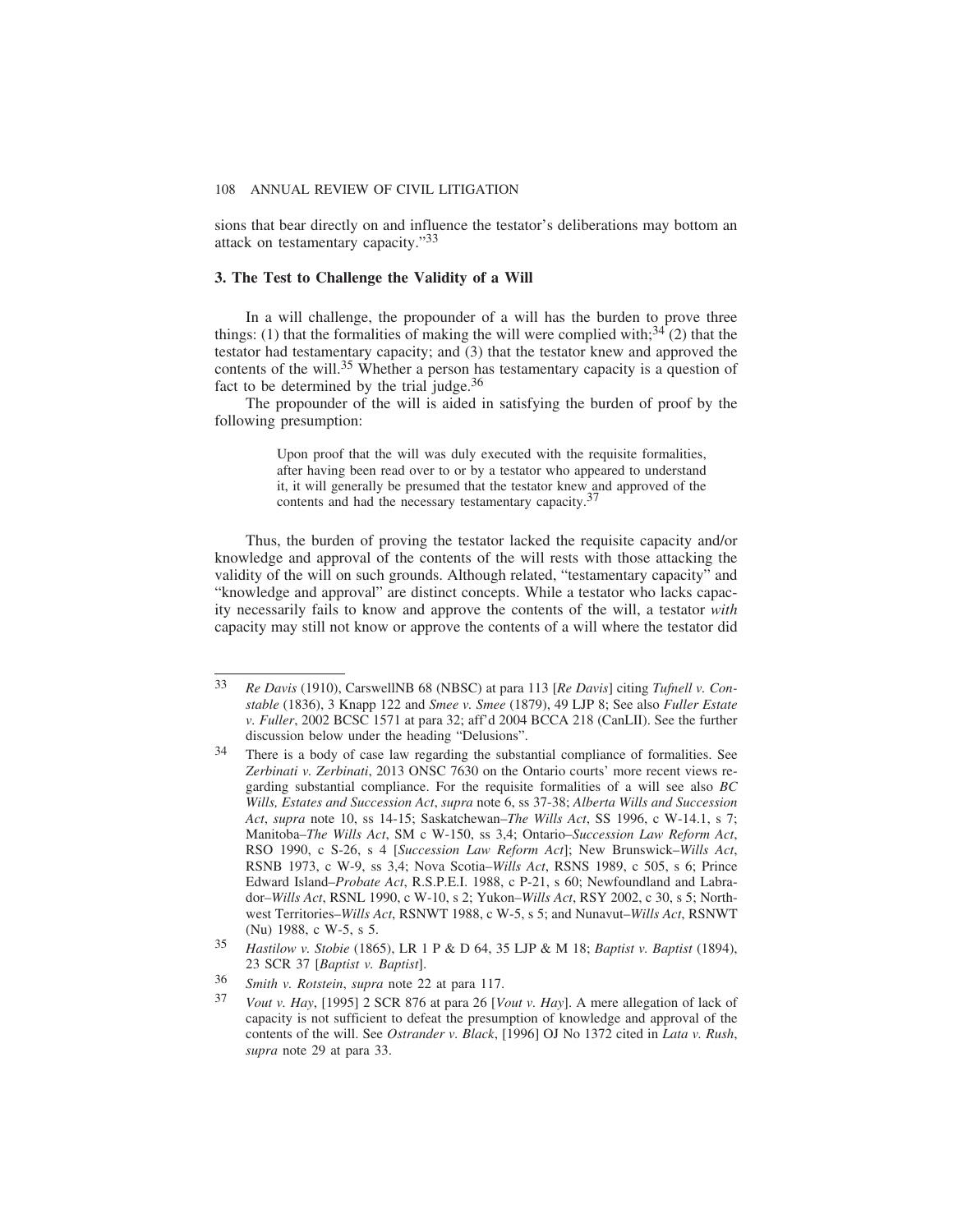not read the will, did not appreciate the nature of his assets or where the will was obtained by fraud or undue influence.<sup>38</sup>

#### **4. The Test for Testamentary Capacity**

#### (a) *Banks v. Goodfellow*

*Banks v. Goodfellow* is the starting point in any discussion of testamentary capacity in Canada and England.39 In that seminal case, Lord Cockburn enunciated the test for testamentary capacity as follows:

> It is essential to the exercise of such a power that a testator shall understand the nature of the act and its effects; shall understand the extent of the property of which he is disposing; shall be able to comprehend and appreciate the claims to which he ought to give effect; and, with a view to the latter object, that no disorder of the mind shall poison his affections, pervert his sense of right, or prevent the exercise of his natural faculties — that no insane delusion shall influence his will in disposing of his property and bring about a disposal of it which, if the mind had been sound, would not have been made.<sup>40</sup>

There was no question on the evidence that John Banks had, for many years, suffered from fixed delusions that he was pursued and assaulted by a particular person (who had long since died) and by devils and evil spirits.41 Indeed, he had spent many years in a psychiatric institution, and the delusions continued thereafter. Nonetheless, the evidence also demonstrated that Banks was able to transact business and manage his own financial affairs. Banks executed a will which left all of his property to a niece. The question was whether Banks had the requisite testamentary capacity to execute the will.<sup>42</sup>

Lord Cockburn summarized what to look for in assessing testamentary capacity, quoting from the U.S. case of *Harrison v. Rowan*:

> As to the testator's capacity, he must, in the language of the law, have a sound and disposing mind and memory. In other words, he ought to be ca-

<sup>38</sup> A testator who clearly understands what he was doing, even if a will was signed in unusual circumstances, will be held to have knowledge and approval of the will. See *Re Prong Estate* (2001), 65 ETR (3d) 48 (SCJ).

<sup>39</sup> *Banks v. Goodfellow*, *supra* note 16. The case is cited in testamentary capacity cases today in England, Canada, Australia and New Zealand. See for example, *Jones and others v. Firkin-Flood and another*, [2008] EWHC 2417 (Ch), [2008] All ER (D) 175 (Oct).

<sup>40</sup> *Banks v. Goodfellow*, *supra* note 16 at 565. Adopted by Wilson JA in *Re Rogers* (1963), 39 DLR (2d) 141 (CA) at 148-49 [*Re Rogers*].

<sup>41</sup> *Ibid* at 551.

<sup>42</sup> *Ibid* at 551-552. The Court upheld the jury's finding that Banks' will was valid.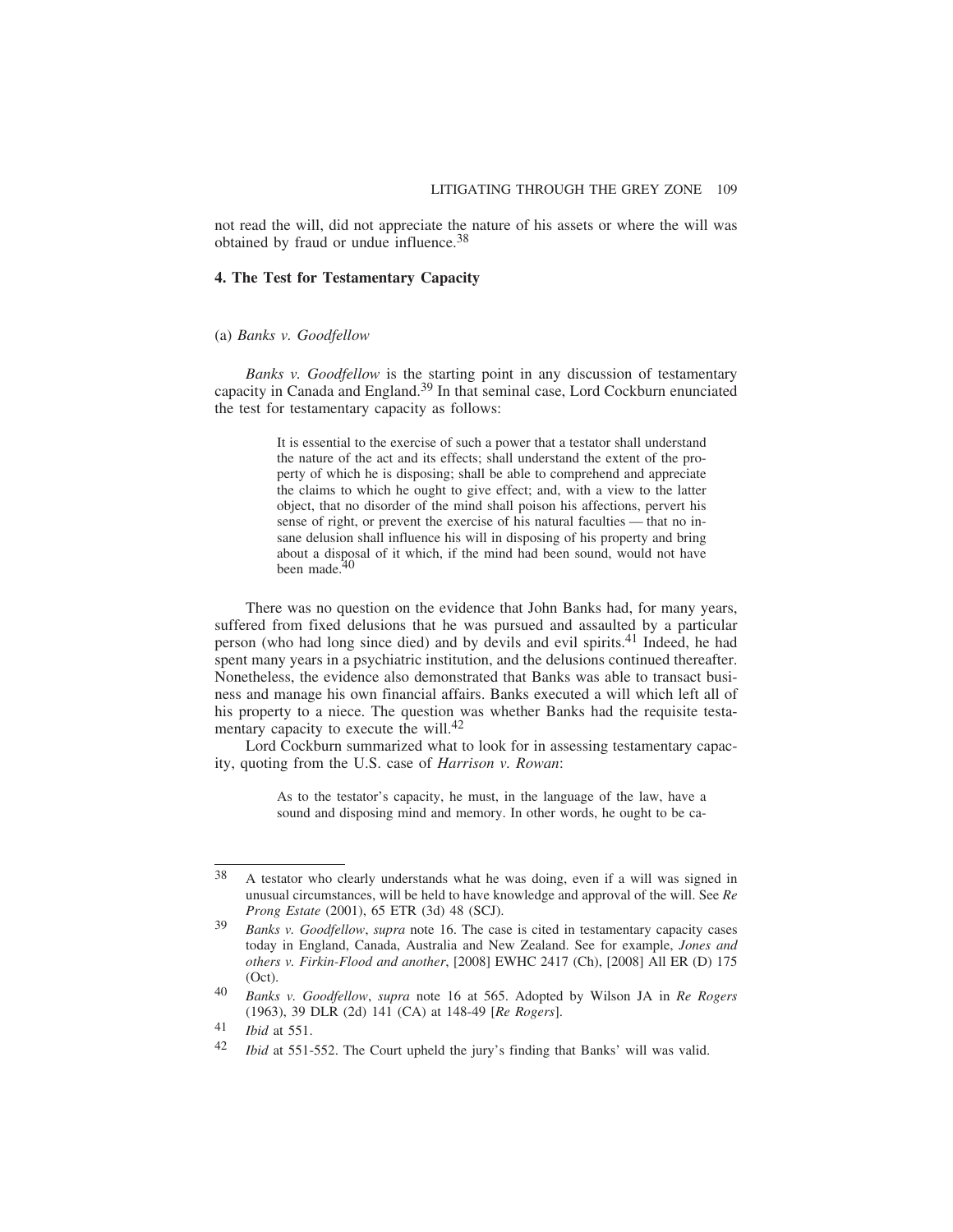pable of making his will with an understanding of the nature of the business in which he is engaged, a recollection of the property he means to dispose of, of the persons who are the objects of his bounty, and the manner in which it is to be distributed between them. $43$ 

In 1920, in "Wills of Lunatics", W.G.H. Cook recognized that the expression "sound mind" does not mean a perfectly balanced mind, because "if this were so, no one would be competent to make a will."44

Subsequently, in 1944, the Supreme Court of Canada considered the meaning of "disposing mind and memory" in *Leger v. Poirier*. At issue in that case was the validity of a will made where less than two months prior the testator had experienced a rapid failure in her health and a weakening of her mind and memory. "Disposing mind and memory" was described as:

> one able to comprehend, of its own initiative and volition, the essential elements of will-making, property, objects, just claims to consideration, revocation of existing dispositions, and the like . . .

> Merely to be able to make rational responses is not enough, nor to repeat a tutored formula of simple terms. There must be a power to hold the essential field of the mind in some degree of appreciation as a whole . . ..45

In 2003, the Ontario Court of Appeal in *Hall v. Bennett Estate* summarized Justice Rand's requirements in *Leger v. Poirier* for a sound disposing mind as follows:

In order to have a sound disposing mind, a testator:

i. must understand the nature and effect of a will;

ii. must recollect the nature and extent of his or her property;

iii. must understand the extent of what he or she is giving under the will;

iv. must remember the persons that he or she might be expected to benefit under his or her will; and

*v.* where applicable, must understand the nature of the claims that may be made by persons he or she is excluding from the will.<sup>46</sup>

<sup>43</sup> *Ibid* at 567 citing *Harrison v. Rowan* (1820), 3 Washington C.C. 580 at 585 (Cir Ct, D. NJ).

<sup>44</sup> Cook, W.G. H. "Wills of Lunatics", (1920) 317 Journal of Comparative Legis. & Int'l L. 3d at 318.

<sup>45</sup> *Leger v. Poirier*, [1944] SCR 152 at 161 [*Leger v. Poirier*]. Also see *Murphy v. Lamphier* (1914), 31 OLR 287 (Ont HC); aff'd (1914), 32 OLR 19 (Ont CA) at 318 [*Murphy v. Lamphier*].

<sup>46</sup> *Re Schwartz*, *supra* note 11 (Laskin dissenting on other grounds); *Hall v. Bennett Estate*, 2003 OJ No 1827, 64 OR (3d) 191 (Ont CA) at para 14 [*Hall v. Bennett*]; *Royal Trust Corp. of Canada v. Saunders*, [2006] OJ No 2291 at para 58; also see *Carlson v. Lazicki*, [2012] SJ No 410 (QB) at para 39 [*Carlson v. Lazicki*].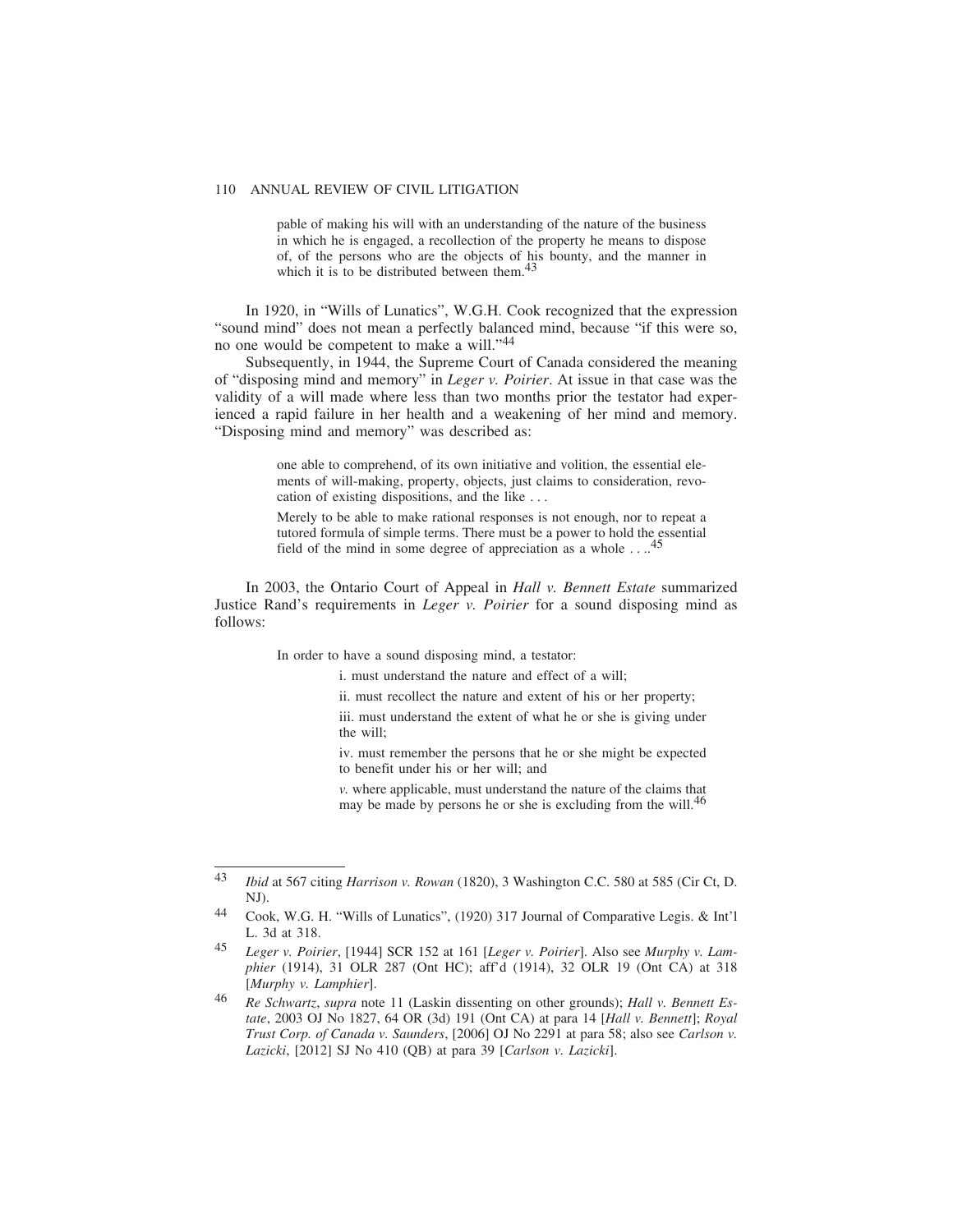We briefly consider the case law regarding each of these five elements below.

#### *(i) The nature and effect of the will*

The testator must understand that he is making a testamentary disposition. A person does not need to understand the will as a lawyer would understand it.<sup>47</sup> However, he needs to know "of his own initiative and volition, the essential elements of will-making . . .<sup>48</sup> such that the disposition of the estate is made with understanding and reason.49

## *(ii) The testator must understand the nature and extent of his property*

As early as 1840, the principle that the testator must be able to understand the nature and extent of his property<sup>50</sup> was considered a requirement for a sound mind. This was affirmed by the Supreme Court of Canada in *Baptist v. Baptist*<sup>51</sup> where the testator was found to be in "utter ignorance" of the real amount of her fortune, being under the delusion that her sons had used it and her daughters divided the estate upon their father's death. On the same day she made the will, the testator declared that she did not know what she was doing and similar declarations were made afterwards to various witnesses. The will was declared invalid.

A general appreciation of the nature and approximate value of the estate assets will usually suffice.<sup>52</sup> It has been suggested that the larger and more complex an estate, the greater the appreciation of the nature and extent of the assets required.<sup>53</sup>

<sup>47</sup> *Minkofsky v. Dost Estate*, *supra* note 29 at para 63 (Master).

<sup>48</sup> *Leger v. Poirier*, *supra* note 46 at 12.

<sup>49</sup> *Ibid* citing *Marquess of Winchester's Case*, 6 Coke's Rep 23.

<sup>50</sup> *Harwood v. Baker* (1840), 3 Moo PC 282 [*Harwood v. Baker*].

<sup>51</sup> *Baptist v. Baptist*, *supra* note 36.

<sup>52</sup> *Laszlo v. Lawton*, *supra* note 24 at para 249. A testator that has limited assets (such as a bank account) has very little to understand: *Machander v. Drader*, [2012] BCJ No. 2087 (SC) at para 56 [*Machander v. Drader*]. In *Moore v. Drummond*, 2012 BCSC 1702 [*Moore v. Drummond*], the testator knew her property consisted of her house and two bank accounts but was unable to accurately recall the current balances of those accounts. She thought she had \$25,000 in an account when in fact she had \$3,500 in one account and \$45,000 in another. Her less than exact understanding was considered adequate. In *Coleman v. Coleman*, 2008 NSSC 396 [*Coleman v. Coleman*], the testator told a doctor that she bought her house for \$2,900 sixty years earlier and she would be willing to sell it for \$10,000. The house was worth \$180,000. The Court concluded that she lacked capacity because it was directly relevant to whether she had a basic understanding of the extent of her assets.

<sup>53</sup> For example, if a testator has a private company worth \$20 million, it would be insufficient to say that the company is worth \$5 million and not explain what makes up such values. However, the testator would not have to have a lawyer's knowledge of the complex share structure. This is distinguished from the situation in *Orfus Estate*, 2011 ONSC 3043 (CanLII) at para 183; aff'd 2013 ONCA 225 (CanLII) [*Orfus Estate*] where the aggrieved beneficiary argued that the testator was passive in her acceptance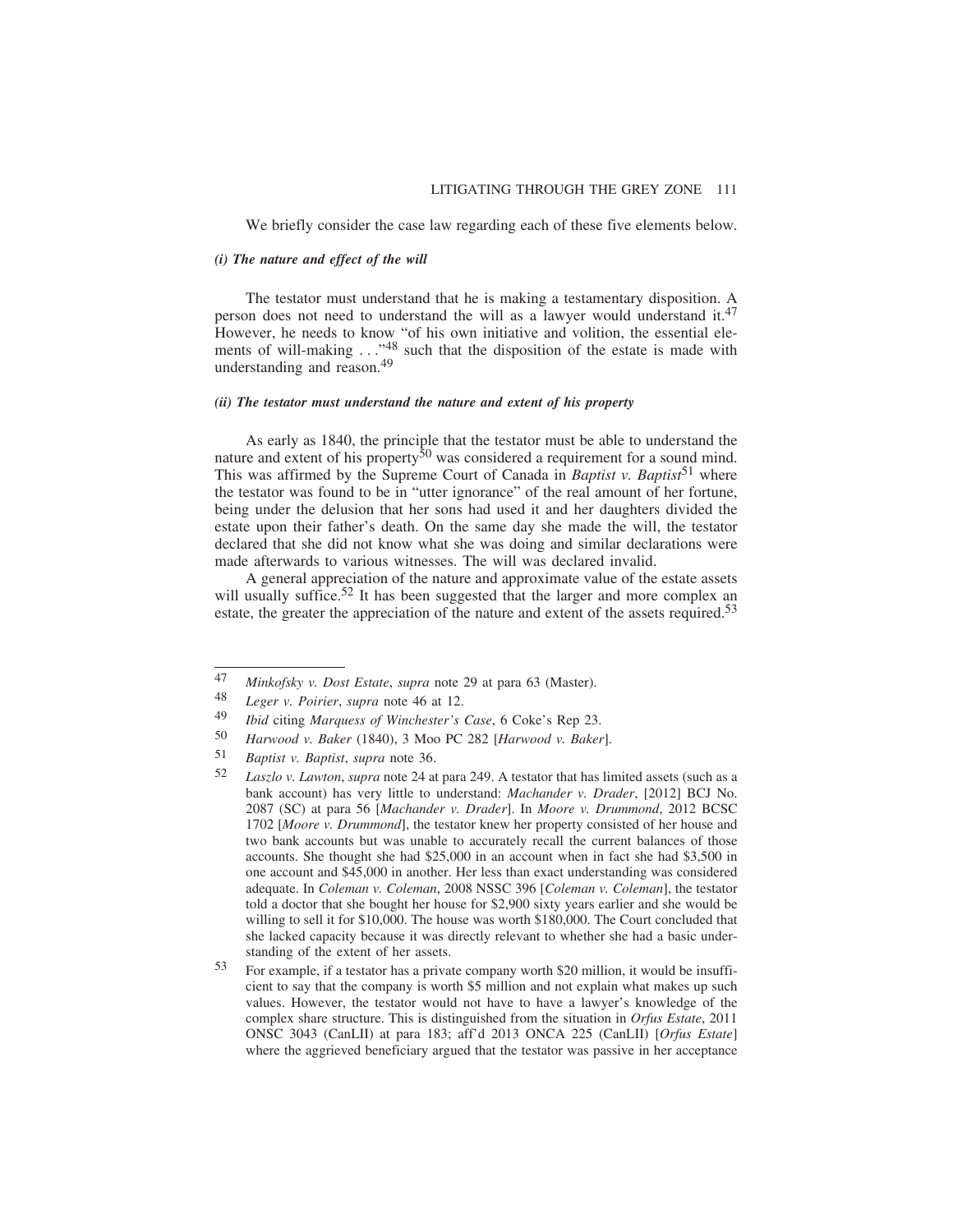Testators are not required to know the exact make-up of their estate nor are they required to have an accountant's<sup>54</sup> or lawyer's knowledge of their estate. They do, however, need to understand that they hold certain types of property and that a disposition in a will would provide a beneficiary with a valuable gift.<sup>55</sup> In *Palahnuk Estate*, the Court articulated the requirement of the testator as follows:

> . . . it is unnecessary for a competent testator to know the precise make up of his entire estate to the last detail. That degree of particularity of knowledge should not be engrafted as additional gloss on the requirement that one recollect the nature and extent of one's property. . . . Testators are not required to be accountants nor to have an accountant's knowledge and understanding of their estate. If such a meticulously demanding standard were required . . . many testators would be unable to meet it.<sup>56</sup>

That said, a person who has little to no understanding of their assets will not have the required capacity to execute a will. However, forgetfulness of a testator to recollect some property will not necessarily suffice to invalidate a will, unless the forgetfulness establishes incapacity to remember sufficient facts to displace illusory notions and beliefs.57

#### *(iii) The testator must remember the persons who might be expected to benefit under his will*

Another part of the "sound mind" test is that the testator must remember the persons who might be expected to benefit under his will. This means that the testator understands the persons who are the "natural objects" of his estate, meaning those whom the community would normally regard as having a claim to the estate. Usually, this refers to family members and individuals who share a close personal relationship with the testator — those who are "the object of his affection and regard", as stated in *Banks*. 58 If a testator meets the sound mind test in all other aspects, his will may still be invalid:

of the figures provided to her in a complex estate and that her attestation to the figures did not reflect her "true understanding". This was rejected by the Court and was said not to correspond to the evidence of the lawyers who retained accountants and presented the figures to the testator who agreed with such figures and the explained company structure.

<sup>54</sup> *Minkofsky v. Dost Estate*, *supra* note 29 at para 63 (Master).

<sup>55</sup> *Re Culbert Estate*, [2006] SJ No 648 (QB) [*Re Culbert Estate*] citing *Pike v. Stone* (1999), 179 Nfld & PEIR 218 (NSTD).

<sup>56</sup> *Palahnuk v. Palahnuk*, *supra* note 15 at para 82.

<sup>57</sup> Such as in *Baptist v. Baptist*, *supra* note 36, Halbury's *Laws of England*, v. 102 (2010)  $5<sup>th</sup>$  ed. para 49.

<sup>58</sup> Also see *Machander v. Drader*, *supra* 53 where the testator lived in a marriage like relationship with Ms. Drader for a year and a half and had openly spoken about intending her to benefit from his will.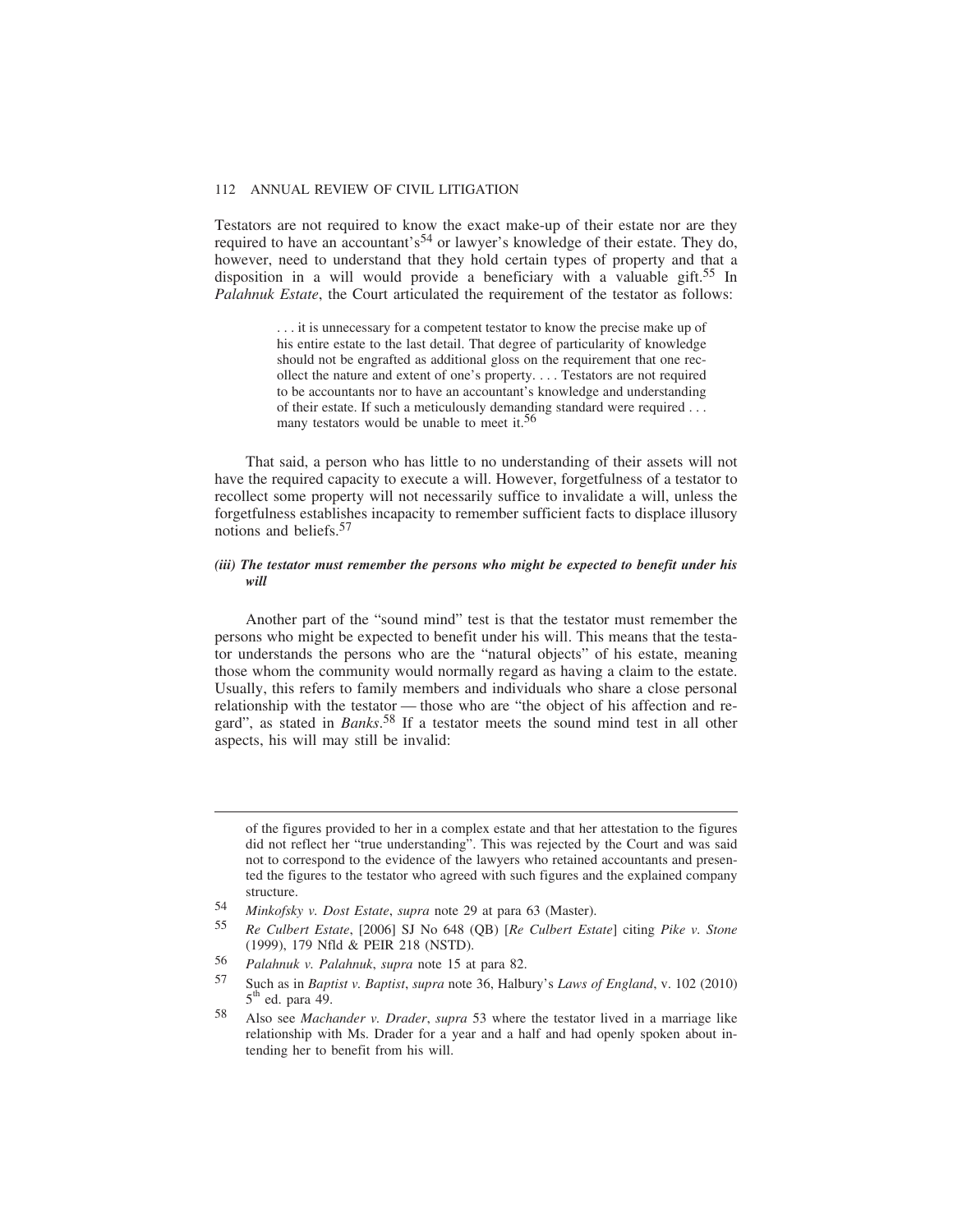A testator may have a clear apprehension of the meaning of a draft will submitted to him and may approve of it, and yet if he was at the time through infirmity or disease so deficient in memory that he was oblivious of the claims of his relations, and if that forgetfulness was an inducing cause of his choosing strangers to be his legatees, the will is invalid.<sup>5</sup>

Thus, although it might be unfair, a testator can prevent those expecting to take under the will from doing so as long as he remembers who would expect to take.<sup>60</sup> This is different from a situation where a delusion affects the testator's ability to appreciate the moral claims.

Where a "natural object" of a testator's estate is not included in the will, the courts are interested in the reason for such an exclusion. In *Moore*, a testator disinherited her son in favour of a couple who were her neighbours for 40 years. The testator expressed reasons such as the son only called her once in a while and would visit infrequently.<sup>61</sup> This evidence was consistent with the testator's hostile attitude towards her son. The Court also noted that after the will was made, the testator spoke of the will and its exclusion of her son, showing her memory of his exclusion.

Similarly, in *Orfus Estate*, the testator provided a nominal gift to her daughter because, among other things, she did not visit her despite the fact the daughter lived next door to her mother and the daughter sued her in the wind-up of the family business.62 The reasons for a testator's exclusion illustrates that not only did the testator remember the family member who expects to inherit, but also reasoned that such an expectation is not deserving because of the manner in which the family member treated the testator in his lifetime.

#### *(iv) The testator must understand the nature of the claims that may be made by persons he is excluding from the will*

A testator must understand the nature of the claims of others whom by his will he is excluding from benefiting from his property.<sup>63</sup> In *Banton v. Banton*<sup>64</sup>, this prong of the test was carefully examined because the testator understood the nature

<sup>59</sup> *Battan Singh v. Amirchand*, [1948] AC 161 (PC) at p 170.

<sup>60</sup> *Coleman v. Coleman*, *supra* 53 paras 115–117 where there was no evidence that the testator was aware of the legal or moral claims of her family members. The testator must also understand the nature of the claim.

 $61$  In fact, the lawyer's notes showed the testator said that her son did not visit her once in 50 years. Although this was not accurate, the neighbour testified that she had known the testator for 15 to 20 years before she became aware that she had a son. *Moore v. Drummond supra* note 53 at paras 28–32.

<sup>62</sup> *Orfus Estate*, *supra* note 54.

<sup>63</sup> *Harwood v. Baker*, *supra* note 51. In *Laszlo v. Lawton*, *supra* note 24 at para 260, the Court declared a will to be invalid, in part, because the testator was unable to appreciate at the time the ramifications of the exclusion of the natural objects of her estate.

<sup>64</sup> *Banton v. Banton*, *supra* note 10.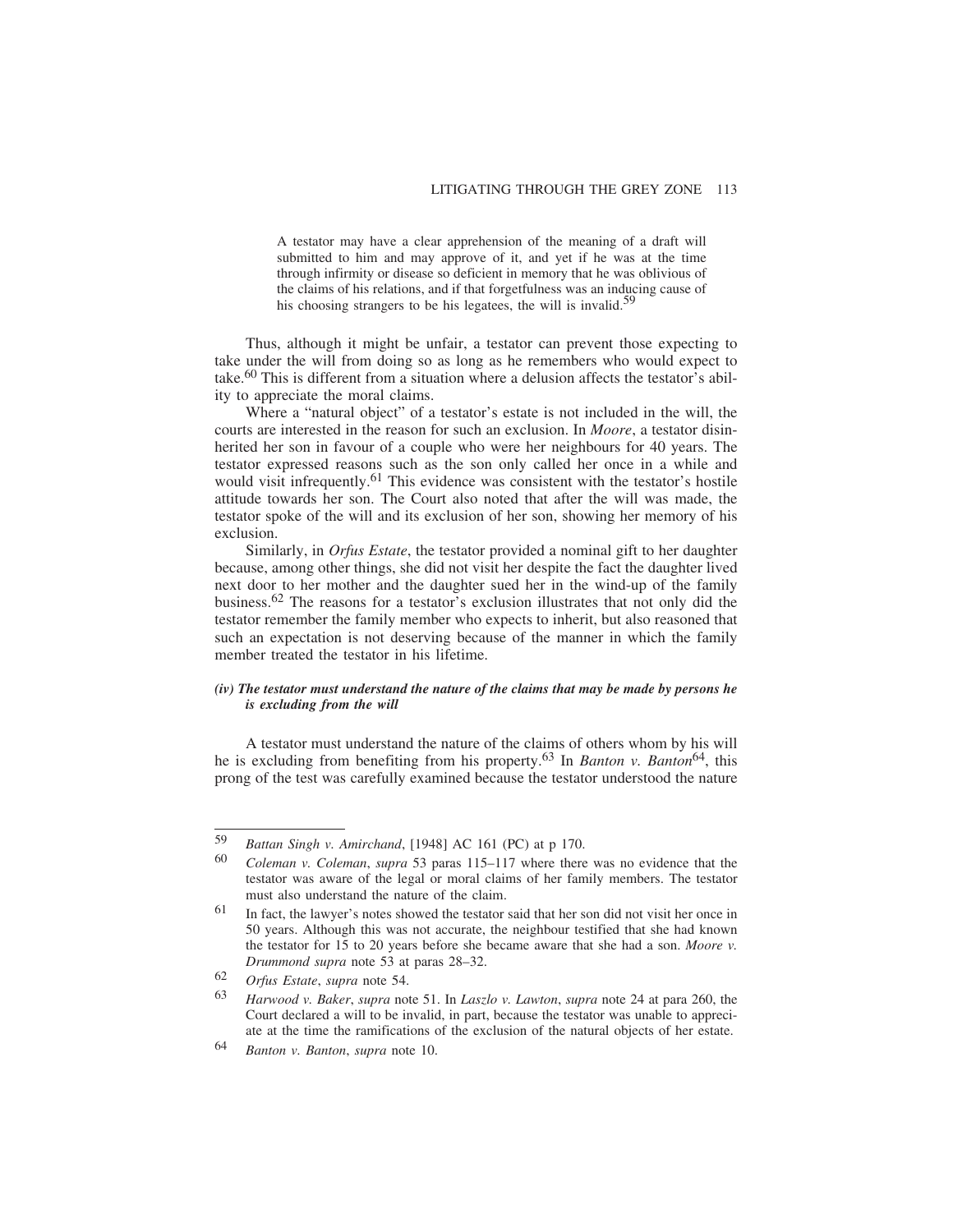and effect of his will and the extent of his property. However, the testator married a 31 year old waitress at the retirement home where he lived and he changed his will to give his entire estate to his young wife with a gift over to a charity. In determining if the testator was subject to undue influence and had testamentary capacity to make a will, the Court considered whether Mr. Banton had the *ability to assess and appreciate* the moral claims of his children. The evidence of the children was that they had their father's best interests at heart and the evidence of the young wife was that the testator complained about his children's treatment of him. The Court concluded that the allegations against the children were not true and they amounted to delusions. The analysis of the insane delusion directly related to the issue of whether Mr. Banton appreciated the moral claims of his children and whether his delusions regarding his children affected his testamentary disposition at the time of the making of his will.

#### **5. Suspicious Circumstances and Undue Influence**

(a) What are suspicious circumstances?

Suspicious circumstances arise where:

. . . a person writes or prepares a will, under which he takes a benefit, that is a circumstance that ought generally to excite the suspicion of the Court, and [thus] calls upon [the Court] to be vigilant and jealous in examining the evidence in support of the instrument, in favour of which it ought not to pronounce unless the suspicion is removed, and it is judicially satisfied that the paper propounded does express the true Will of the deceased.<sup>65</sup>

In *Vout v. Hay*, <sup>66</sup> Justice Sopinka set out three types of situations which give rise to suspicious circumstances:

(1) circumstances surrounding the preparation of the will;

(2) circumstances tending to call into question the capacity of the testator; or

(3) circumstances tending to show that the free will of the testator was overborne by acts of coercion or fraud.67

Although this categorization has been described as non-exhaustive,  $68$  notably the categories relate to knowledge and approval, testamentary capacity and undue

<sup>65</sup> *Barry v. Butlin*, [1838] 2 Moo PC 480 at 483.

<sup>66</sup> *Vout v. Hay*, *supra* note 38.

<sup>67</sup> *Ibid* at para 25. Also, cited in *Re Willis Estate*, 2009, NSSC 231 at para 10. These three circumstances have been transposed to trials of issues. See *Carlson v. Lazicki*, *supra* note 47 at para 54.

<sup>68</sup> *Re Quandt Estate*, [2011] SJ No 603 (QB) at para 43 [*Re Quandt Estate*].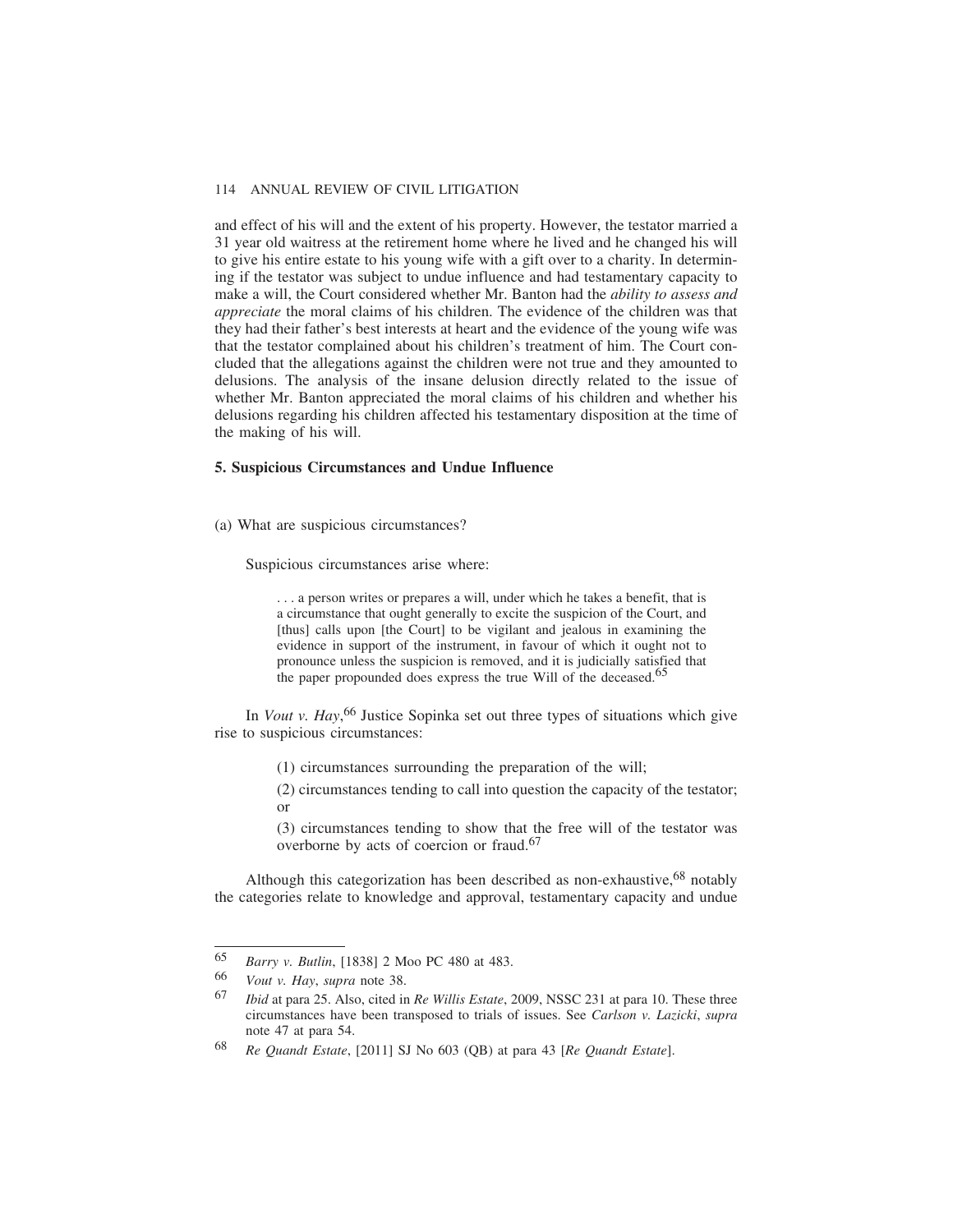influence. Within those three categories of suspicion mentioned, courts consider the following factors to determine if suspicious circumstances are present, including:

> (1) whether the testator is elderly and/or has a serious illness or is experiencing physical or mental disability or deterioration;<sup>69</sup>

> (2) whether there have been drastic changes in the personal affairs or behaviours of the testator;<sup>70</sup>

(3) whether the testator has been isolated from family or friends;<sup>71</sup>

(4) whether the testator is unwilling to provide full information to the solicitor relating to the assets, liabilities or family circumstances;

(5) whether the will in question constituted a significant change from former wills;72

(6) the factual circumstances surrounding the execution of the will;  $73$ 

(7) the extent to which the testator is dependent on any of the beneficiaries;

(8) whether a beneficiary was heavily involved in the preparation of the will; $^{74}$  and

(9) whether the will seems to make testamentary sense.<sup>75</sup>

73 *Re Culbert Estate*, *supra* note 56 at para 135 and *Barr v. Barr* (2012), 78 ETR (3d) 135 (SCJ) at para 18 [*Barr v. Barr*] citing Brian Schnurr, *Estate Litigation*, 2<sup>nd</sup> ed., vol. 1 Looseleaf (Toronto: Thomson Carswell, 1994, updated 2014) at 2-5. Also see *Carlson v. Lazicki*, *supra* note 47 at para 49.

74 *Re Culbert Estate*, *supra* note 56 at para 135. Also see M. Elena Hoffstein, "How Vulnerable to Attack is a Power of Attorney and Will? Capacity Assessments by the Drafting Lawyer", Law Society of Upper Canada, Special Lectures 2010 at 16-9 to 16-11 [*Hoffstein*].

<sup>69</sup> *Hall v. Bennett Estate*, *supra* note 47 at para 25.

<sup>70</sup> *Eady v. Waring*, *supra* note 23.

<sup>71</sup> *Kissendal v. Kissendal*, 2013 Carswell Alta 2676 at paras 25–27; *McCullough v. Mc-Cullough*, 1997 Carswell Alta 49 (QB) at paras 103-104.

<sup>72</sup> *Murphy v. Lamphier*, *supra* note 46 at para 24; *Re Culbert Estate*, *supra* note 56 at para 135 citing Brian Schnurr, Estate Litigation,  $2<sup>nd</sup>$  ed., vol. 1 Looseleaf (Toronto: Thomson Carswell, 1994, updated 2014) at 2-5; *Re Davis Estate*, [1963] 2 OR 666 (CA) (where the testator lacked capacity where she bequeathed her entire estate to a cancer charity and nothing to her two sisters and the will was a marked departure from two previous wills which had been executed only weeks before the challenged will.)

<sup>75</sup> *Re Culbert Estate*, *supra* note 56 at para 135 citing Brian Schnurr, Estate Litigation, 2nd ed., vol. 1 Looseleaf (Toronto: Thomson Carswell, 1994, updated 2014) at 2-5.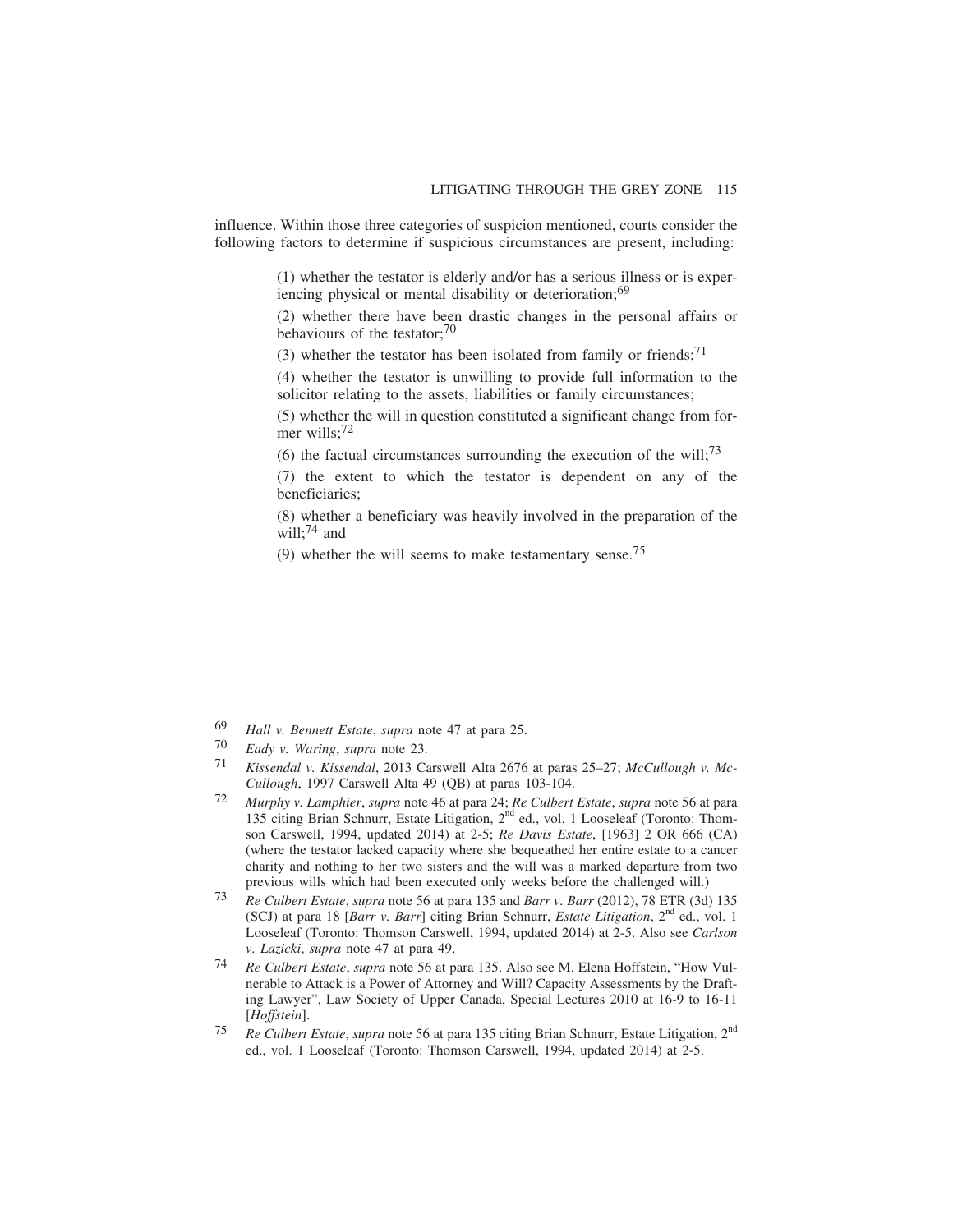Although courts examine each of these factors in order to determine if suspicious circumstances are present,76 there only needs to be *some* evidence of suspicious circumstances.77

#### (b) The effect of suspicious circumstances on the burden of proof

As described above, the propounder of a will is aided by a presumption that if the requisite formalities are carried out in executing the will, and the will is read by or to the testator, who appears to understand it, the testator is presumed to have known and approved of the contents of the will and also to have had the requisite testamentary capacity.78 However, this presumption is rebuttable if satisfactory evidence is led by the attacker of the will.<sup>79</sup> In order to satisfy the evidentiary burden, the attacker of the will can show the presence of suspicious circumstances. This rebuts or "spends" the presumption and the propounder of the will must independently establish knowledge and approval and/or testamentary capacity.<sup>80</sup>

Although there has been some confusion in the case law, the existence of suspicious circumstances does not impose a higher standard of proof on the propounder of the will.<sup>81</sup> Like all civil litigation matters, the standard of proof to show testamentary capacity is that of a balance of probabilities and the existence of suspicious circumstances does not alter the standard of proof.82 However, the extent of

<sup>76</sup> *Barr v. Barr*, *supra* note 74.

<sup>77</sup> *Re Fawson Estate*, [2012] NSJ No. 61 (SC) at para 198 [*Re Fawson Estate*]. The adducing of "some evidence" was discussed in *Machander v. Drader*, *supra* note 53 where the Court discussed the important aspect that adducing or pointing to some evidence, which if accepted, would tend to *negative testamentary capacity or knowledge and approval*, as the case may be. Therefore, as cited in *Vout v. Hay*, *supra* note 38 at para 25, the question to ask is "suspicion of what?".

<sup>78</sup> *MacGregor v. Martin Estate*, [1965] SCR 757 [*MacGregor v. Martin Estate*]; *Vout v. Hay*, *supra* note 38 at para 26. *Dieno Estate v. Dieno Estate* (1996), SJ No 494, 147 Sask R 14 (QB) at para 35 [*Dieno Estate v. Dieno Estate*] cited in *Quandt Estate (Re)*, *supra* note 69; *Scott v. Cousins* (2011), 37 ETR (2d) 113 (SCJ) at para 39 [*Scott v. Cousins*]; *Columbos v. Columbos*, 2014 CarswellOnt 2708 (SCJ) at paras 25-26.

<sup>79</sup> *Scott v. Cousins*, *supra* note 79 at para 39 as cited in *Smith v. Rotstein*, *supra* note 22 at para 180. Also see *Leger v. Poirier*, *supra* note 46.

<sup>80</sup> *Barr v. Barr*, *supra* note 74 at para 17; *Banton v. Banton*, *supra* note 10 at para 52 (where the Court stated that the presumption is "spent" and not as much "rebutted" as discarded with no further role to play).

<sup>81</sup> Counsel often are confused by commentary that states the extent of the proof required is proportionate to the gravity of the suspicion and the degree of suspicion varies with the circumstances of each case. See *MacGregor v. Martin Estate*, *supra* note 79 at 766 as cited in *Vout v. Hay*, *supra* note 38 at para 24 and *Scott v. Cousins*, *supra* note 79 at para 47. More recently in *FH v. McDougall*, 2008 SCC 53, the Supreme Court held that there is only one standard of proof in civil cases, that being the balance of probabilities. There are no degrees of probability within that civil standard: cited in *Hoffman v. Heinrichs*, *supra* note 23 at para 34 (QB).

<sup>82</sup> *Sorkos v. Cowderoy*, 2006 CanLII 31722 (Ont CA) at para 19; see also *Smith v. Rotstein*, *supra* note 22 at para 180.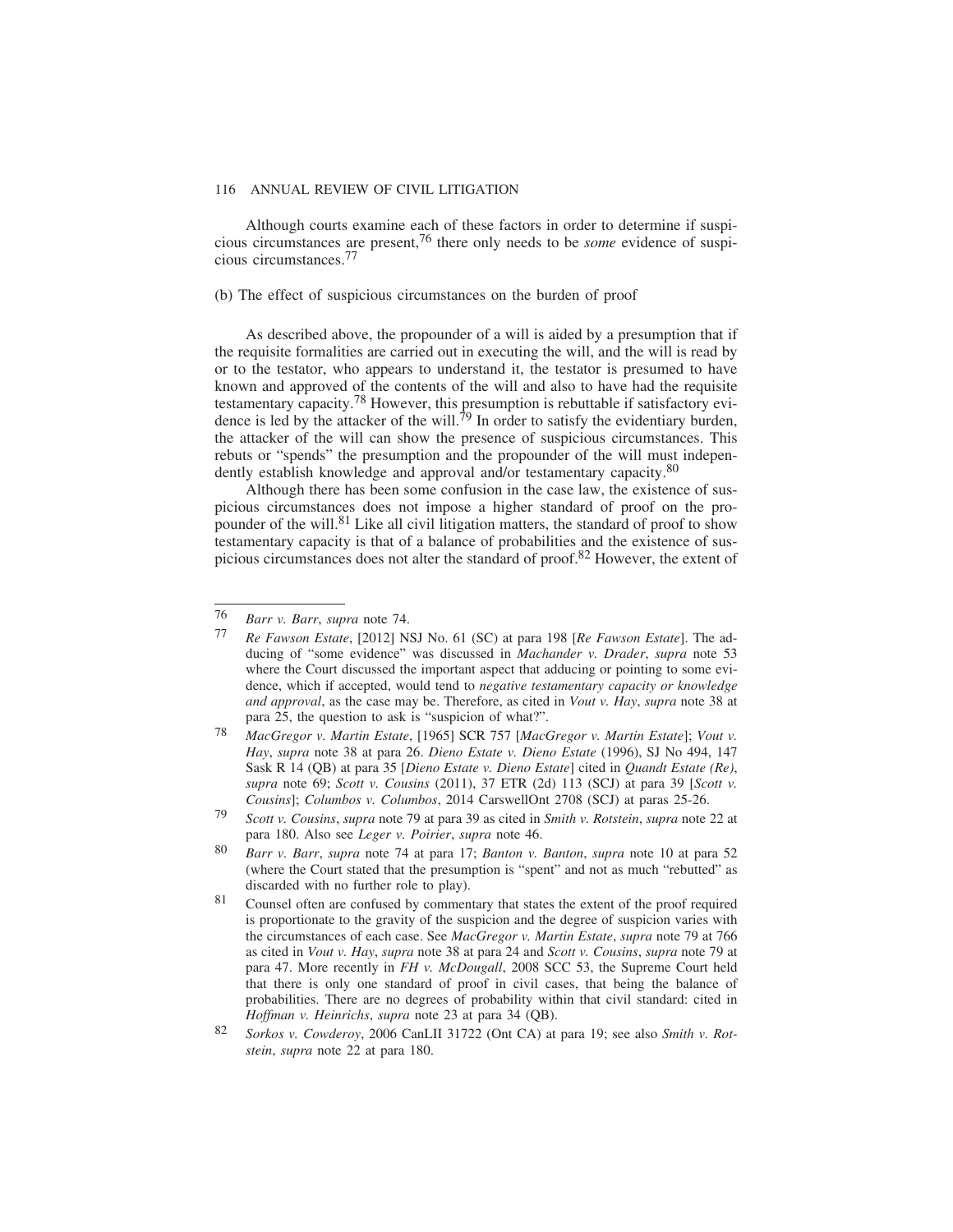the proof or the amount of proof required is proportionate to the gravity of the suspicion. This means that depending on the level of suspicion, the weight of evidence required to satisfy the legal burden of knowledge and approval or capacity may be affected.83 In other words, the quality and cogency of evidence necessary to satisfy the standard is proportionate to the gravity and degree of suspicion raised by the circumstances.84 Altogether, the court must be satisfied that the will was the free act of a testator who, at the time, had "a disposing mind and memory."<sup>85</sup>

#### (c) Undue influence

Undue influence is a species of fraud.<sup>86</sup> Undue influence has been described as a "subtle thing, almost always exercised in secret and usually provable only by circumstantial evidence."87 It has also been described as something much more than influence but something amounting to coercion. It is when the will of the person who becomes a testator is coerced into doing that which he or she does not desire to do.88 In Williams and Mortimer, *Executors, Administrators and Probate* it is described as follows:

> Thus undue influence is not bad influence but coercion. Persuasion and advice do not amount to undue influence so long as the free volition of the testator to accept or reject them is not invaded. Appeals to the affections or

<sup>83</sup> *Scott v. Cousins*, *supra* note 79 at para 47. It has also been articulated as "the burden on the propounder is commensurate with the level or degree of the suspicion". See *Barr v. Barr*, *supra* note 74 at para. 17.

<sup>84</sup> Gerald Robertson, *Mental Disability and The Law in Canada*, 2<sup>nd</sup> ed. (Carswell: Thomson Canada Limited, 1994) at 218-219 [*Robertson*] citing various cases including *Sherman Estate v. Sherman* (1989), 31 ETR 254 (Sask QB); aff'd (1989), 81 Sask R 252 (CA); *Hrycan Estate v. Hrycan* (1986), 49 Sask R 277 (QB).

<sup>85</sup> *MacGregor v. Martin Estate*, *supra* note 79.

<sup>86</sup> *Boutzios v. Boutzios*, 2004 CanLII 14219 (Ont SC) at para 25. Although undue influence is a species of fraud, in estate matters, allegations of undue influence attract ordinary costs consequences. *Cornwall v. Cornwall* (1908), CarswellOnt 468 (Div Ct) (where the Court dismissed the appeal where the lower court found in favour of the plaintiff that a will was valid although allegations of lack of testamentary capacity and undue influence were made); *Blanchard v. Bober*, 2013 CarswellOnt 10979 (SCJ) (the Applicant's conduct of case where undue influence was alleged did not warrant elevated costs); *Re Orfus Estate*, *supra* note 54 (where allegations of undue influence were made but the Court did not award costs); *Tate v. Gueguegirre*, 2013 CarswellOnt 2309 (SCJ) (where costs were payable from the estate where will was made under suspicious circumstances (and allegations of undue influence were made) and the beneficiary's behavior invited further inquiry); *St. Onge Estate v. Breau* (2009), 38 ETR (3d) 162 at 55 citing *Mitchell v. Gard* (1863), 164 ER 1280 (Eng Prob Ct).

<sup>87</sup> Thomas E. Atkinson, *The Handbook of the Laws of Wills and Other Principles of Succession Including Intestacy and Administration of Decedents' Estates*, 2<sup>nd</sup> ed (St. Paul: West Publishing, 1953) at para 638.

<sup>88</sup> *Wingrove v. Wingrove* (1885), 11 PD 81 (Eng Prob Ct) at 82 cited in *Carlson v. Lazicki*, *supra* note 47.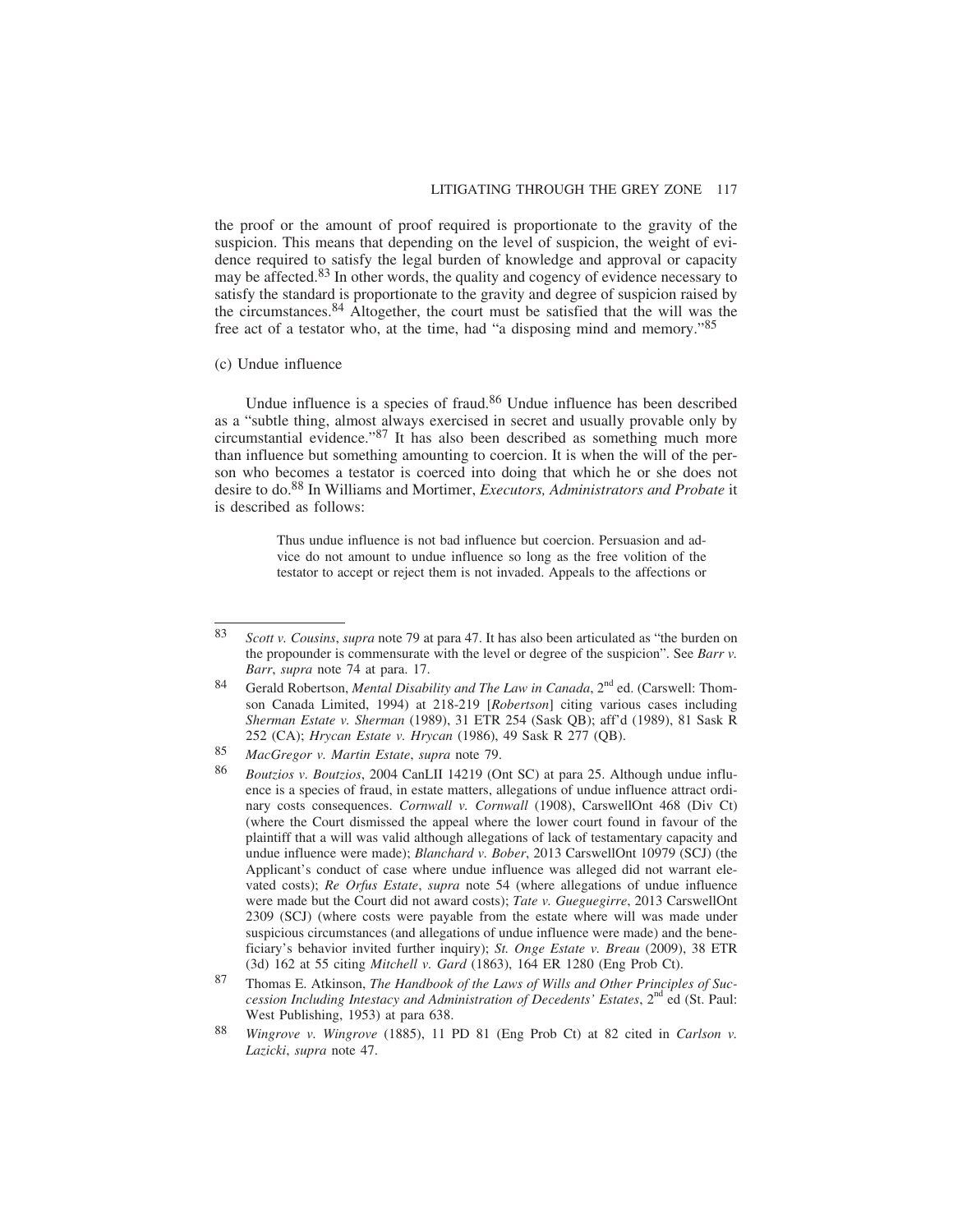ties of kindred, to the sentiment of gratitude for past services, or pity for future destitution or the like may fairly be pressed on the testator. The testator may be led but not driven and his will must be the offspring of his own volition, not the record of someone else's. There is no undue influence unless the testator if he could speak his wishes would say "this is not my wish but I must do it."89

Therefore, domination of the will of the testator is sufficient; he or she does not need to be threatened or terrorized.<sup>90</sup> The power to coerce the testator is not sufficient. Rather, there must be evidence to show that the overbearing power was actually exercised and because of the exercise of such power, the testamentary document was made.<sup>91</sup> In sum, the alleged influence must be so overpowering that the will of the influencer is reflected in the testamentary documents, and not that of the testator. As is evident from these cases, the threshold for undue influence is high. $92$ It must be proved on a balance of probabilities.

The case law discusses undue influence in two situations: (1) undue influence giving rise to suspicious circumstances; and (2) undue influence as a ground for defeating a will. We have addressed these situations below.

## *(i) The interrelationship between suspicious circumstances and undue influence*

As set out above in the section entitled "the effects of suspicious circumstances", suspicion of undue influence only discharges or rebuts the presumption in favour of the propounder of the will. Therefore, the propounder of the will is required to prove knowledge and approval and testamentary capacity.<sup>93</sup>

<sup>89</sup> Williams and Mortimer, Executors, Administrators and Probate  $(17<sup>th</sup>$  edition, 1993) at 184 cited in *Scott v. Cousins*, *supra* note 79 at para 113.

<sup>90</sup> *Crompton v. Williams*, [1938] OR 543 (Ont HC) as cited in *Scott v. Cousins supra* note 79 at para 114. Also see *Carlson v. Lazicki*, *supra* note 47.

<sup>91</sup> *Orfus Estate*, *supra* note 54 SCJ at para 264 citing *Scott v. Cousins*, *supra* note 79 at para 81 and *Pocock v. Pocock*, *supra* note 23 at para 42.

<sup>92</sup> *Orfus Estate*, *supra* note 54 SCJ at para 254. Undue influence is a serious allegation and demonstrating the existence of persuasion or even "bad influence" is insufficient.

<sup>93</sup> In the *BC Wills, Estates and Succession Act*, *supra* note 6, s 52, the legislation states: "In a proceeding, if a person claims that a will or any provision of it resulted from another person (a) being in a position where the potential for dependence or domination of the will-maker was present, and (b) using that position to unduly influence the will-maker to make the will or the provision of it that is challenged, and establishes that the other person was in a position where the potential for dependence or domination of the will-maker was present, the party seeking to defend the will or the provision of it that is challenged or to uphold the gift has the onus of establishing that the person in the position where the potential for dependence or domination of the will-maker was present did not exercise undue influence over the will-maker with respect to the will or the provision of it that is challenged."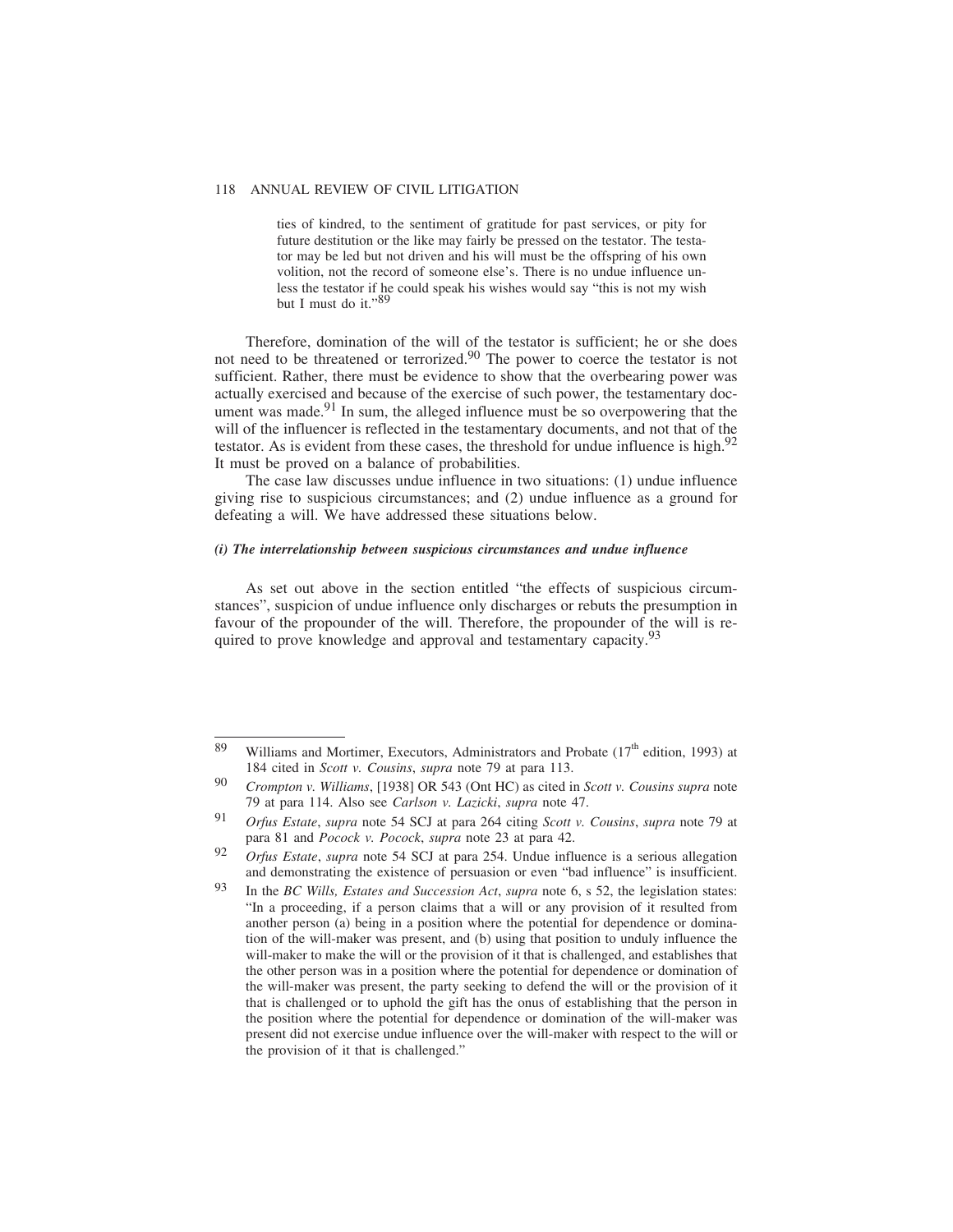# *(ii) Undue influence as a ground to challenge the validity of a will*<sup>94</sup>

Undue influence as a separate ground to attack a will was recognized in *Craig v. Lamoureaux*:

> Undue influence, in order to render a will void, must be an influence which can justly be described by a person looking at the matter judicially to have caused the execution of a paper pretending to express a testator's mind, but which really does not express his mind, but something else which he did not really mean.95

A testator may have testamentary capacity and yet be the victim of undue influence.<sup>96</sup> The burden for establishing undue influence is upon the person attacking the validity of the will.<sup>97</sup> The test of undue influence is as described in the definition of undue influence above.98 The challenger must adduce evidence which, if accepted, would satisfy the court on a balance of probabilities that there has been undue influence.

Conversely, from the perspective of the propounder of the will, while proof of knowledge and approval will go a long way in disproving undue influence, there is still a distinction: a person may still know and appreciate what he or she is doing but may be doing it as a result of coercion or fraud.<sup>99</sup>

Motive and opportunity is not sufficient to set aside a will based on allegations of undue influence. The court has considered cases where children assisted their parents or grandparents with daily living. The "opportunity" presented, which may or may not give rise to dependency, is insufficient evidence to show coercion. Rather, the law does not discourage the care of the elderly by their children. Where an elderly person has a child who assists them with the incidence of daily living, that assistance is not evidence of undue influence by that child.<sup>100</sup>

We have canvassed the cases that allege undue influence as a ground to challenge the validity of a will. The vast majority of cases alleging undue influence do

<sup>94</sup> Although this paper is focused on testamentary capacity, we have outlined undue influence as a separate ground in order to clarify the two circumstances in which undue influence can be raised.

<sup>95</sup> *Craig v. Lamoureux*, [1920] AC 349 at 357 by Viscount Haldane.

<sup>&</sup>lt;sup>96</sup> It has been unsuccessfully argued that the issue of undue influence must be determined prior to the issue of testamentary capacity. It has also been unsuccessfully argued that once testamentary capacity has been proved, a person may not attack a will on the basis of undue influence: see *Quinlan v. Caron*, [2011] OJ No 911 (SCJ) at para 8.

<sup>97</sup> *Vout v. Hay*, *supra* note 38 at para 28 citing *Riach v. Ferris*, [1934] SCR 725; *Re Culbert Estate*, *supra* note 56 at para 136. In *Lata v. Rush*, *supra* note 29 the plaintiff argued that the defendants had to disprove undue influence. This was not accepted by the Court.

<sup>98</sup> *Carlson v. Lazicki*, *supra* note 47 at para 42.

*Vout v. Hay, supra* note 38 at para 29.

<sup>100</sup> *Orfus Estate supra* note 54 at para 259 citing *Smith v. Rotstein*, *supra* note 22 at para 300 (SCJ); aff'd 2011 ONCA 491.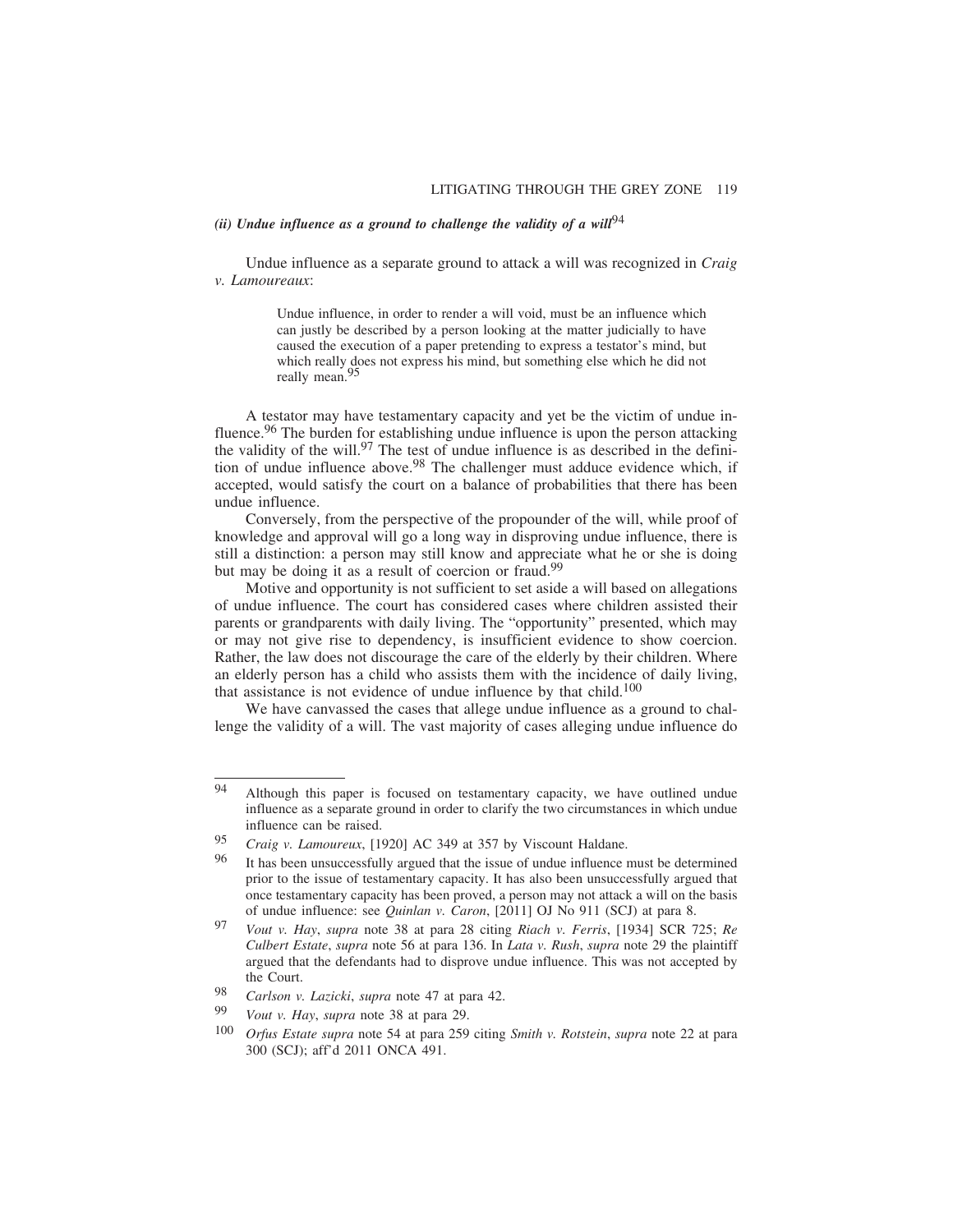so when coupled with a challenge of testamentary capacity. Where undue influence has been the sole basis to challenge the validity of a will, there have been very few cases where the challenge has been successful.<sup>101</sup>

#### (d) Delusions

There is case law that suggests that the existence of a delusion can be sufficient to rebut the presumption of testamentary capacity following due execution. In the 2013 case of *Laszlo*, Justice Ballance revisited the relevance of delusions to the test for testamentary capacity, even where she found those delusions did not directly influence the testator in making his or her will:

> The thrust of the defendant's position is that once there is evidence showing that a testatrix experienced delusions around the time of making a will, those delusions are only relevant to the issue of testamentary capacity if they are shown to have actually influenced the dispositive provisions of her will. I do not share that narrow view.

...

[D]elusions may be symptomatic of an impairing degenerative disease of the mind, such as Alzheimer's disease, and their presence may speak to the depth of the mental impairment experienced by a testator in consequence of that affliction.

...

It follows that the existence of delusions, while not themselves sufficient to defeat testamentary capacity, ought not to be excluded from consideration under the rubric of suspicious circumstances or the ultimate assessment of whether a testator possessed testamentary capacity at the material time. Non-vitiating delusions may reflect the ravages upon the testator's mental functioning at large exacted by dementia or other brain disease, which cannot reasonably be ignored in the overall assessment of testamentary capacity.<sup>102</sup>

In that case, the Court considered the delusions of the testator, together with other circumstances (although the Court said the fact that the testator was in the

<sup>101</sup> We have found one such case: *Re Marsh Estate*; *Fryer v. Harris* (1991), 41 ETR 225 (NSCA) (where the testator had capacity but the codicil was set aside based on undue influence). Also see undue influence raised in the context of a will challenge but where the issue centers on *inter vivos* gifts: *Turner v. Turner*, 2010 BCSC 49 and *Modonese v. Delac Estate*, 2011 BCSC 82; aff'd 2011 BCCA 501. These cases were resolved on the basis of the presence of a resulting trust. See also *Sawchuk Estate v. Evans*, 2012 MBQB 82 (where monies were held in a joint account and there was a presumption of undue influence that was not rebutted. Again, the case was resolved on the basis of a resulting trust).

<sup>102</sup> *Lazlo v. Lawton*, 2013 BCSC 305 (Sup BC) at paras 225–227. See also *Re Marsh Estate* (1990), 99 NSR (2d) 221 (Probate Court); upheld on appeal (1991), 104 NSR (2d) 266 (CA) at paras 14 and 15 where the Court stated that the burden of proving that the delusions affected the disposition under the will is on those supporting the will.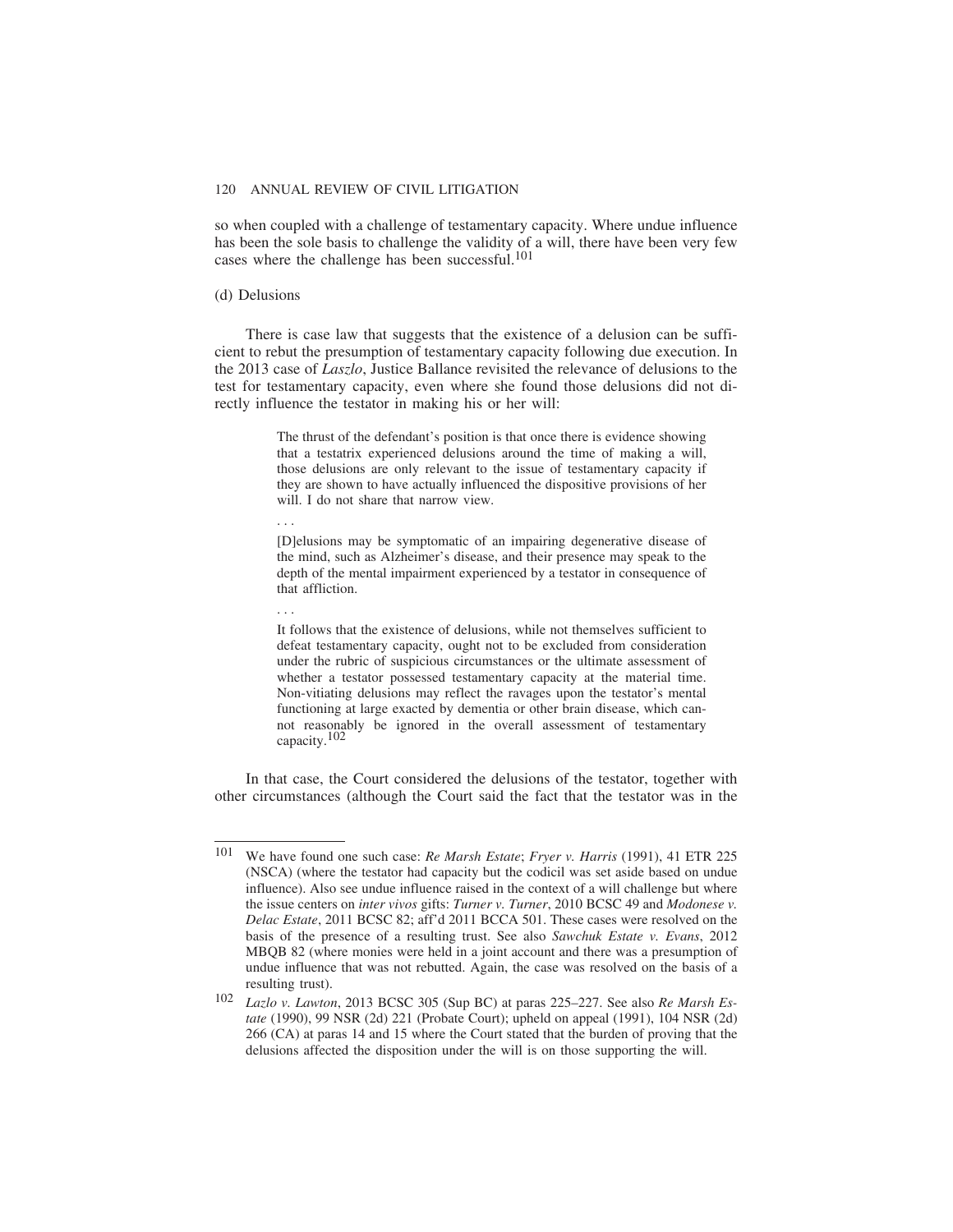early stages of Alzheimer's and had non-psychotic symptoms of cognitive deficit at the material time was itself enough to constitute a suspicious circumstance), as sufficiently "suspicious" to cause the propounders of the will to lose the benefit of the presumption of capacity.103 There is a similar line of cases that look at the delusions of a testator in a broad nature to suggest that a delusion coupled with a progressive disease such as Alzheimer's raises suspicious circumstances.104, 105

#### **6. Irrational Decisions Do Not Maketh the Testator Insane**

It is not the law that anyone who entertains wrong-headed notions, capricious whims, or absurd idiosyncrasies, cannot make a will.<sup>106</sup> Rather, a person can have testamentary capacity and still be an irrational decision maker. Testamentary capacity can mean that bad decisions are made by the testator.107 Similarly, a court "cannot override the freely expressed wishes of the testator because it considers those wishes to have been eccentric or "unfair"."<sup>108</sup>

The freedom of the testator to make unfair and eccentric dispositions is a long developed proposition. In *Austen v. Graham*, a case of the Privy Council in 1864, the testator, of English origin, who lived in the East and professed his belief in Islam, died in England. His will gave the residue of his estate to the poor of Constantinople and toward erecting a cenotaph in that city, inscribed with his name, with a light to perpetually burn. In those days, such a gift was deemed to be unsound and in fact, the Prerogative Court did declare the testator to be of unsound mind when he made the will. However, the Privy Council said that the courts need to examine the life, habits and opinions of the testator and once those were examined, the gift was not absurd. The will was admitted to probate.<sup>109</sup>

107 *Bird v. Luckie* (1850), 8 Hare 301.

<sup>103</sup> *Ibid* at para 238-239.

<sup>104</sup> See also the English line of cases of *Waring v. Waring* (1848), 6 Moo PCC 341; *Jenkins v. Morris*, *supra* note 20; *Ledger v. Wootton*, [2007] EWJC 90 (Ch); [2007] All ER (D) 99 (Oct) cited in Halbury's *Laws of England*, vol 102 5<sup>th</sup> ed (London, UK: Lexis-Nexis, 2010) at 52.

<sup>105</sup> In *Banton v. Banton*, *supra* note 10 which was a reiteration of the principles in other cases, the test for delusions was said to be two pronged: (1) to be a delusion the belief held must be one that no one could reasonably believe; and (2) the decision by the testator to disinherit a person must be rooted in the delusion. We also make a distinct between the facts of *Hall v. Bennett*, *supra* note 47 where a lawyer was called to a hospital to prepare a will for a terminally ill patient. The testator continually drifted in and out of consciousness. This condition of the testator attracts the doctrine of suspicious circumstances.

<sup>106</sup> *Skinner v. Farquharson* (1901), 32 SCR 58 at 59 per Taschereau J.

<sup>108</sup> *Re Culbert Estate*, *supra* note 56 at para 174; *Tate v. Gueguegirre*, [2012] OJ No 6231 (SCJ) (where the testator left his estate to his son with very little to five daughters. Although the will was unfair, the testator had testamentary capacity).

<sup>109</sup> *Austen v. Graham* (1854), 8 Moo PCC 493, 14 ER 188 (PC).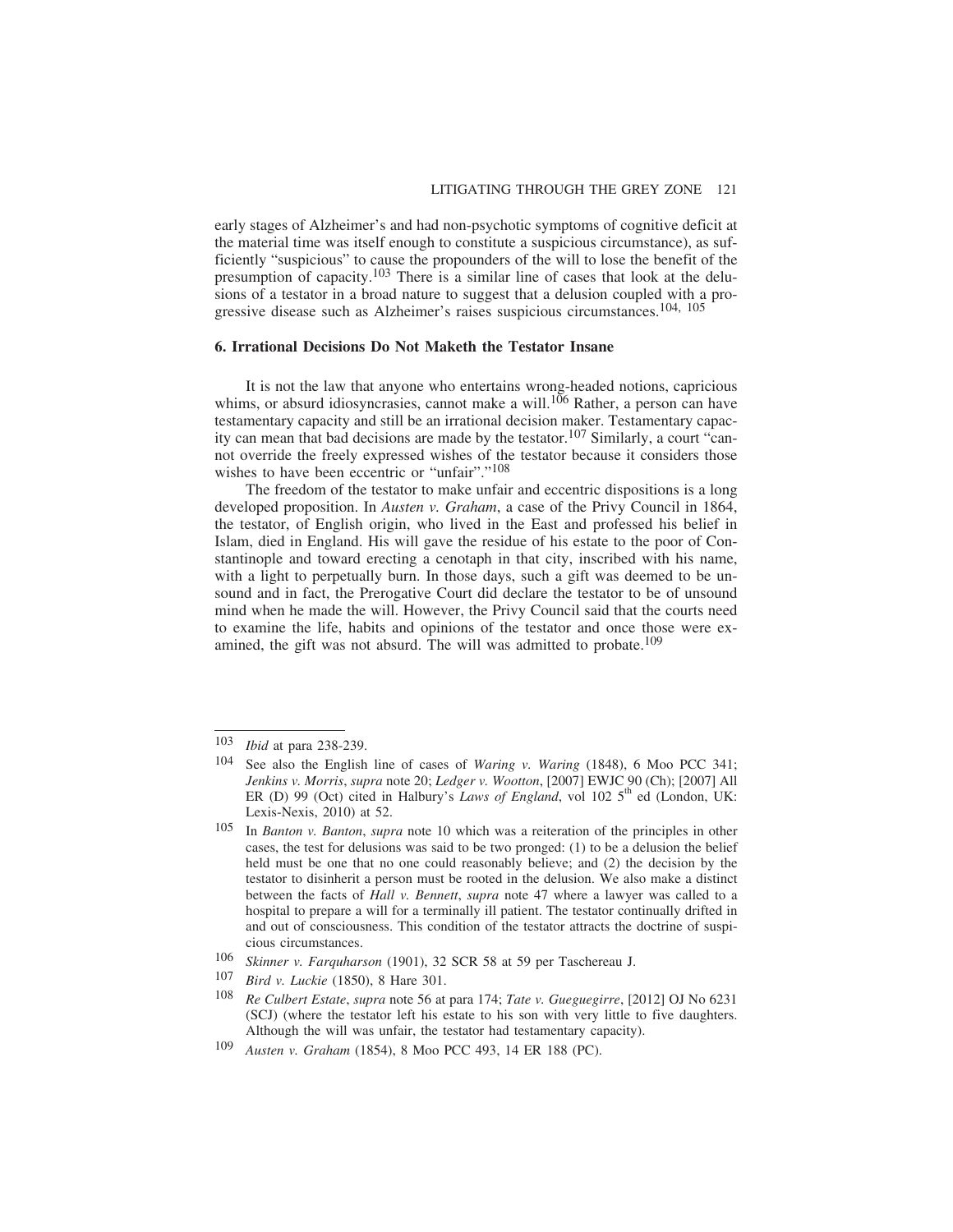Gifts that are considered foolish by some do not maketh the testator of unsound mind. Similarly, eccentric dispositions are also not invalid,  $110$  nor are wills of a testator made by bad motives. More recently, testators are leaving significant sums of money in trust for the care of their pets.<sup>111</sup> Such dispositions have been and are viewed by some as controversial and eccentric but that does not make them invalid.

#### **7. Evidence Used to Demonstrate Testamentary Capacity or Lack Thereof**

The question of whether a testator has the requisite level of capacity to make a will is a legal determination based on the facts in the particular circumstances.<sup>112</sup> The best evidence — that of the testator — will no longer be available given that will challenges based on lack of capacity only occur after the testator's death. In testamentary capacity cases, the courts have commented on the scope of the evidentiary examination as follows:

> This being a case involving the consideration of the sanity or insanity of the party deceased, and consequent legal validity or invalidity of her will, the Court was bound to examine very carefully and minutely into the whole of the circumstances adduced in evidence on the one side and on the other, in order to satisfy itself whether this is or not the will of a capable testatrix . . . every case has some distinguishing features; each case must be governed by its own peculiar circumstances . . . in all such cases it is absolutely and essentially necessary to look to the peculiar circumstances of each individual case, and to judge from the whole character of the person whose mental

<sup>110</sup> It might be difficult to distinguish between a delusion and a misjudgment or eccentric character. See Theobald on Wills  $(16<sup>th</sup>$  ed), London, Sweet & Maxwell, 2001) as cited in *Re Fawson Estate*, *supra* note 78 (where this difficulty was highlighted when a testator's assessment of the character of possible beneficiary was made. In that case, the delusion ultimately affected the dispositions in the will. In addition, there were suspicions in that case surrounding the making of the will that had not been removed.) *Penno v. Penno*, [2012] AJ No 1262 (CA) allowing appeal from *Penno v. Penno*, [2012] AJ No 322 (QB) (where the testator wanted to leave his estate to someone who could carry on his non-existent holistic healing business (to help people live a more healthy lifestyle)). The Appeal Court determined that the will had to be proved in solemn form.

<sup>111</sup> For example, in the United States, heiress Gail Posner left a \$3 million trust fund and an \$8.4 million Miami mansion to her three dogs. Ms. Posner's only child received \$1 million. See Rebecca Dube, "How to give Fido the mansion after you die" (August 23, 2012) online: The Globe and Mail at: <http://www.theglobeandmail.com/life/relationships/how-to-give-fido-the-mansion-after-you-die/article4261008/> (accessed on Jan 22, 2014). See also *Zinn v. Bergren*, 2012 SKQB 214 (CanLII).

<sup>112</sup> *Laszlo v. Lawton*, *supra* note 24 at para 197; *Knox v. Trudeau* (2001), 38 ETR (2d) 67 (Ont SCJ).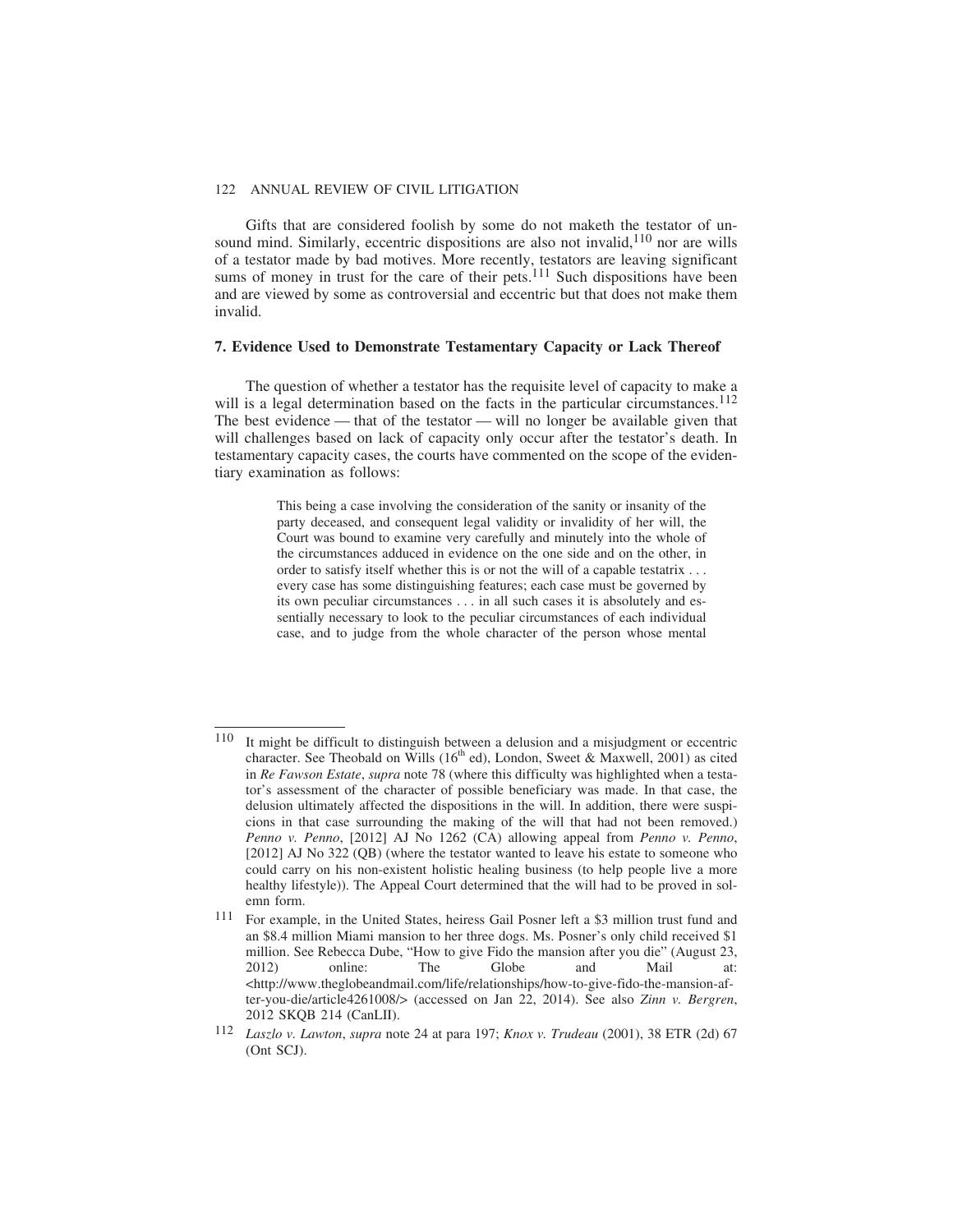capacity is the subject of inquiry what was the state and condition of the mind of that individual  $\dots$ <sup>113</sup>

This section considers the various evidence the court will look to in determining whether the testator had capacity, including: (a) evidence of the solicitor with respect to the testator's apparent capacity at the time the will instructions were given and the will was executed; (b) medical evidence, including capacity assessments conducted at or around the time of the will's drafting or execution; and (c) evidence of family members and other lay witnesses familiar with the testator. It is important to note that no one type of evidence is conclusive as to testamentary capacity, but rather the court will look at all the circumstances in each particular case. $114$ 

(a) Drafting solicitor's evidence

The significant role of the solicitor has been expressed as follows:

When you employ a lawyer either to draw a will or a deed which requires skill you rely on his skill and, of course, you rely on his integrity, and when he tells you, "I have drawn this will according to your instructions," and he puts it before you to sign, do not you adopt his words as expressing your wish? I do not desire, as far as this is a question of fact, to take it out of your hands, but, speaking for myself, it appears to me the man does approve of the words which his solicitor puts in for him.<sup>115</sup>

The drafting solicitor has an obligation to assess the testator's capacity before drawing up the will and having it executed, as well as an obligation to document the evidence. In *Murphy v. Lamphier*, the Court discussed at length the duty of a drafting solicitor:

> A solicitor is usually called in to prepare a will because he is a skilled professional man. He has duties to perform which vary with the situation and condition of the testator. In the case of a person greatly enfeebled by old age or with faculties impaired by disease, and particularly in the case of one labouring under both disabilities, the solicitor does not discharge his duty by simply taking down and giving legal expression to the words of the client, without being satisfied by all available means that testable capacity exists

<sup>113</sup> *Mudway v. Croft* (1843), 3 Curt 671, 163 ER 863 cited in *Re Davis*, [1963] 2 OR 666–683 (CA). See *Re Quandt Estate*, *supra* note 69 at para 70 (because the testator is no longer around to tell us what she knew and intended, the Court can only be instructed by the totality of the evidence).

<sup>114</sup> This section does not examine the procedure the court directs to hear the evidence. See *Ferguson v. Martin*, 2014 CarswellOnt 4366 (SCJ) (Justice Brown ordered to limit prehearing discovery and directed a short hybrid trial in a will challenge where the only estate asset was a house). See also *Re Estate of Ireni Traitses*, 2014 ONSC 2102.

<sup>115</sup> *Re Davis* (1910), CarswellNB 68 (NBSC) at para 37 citing *Harter v. Harter*, LR 3 P & D 11, 20 and *Rhodes v. Rhodes*, 7 App Cas 192, 199.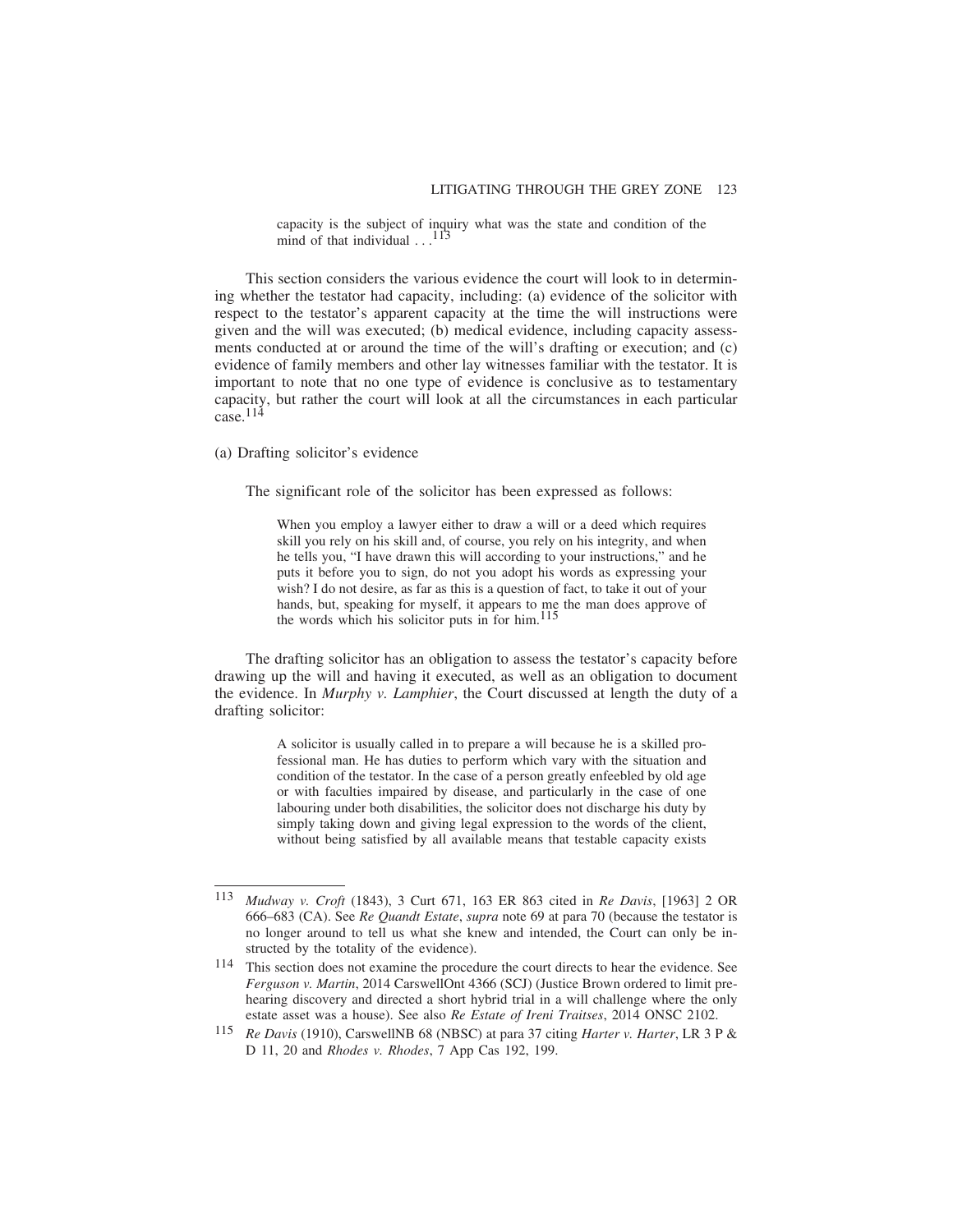and is being freely and intelligently exercised in the disposition of the property. The solicitor is brought in for the very purpose of ascertaining the mind and will of the testator touching his worldly substance and his comprehension of its extent and character and of those who may be considered proper and natural objects of his bounty. The Court reprobates the conduct of a solicitor who needlessly draws a will without getting personal instructions from the testator, and, for one reason, that the business of the solicitor is to see that the will represents the intelligent act of a free and competent person.<sup>116</sup>

It is because of these duties on solicitors that the evidence of solicitors is so valuable in testamentary capacity will challenge cases.

Courts often accord great weight to the solicitor's well-documented opinion.117 This has been said to be for several reasons, including: solicitors have a specific understanding of the legal requirements for testamentary capacity; they are under a legal duty to carefully consider and document capacity;<sup>118</sup> and they are usually the only one who is present at both critical testamentary moments — time of instructions and time of execution.<sup>119</sup>

However, while such evidence is important and solicitors must take diligent notes relating to the testator's capacity at the time of giving instructions and executing the will, a finding of testamentary capacity "does not hang solely on what a solicitor did or did not do when instructions were taken to prepare well and thereafter on its executions . . . A solicitor's intervention is not the *sine qua non* to determine the validity of a will  $\dots$ ".<sup>120</sup>

There are a number of helpful resources to assist drafting solicitors to ensure that they meet their obligations in assessing and documenting a testator's capacity prior to execution of the will. However, in the litigation of will challenges, the

<sup>116</sup> *Murphy v. Lamphier*, *supra* note 46 at para 120 (HC Div).<br>117 *Hall v. Bannett Estate, supra* note 47 (where the Court concl

Hall v. Bennett Estate, *supra* note 47 (where the Court concluded that a solicitor lacked sufficient instructions to prepare a will and that the deceased lacked testamentary capacity. The lawyer declined the retainer. The deceased was in and out of lucidity, which did not amount to testamentary capacity).

<sup>118</sup> Solicitors have an onerous duty. In *Leger v. Poirier*, *supra* note 46 at 161-62 the Court stated that "there is no doubt whatever that we may have testamentary incapacity accompanied by a deceptive ability to answer questions of ordinary and usual matters: that is, the mind may be incapable of carrying apprehension beyond a limited range of familiar and suggested topics. . . . Merely to be able to make rational responses is not enough, nor to repeat a tutored formula of simple terms. There must be a power to hold the essential field of the mind in some degree of appreciation as a whole. . . .". Similarly, in *Scott v. Cousins*, *supra* note 79 at paras 71–73, Cullity J comments: "The profession has also been warned on numerous occasions that the fact that an elderly person suffers from a form of dementia, and has lost capacity, may not be immediately apparent to those who are not closely associated with her . . .".

<sup>119</sup> *Hoffstein*, *supra* note 75 at 16-30.

<sup>120</sup> *Stiles Estate v. Stiles*, 2003 ABQB 317 at para 110; see also *Re Davies*, [1963] 2 OR 666, 40 DLR (2d) 801 at 808: "The failures of the solicitor do not prove, or tend to prove the capacity or incapacity of the testatrix."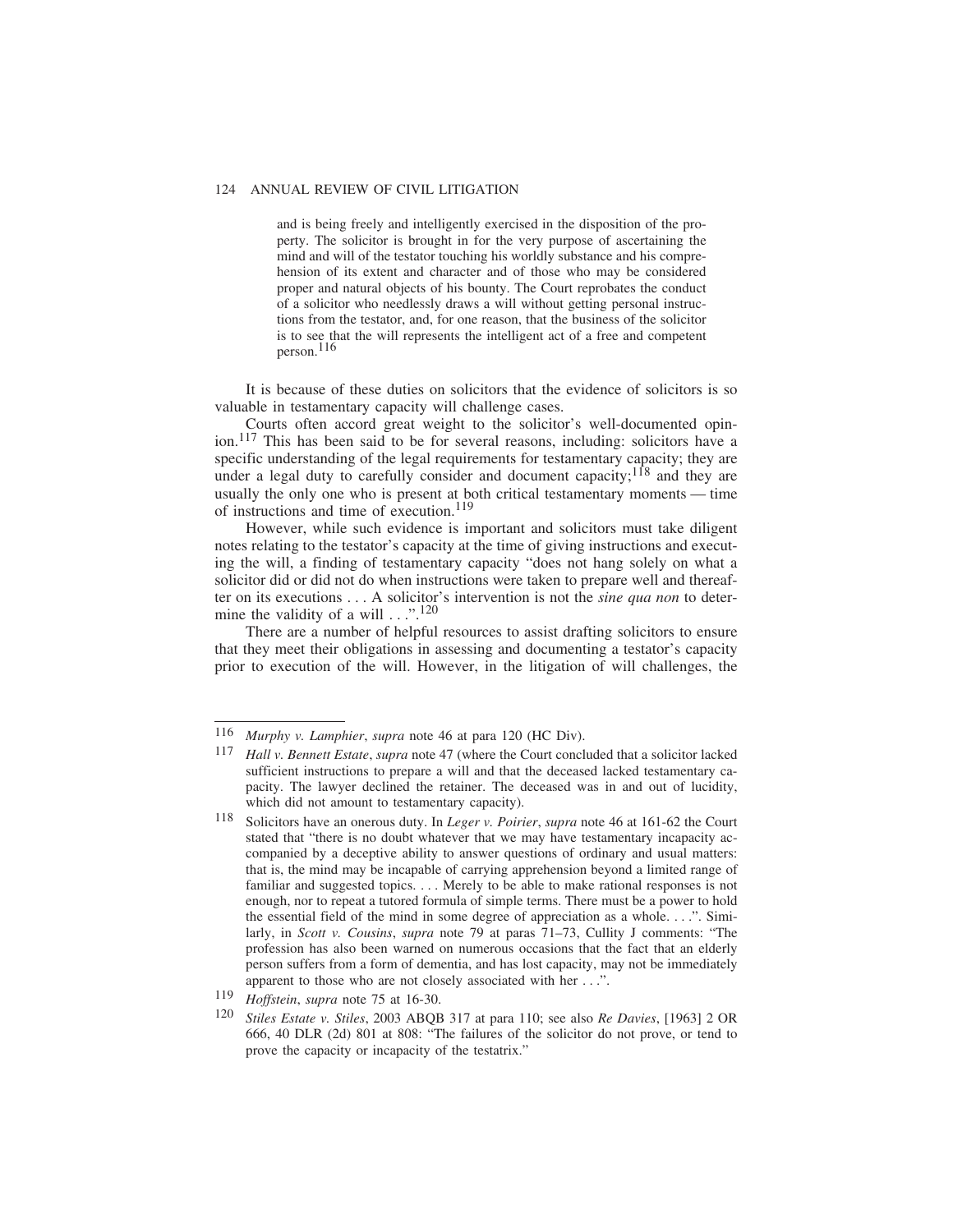lawyers take the evidence as they find it. If you are representing the opponents of the will's validity, some grounds upon which to attack a solicitor's evidence include, among others: (a) failure to obtain mental status examinations where the situation warranted; (b) failure to properly interview clients (including failure to ask enough or the right questions, failure to interview personally,<sup>121</sup> and failure to conduct the interview with the testator outside the presence of interested beneficiaries); (c) failure to properly record or maintain notes; and (d) failure to ascertain or react properly to existence of suspicious circumstances.122

(b) Capacity assessments by medical practitioners and other medical evidence

A drafting solicitor may suggest that her client undergo a capacity assessment to confirm testamentary capacity shortly before executing the will. While this practice has been increasingly recommended, some commentators suggest that capacity assessments are "over-used by lawyers who wish to defer responsibility for decision making onto others", including in the wills context.<sup>123</sup> Others suggest that obtaining a capacity assessment indicates that the drafting solicitor was worried about the capacity of the will-maker. Conversely, a capacity assessment could only mean that the will-maker wants to ensure that his will is valid upon a will challenge. Such an assessment will reduce the risk that the will is disputed based on testamentary incapacity.

As the Court in *Palahnuk v. Kowaleski* noted, where a solicitor is in the best position to make a decision regarding testamentary capacity, the decision is not delegable to others (e.g. medical experts). Still, in situations where the solicitor may have doubts whether the client has testamentary capacity, it may be appropriate for the solicitor to confirm his opinion with a capacity assessment.124 In any event, as stated by the Court in *Duschl*: "to expect everyone who is suffering from ill health to have a full blown mental capacity assessment before his or her will can be admitted to probate is not the law  $\ldots$  ...<sup>125</sup>

Even where the drafting solicitor does not arrange an assessment prior to execution of the will, there may be reason to have an assessment conducted shortly thereafter if family members or others learn of the new will/codicil and raise con-

<sup>121</sup> *Re Griffin's Estate* (1979), 21 Nfld & PEIR 21.

<sup>122</sup> *Re Schwarz*, *supra* note 11; see Hoffstein, *supra* note 75 at 16-31 to 16-34.

<sup>123</sup> Arthur Fish & Alissa K. Gabel, "*What is a Capacity Assessment and How to Seek One"*, (Paper delivered at the Law Society of Upper Canada Six-Minute Estate Lawyer, April 8, 2008) at 11-9.

<sup>124</sup> *Palahnuk v. Kowaleski*, 2006 CarswellOnt 8526 (SCJ) at paras 70-71; see also *Covello v. Sturino* at para 22.

<sup>125</sup> *Duschl v. Duschl Estate*, [2008] OJ No 1422 at para 93. Although a capacity assessment should not be required, it does help fight frivolous claims. See *Bell v. Bell Estate*, [2011] OJ No. 2951 (SCJ) where an MMSE score of 29/30 resulted in a diagnosis of anxiety and depression, but not a loss of mental capacity. This evidence was used by the court in deciding that the evidence did not support an inference of lack of testamentary capacity.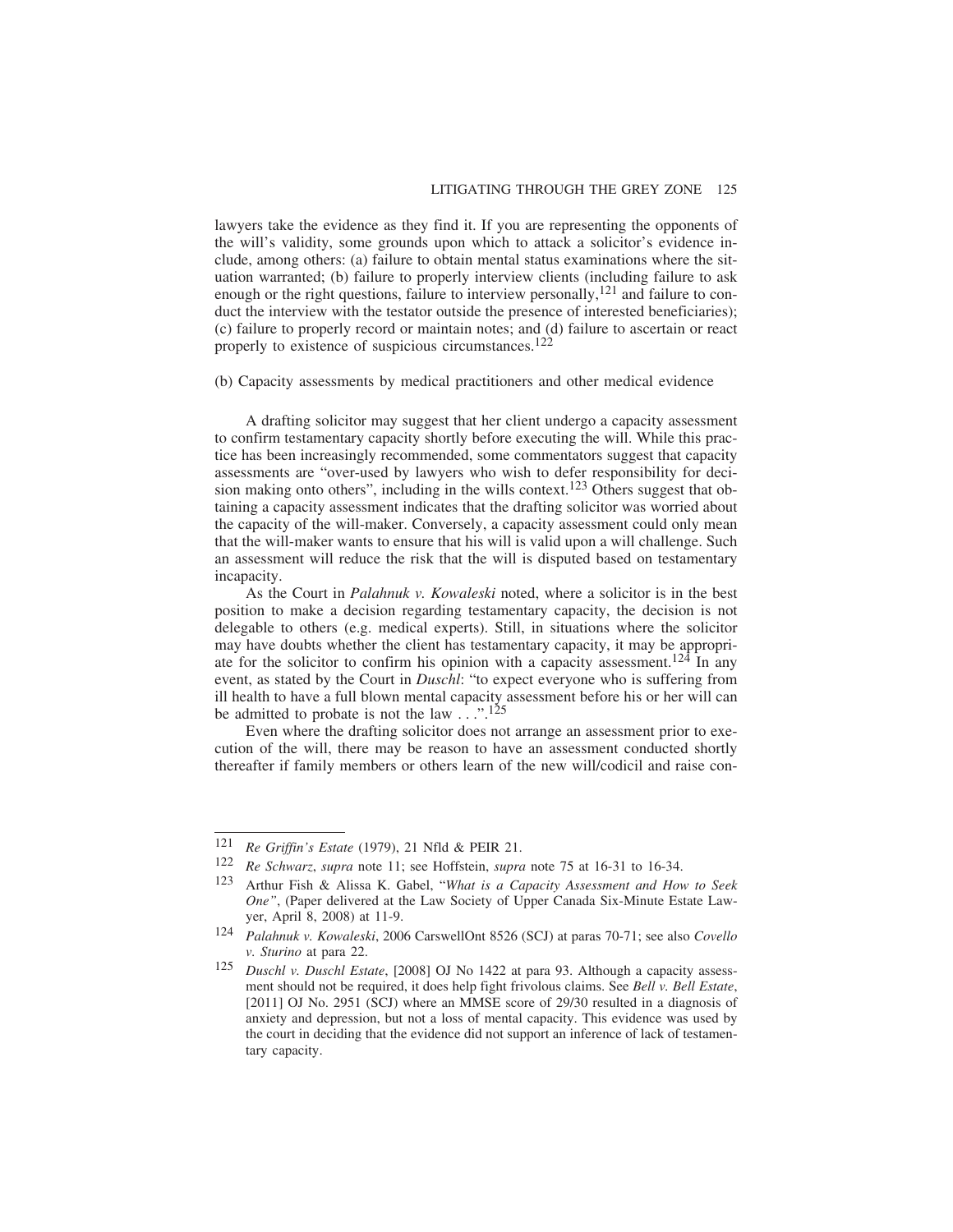cerns about the testator's capacity. Family members may also directly seek to have the testator assessed.

Whether or not the assessment was "appropriate" at the time it was conducted, any assessments conducted during the relevant time period will likely be considered in any subsequent will challenges based on grounds of testamentary incapacity. However, the weight given to such assessments by the court may vary. In *Laszlo v. Lawton*, Justice Balance recently confirmed:

> Testamentary capacity is not a medical concept or diagnosis; it is a legal construct. Accordingly, scientific or medical evidence — while important and relevant — is neither essential nor conclusive in determining its presence or absence. Indeed, the evidence of lay witnesses often figures prominently in the analysis. Where both categories of evidence are adduced, it is open to the court to accord greater weight to the lay evidence than to the medical evidence, or reject the medical evidence altogether.<sup>126</sup>

Therefore, the existence of testamentary capacity does not depend on scientific or medical definitions and medical opinions are not necessarily determinative.<sup>127</sup> Circumstances in which the assessment may be given lesser or little weight may include: (a) where the capacity assessment was conducted for some other purpose or where the instructions provided to the assessor were not adequately tailored to the issue of testamentary capacity (or where the assessor did not fully appreciate the legal criteria for testamentary capacity); (b) where the assessment was completed too far before or after the date of execution which may reduce its reliability as an indicator of the testator's capacity at the time of the execution<sup>128</sup> (particularly since, as discussed above, capacity can fluctuate from day to day); (c) where the assessor lacks the expertise to make an accurate assessment (e.g. opinions of treating general practitioner — though this evidence can still count as reliable lay testimony based on a longstanding relationship with the testator);<sup>129</sup> (d) where the assessment was not based on a personal interview of the testator by the assessor but

<sup>126</sup> *Laszlo v. Lawton*, *supra* note 24 at para 198; see also *Re Cuthbert*, [2006] SJ No 648; *Dieno Estate v Dieno Estate*, [1996] 10 WWR 375 (Sask. QB) at para 36; *Re Davis Estate*, 1963 CarswellOnt 217 (CA) at para 16.

<sup>127</sup> *Moore v. Drummond*, [2012] BCJ No. 2392 at para 38 citing *Field v. James*, 2001 BCCA 267 at para 77 and *Baker Estate v. Myhre* (1995), 168 AR 248 at para 39.

<sup>128</sup> See e.g. *Mesesnel (Attorney of) v. Kumer* at para 10(9). Schulman et al, "Contemporary Assessment of Testamentary Capacity" (2009), 21 International Psychogeriatrics 433 at 436: "Ideally, the assessment of testamentary capacity should take place in close temporal proximity to the giving of instructions for the will by the testator." But see *Covello v. Sturino*, 2007 CarswellOnt 3726; *Abrams v. Abrams*, 2008 CanLII 67884 (ONSC), where capacity assessments carried out a year or more after the event were accepted by the court.

<sup>129</sup> *Re Culbert*, *supra* note 56 at para 163; see also *Petrowski* where court rejected the evidence of the family doctor but accepted the evidence of the specialist in internal medicine based in part on his expert qualifications; but see *Irwin v. Cupolo*, [1999] OJ No 2682 (SCJ) (where the Court accepted evidence of the family doctor and rejected contrary evidence of the expert where the expert had not met or assessed the testator in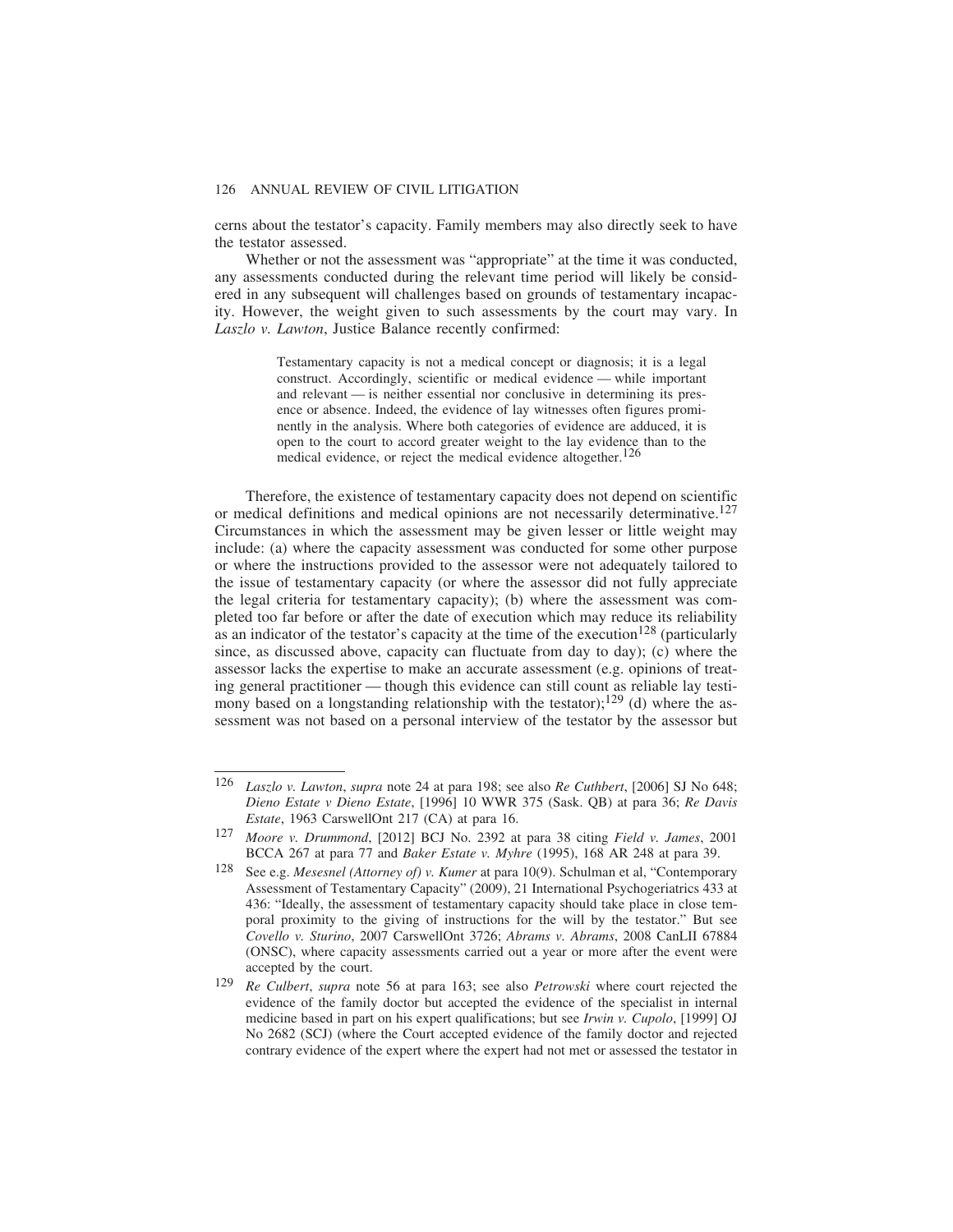rather on an analysis of evidence provided by others;<sup>130</sup> and/or (e) where the assessor failed to specify the background information, materials, and legal principles he/she considered in forming his/her conclusion.<sup>131</sup>

Notably, counsel have been putting before the courts expert retrospective opinions regarding capacity.132 In the authors' view, these retrospective opinions are not compelling and should be afforded little weight. Typically, the expert did not meet the testator and is evaluating the evidence only in a retrospective way, as a judge would. In *Gironda*, Justice Penny rightly commented that retrospective opinions provide an opinion on a set of *concerns*, the evidence does not elevate these concerns to proof on a balance of probabilities.133 The courts ought to be cautious that retrospective opinions not assume the role of a judge.<sup>134</sup>

(c) Evidence of family members and other lay witnesses

As set out above, the soundness of the testator's mind does not require specific medical or scientific evidence. In fact, medical evidence does not determine the issue. In *Re Davis Estate*, the Court commented that:

> Whether a person has testamentary capacity, i.e., whether he has a sound and disposing mind, raises a practical question which, so far at least as evidence based on observation and experience is concerned, as contrasted with

person and the family doctor's evidence was supported by the evidence of multiple lay witnesses).

<sup>130</sup> *Duschl (Attorney of) v. Duschl Estate*, [2008] OJ No 1422 at para 78.

<sup>131</sup> See e.g. *Forgione v. Forgione*, [2007] OJ No 2006 (SCJ) at para 3; see other "red flags" in assessments in L. Sheard, "Taking Instructions — Red Flags Relating to Capacity and Undue Influence" (Law Society of Upper Canada, Special Lectures 2010) at 10-24 to 10-25.

<sup>132</sup> *Gironda v. Gironda*, [2013] OJ No 2949 (SCJ) at para 46, revised supplementary reasons 2013 ONSC 6474 (note as of the date this paper was written, this case is currently under appeal) [*Gironda v. Gironda*]; also in *Orfus Estate*, *supra* note 54 at para 136–138, 211–218 (SCJ), counsel put forward an expert opinion that critiqued the capacity assessment that was done at the time the testator was alive. The opinion set out a set of concerns with the assessment or deficiencies regarding information provided by counsel at the time. This is not the same as a retrospective opinion regarding capacity. In that case, Justice Penny found that the expert opinion was not in conflict with the capacity assessment done at the time the testator executed her will and further said that the expert was not in a position to comment on the testator's capacity at all. Also see Brian Schnurr, Felice Kirsh and Elizabeth Bozek, "Revisiting Testamentary Capacity" 14<sup>th</sup> Annual Estates and Trusts Summit (Law Society of Upper Canada: November 9, 2011) at 11-10 and 11-11 for a discussion on retroactive capacity assessments.

<sup>133</sup> *Gironda v. Gironda, supra* note 133 at para 92.<br><sup>134</sup> In the outbors' view it is correct that testamenta

In the authors' view, it is correct that testamentary capacity is not a medical question. A court is able to evaluate and weigh all of the evidence and circumstances, while the medical practitioner is not in a position to do so.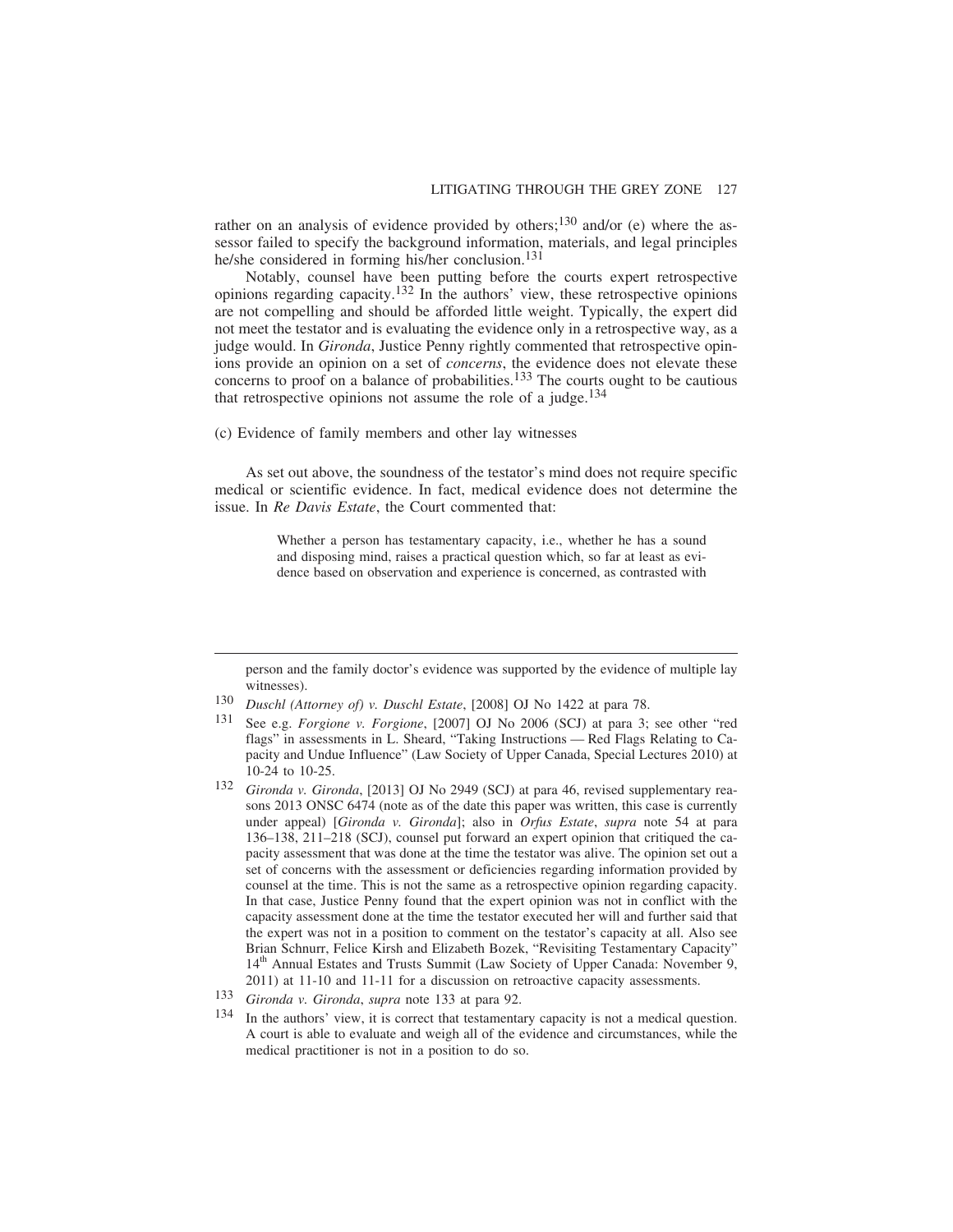evidence based on pathological findings, may be answered by laymen of good sense as by doctors.135

Lay witnesses may express an opinion on the issue of a person's testamentary capacity. This is particularly important where the witness saw the testator over periods of time.136 In *Re Orfus Estate*137 Justice Penny relied on, among others, the evidence of the testator's investment advisor who said he believed that the testator was capable. In the witness' words, on re-examination, he stated: "This woman is competent at this moment. There is no question in my mind."138 Evidence of lay witnesses may be accorded equal weight to that given to the evidence of medical professionals.<sup>139</sup> Indeed, where the lay person has had significant contact with and the opportunity to observe the testator over long periods of time, this evidence may be given greater weight than the expert testimony.<sup>140</sup> Similarly, where there is a conflict between the evidence of medical witnesses and that of lay witnesses, the testimony of the experts does not outweigh the testimony of lay witnesses who had opportunities for observation and knowledge of the testator and that the will was the last will of the testator.<sup>141</sup> The weight of the evidence given to the lay witness depends in part on the extent of observations made by the witness.<sup>142</sup>

(d) Corroboration requirement in estates litigation

While the "general rule" in civil litigation is that "the testimony of a single witness, if believed to the requisite degree of certainty, is sufficient to found a con-

<sup>135</sup> *Re Davis Estate*, [1963] 2 OR 666 (CA) at para 16.

<sup>136</sup> Sopinka, Lederman and Fuerst, *The Law of Evidence in Canada*, 3rd ed. (Markham: LexisNexis, 2009) at 784 [*Sopinka on Evidence*].

<sup>137</sup> *Re Orfus Estate*, *supra* note 54.

<sup>138</sup> *Ibid* at para 172.

<sup>139</sup> *Re Davis*, [1963] 2 OR 666.

<sup>140</sup> *Sopinka on Evidence*, *supra* note 137 at 784; Ian Hull, *Challenging the Validity of Wills* (Toronto: Carswell, 1996) at 24; See also *Petrowski v. Petrowski Estate*, *supra* note 14 at paras 180, 216, 217.

<sup>141</sup> *O'Neil et al. v. Royal Trust Co. & McLure*, [1946] 4 DRL 545, [1946] SCR 622.

<sup>142</sup> *Spence v. Price*, *supra* note 11 at 81-2, [1946] 2 DLR 592 at 595 cited in *Re Schwartz*, *supra* note 11. See also *Calderaro v. Meyer*, [2011] OJ No. 6140 (SCJ) at para 46 where the evidence of the wife in and around the time the testator's will was made was accepted. *Wright v. Wright*, [2013] NSJ No. 478 (SC) where a long time neighbor testified that the deceased was "in and out" mentally on the day the will was presented to her. Also note that where contradictory evidence is adduced, especially where findings of credibility will have to be made, the only realistic option for the Chambers judge is to direct a trial: *Smith v. Smith Estate*, [2011] MJ No. 81 (QB) at para 51 citing *Dieno (Inez) v. Dieno (Jacob) Estate*, [1996] 10 WWR 375 (QB) at p. 21.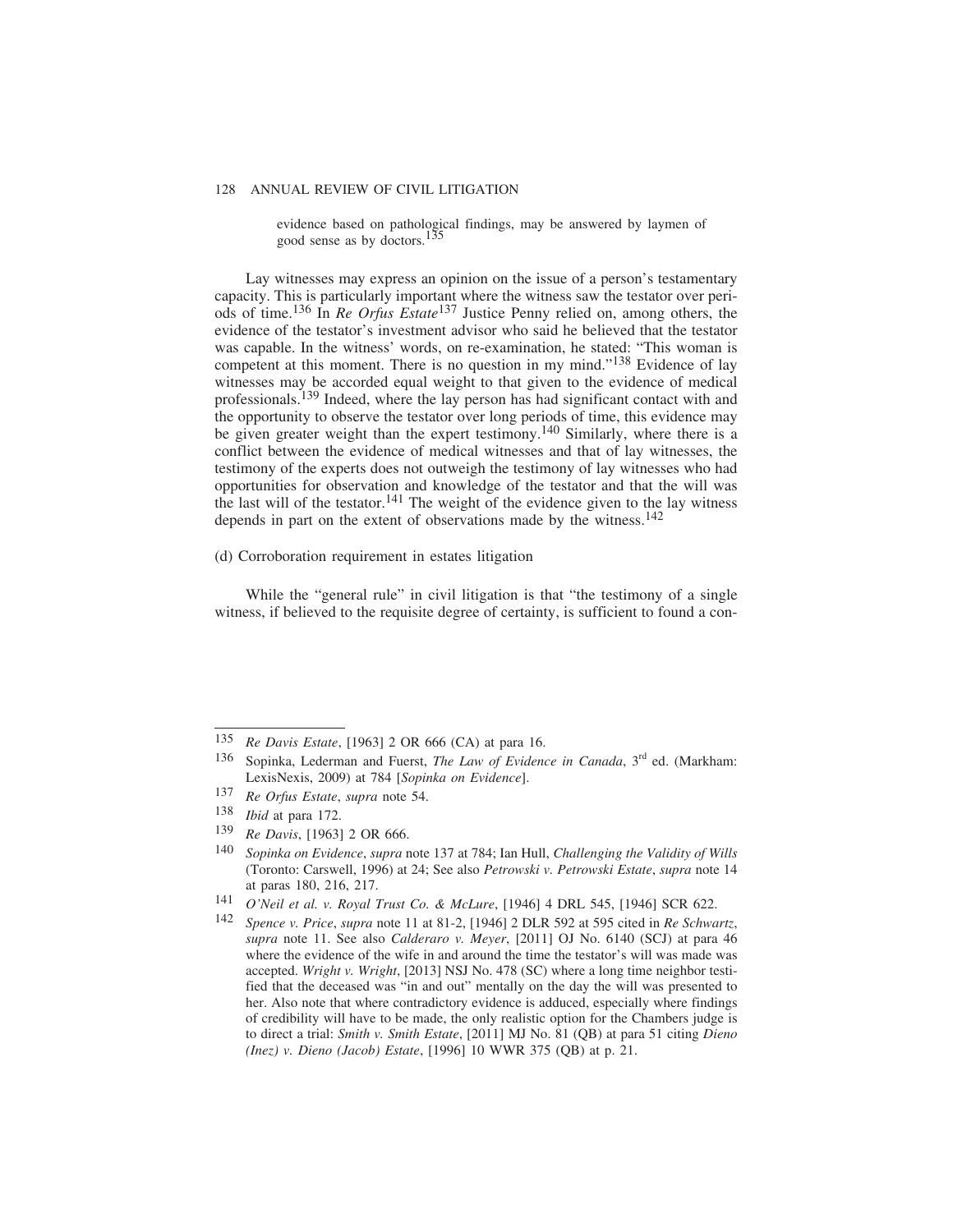viction or civil judgment",  $^{143}$  the majority of Canadian provinces require corroboration in certain types of estates litigation.144

In Ontario, for example, this corroboration requirement is found in section 13 of the *Evidence Act*:

> In an action by or against the heirs, next of kin, executors, administrators or assigns of a deceased person, an opposite or interested party shall not obtain a verdict, judgment or decision on his or her own evidence in respect of any matter occurring before the death of the deceased person, unless such evidence is corroborated by some other material evidence.<sup>145</sup>

Will challenges on grounds of incapacity will necessarily require corroboration because they involve the circumstances surrounding the making of the will (i.e. a matter occurring before the death of the testator). The requirement is said to address the obvious disadvantage that the dead "cannot tell their side of the story or respond to the livings' version of events".146

Only the evidence of opposite and interested parties must be corroborated. The evidence of an interested person who is not a party to the proceeding need not be corroborated.147 Parties aligned in interest cannot corroborate each other's evidence — the corroboration must be found outside their evidence.<sup>148</sup>

While the degree and extent of corroboration required is not specifically set out in the statute, the evidence must be "material", meaning that the corroborating evidence "appreciably helps the judicial mind to believe one or more of the material statements or facts deposed to".149 In *Orfus Estate*, Justice Penny explained that while not every particular of the party's evidence need be corroborated, the

<sup>143</sup> *Sopinka on Evidence*, *supra* note 137 at 1179.

<sup>144</sup> These requirements are contained in the evidence acts of Ontario, Alberta (*Alberta Evidence Act*, RSA 2000, C A.18, s.11), Newfoundland (*Evidence Act*, RSN 1990, c.E-16, s.16), Nova Scotia (*Evidence Act*, RSNS 1989 c.154, s.45), Prince Edward Island (*Evidence Act*, RSPEI 1988, c. E-11, s.11), the Yukon (*Evidence Act*, RSY 2002, c.78, s.15) and the Northwest Territories (*Evidence Act*, RSNWT 1988, c E-8, s.17). [See Howard Black and Amy Cull, "S.13 of the *Evidence Act* of Ontario: Does it Really Matter?" (paper delivered at the Law Society of Upper Canada 15<sup>th</sup> Annual Estates and Trusts Summit, November 14, 2012) at 7-31 [*Black and Cull*]. The provinces of B.C., Saskatchewan, Manitoba and New Brunswick contain corroboration requirements in their rules of practice; however, where a party's evidence is deemed to be credible, it can stand without corroboration. *Black and Cull* at 33-34 citing *Adamson v. Vachon* (1914), CarswellSask 154 (SCC).

<sup>145</sup> *Evidence Act*, RSO 1990, c E. 23, s. 13. See also Black and Cull, *supra* note 145.

<sup>146</sup> *Re Orfus Estate*, *supra* note 54 at para 15 (SCJ) citing *Burns Estate v. Mellon* (2000), 2000 CanLII 5739 (ONCA); 48 OR (3d) 641 (CA).

<sup>147</sup> Jenkins and Scott, *Compensation & Duties of Estate Trustees, Guardians & Attorneys* at 21-3; *Miller Estate (Re)*, 1949 CarswellOnt 266 (Surr Ct) [*Re Miller Estate*].

<sup>148</sup> *Re Miller Estate*, *supra* note 148 at para 14.

<sup>149</sup> Black and Cull, *supra* note 145 at 9; *Smallman v. Moore*, 1948 CarswellOnt 110 at para. 19; *Orfus Estate supra* note 54 at paras. 4-5.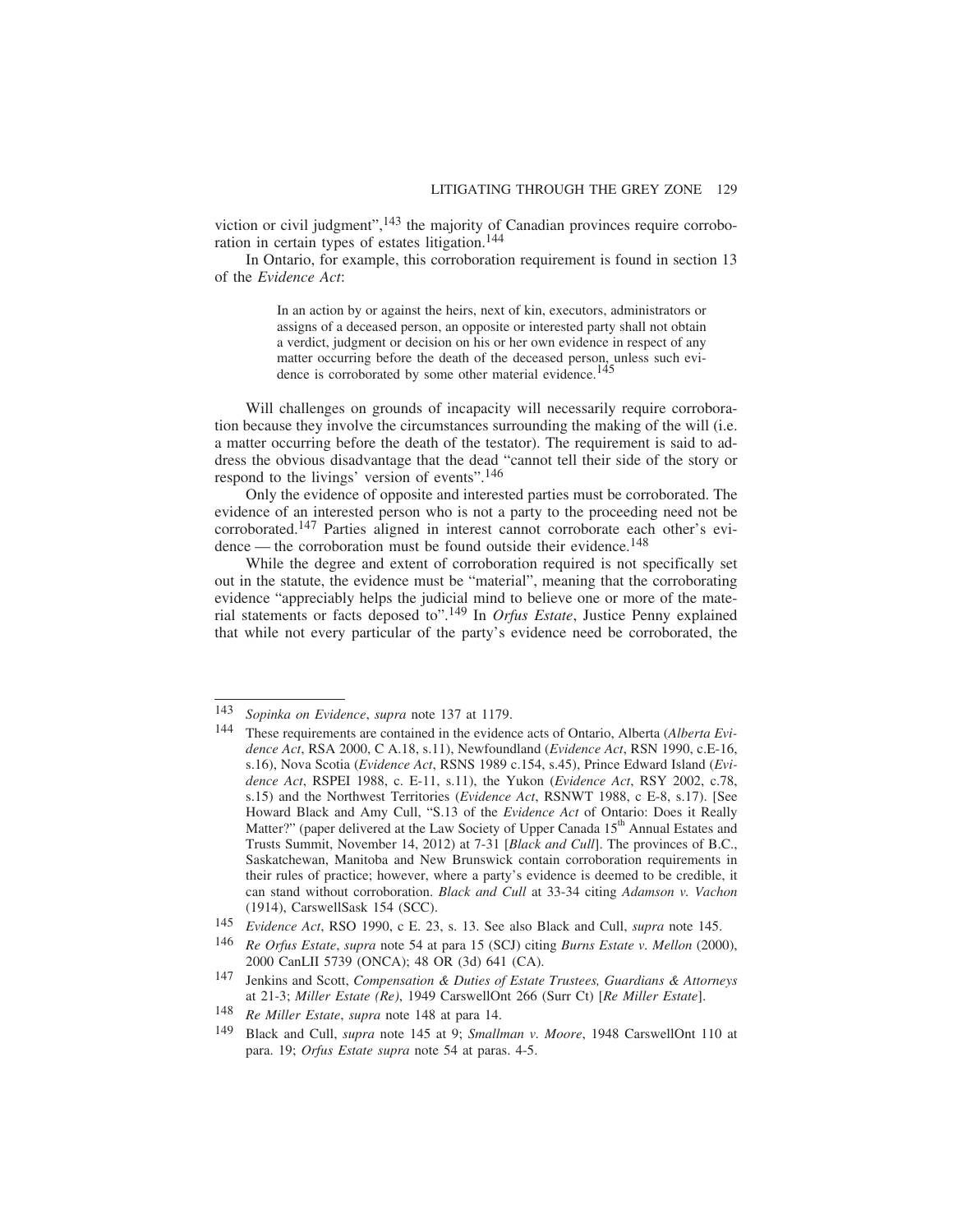evidence must "materially enhance the probability of the truth of the adverse party's statement".150

The corroborating evidence can be direct or circumstantial and introduced by *viva voce* or documentary evidence.<sup>151</sup> Still, the evidence must be admissible in accordance with the normal rules of evidence. Historically, this would exclude the use of hearsay evidence unless a specific exception applied.<sup>152</sup> However, with the introduction of the "principled approach" to hearsay by the Supreme Court of Canada in *R. v. Khan*, 153 courts have accepted the hearsay evidence of the deceased in estates litigation.

Briefly, under the "principled approach", hearsay evidence will be admissible where it is deemed to be "necessary" and "reliable".<sup>154</sup> The hearsay evidence will be deemed "necessary" where the witness is dead; thus necessity is demonstrated in all will challenges. Reliability is more difficult to demonstrate. However, given the necessity of the evidence, courts may decide to admit the evidence and instead acknowledge any doubts with respect to reliability in reducing the weight given to the evidence.<sup>155</sup>

In *Brisco Estate*, the Ontario Court of Appeal recently confirmed the role of section 13 in estates litigation (albeit in the insurance context, not a will challenge). Justice Rosenberg wrote:

> Given its anomalous place in the modern law of evidence, especially in a case such as this, I see no reason to give s. 13 a broad interpretation when considering its application nor a narrow interpretation when considering the scope of evidence capable of corroborating the evidence of the interested party.156

The Court accepted, under the "principled approach" to hearsay, evidence of statements previously made by the deceased to three of his adult children that corroborated their position in the litigation. Moreover, the Court accepted the corroborating evidence of each of the children as indicia of reliability in determining that the deceased's statements were admissible.

Although some courts have applied a low standard for meeting the requirement under section 13,<sup>157</sup> recent case law demonstrates that corroboration is still an

156 *Brisco Estate*, *supra* note 152 para 62.

<sup>150</sup> *Orfus Estate supra* note 54 at para. 16; see also *Sands Estate v. Sonnwald*, 1986 CarswellOnt 599.

<sup>151</sup> Black and Cull, *supra* note 145 at 12; see e.g. *Brisco Estate v. Canadian Premier Life Insurance Company*, 2012 ONCA 854 (CanLII) [*Brisco Estate*] (Ontario Court of Appeal considering several items of circumstantial evidence together as sufficient to corroborate evidence under s. 13).

<sup>152</sup> Black and Cull, *supra* note 145 at 16.

<sup>153</sup> *R v. Khan*, [1990] 2 SCR 531.

<sup>154</sup> *Ibid.*

<sup>155</sup> Black and Cull, *supra* note 145 at 27-28, citing Morton, "Hearsay: Is the Principled Approach Unprincipled?" 2003 Archibald — AnnRevCiv (2003) at 12.

<sup>157</sup> See e.g. *Burns Estate v. Mellon*, 2000 CanLII 5739 (ONCA).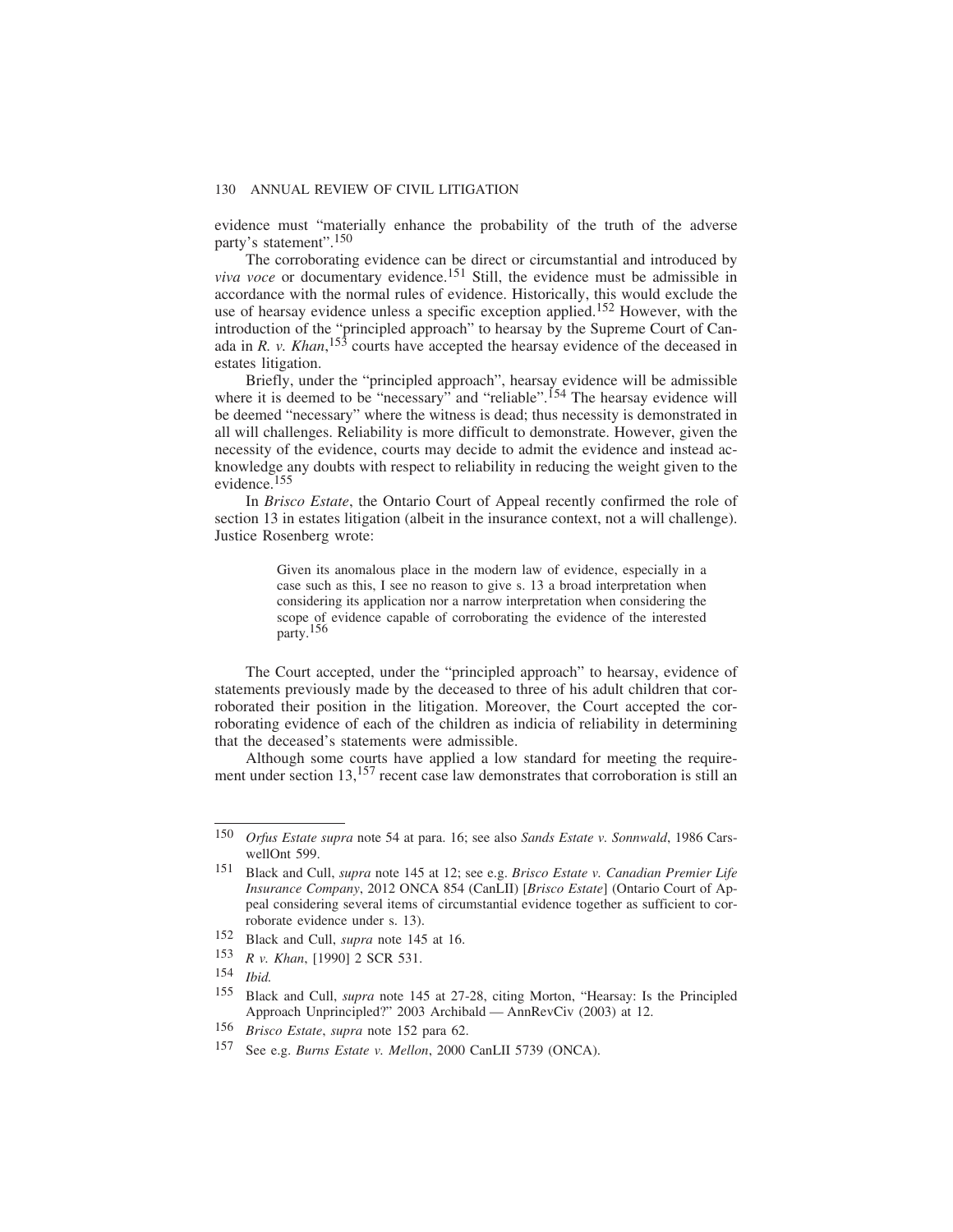important component in estate matters.<sup>158</sup> It should be noted that, where corroboration is statutorily required, a judgment rendered based on the uncorroborated evidence of a party may be overturned on appeal as an error in law.<sup>159</sup>

# **8. Testamentary Capacity Compared to Other Capacity Tests**

Capacity is decision- and time-specific. The level of capacity required to make a particular decision varies by the decision. It has often been said that the level of capacity required to make a valid will is the highest level of capacity.160 However, some courts and commentators have suggested that it is not a higher standard, just a different one.<sup>161</sup> In this section, we briefly compare the test for testamentary capacity as described above with the level of capacity required in other situations. Specifically, we focus on the common law tests for capacity to contract, capacity to make a gift, capacity to instruct counsel, the capacity to marry and the statutory test of capacity to manage property. We then highlight any nuances found within these tests, and finally, we compare each test to the established test for testamentary capacity.

#### (a) Capacity to contract

The common law test for capacity to contract is set out in *Bank of Nova Scotia v. Kelly*. 162 For the contract to be valid, both parties must have: (a) the ability to understand the nature of the contract; and  $(b)$  the ability to understand the contract's specific effect in the set of circumstances to which it pertains.163 The question is not whether the contracting party whose capacity is in question failed to

<sup>158</sup> Black and Cull, *supra* note 145 at 39; see e.g. *Orfus Estate*, *supra* note 54, *Lagani v. Lagani Estate*, 2012 CarswellOnt 5516 (SCJ), aff'd 2013 ONCA 159; *Cowderoy v. Sorkos Estate*, 2012 CarswellOnt 6857 (SCJ) reversed on other grounds, 2014 ONCA 618.

<sup>159</sup> Black and Cull, *supra* note 145 at 7, citing *Sopinka on Evidence*, *supra* note 137 at 1180.

<sup>160</sup> *Boughton v. Knight* (1873), LR 3 P & D 64; *Calvert v. Calvert*, *supra* note 7; *Park v. Park*, [1953] 2 All ER 1411 at 1434; *Hall v Bennett Estate*, *supra* note 47.

<sup>161</sup> See e.g. *Covello v. Sturino*, 2007 CarswellOnt 3726 (SCJ) at para 21, Justice Boyko quoting Meisner J. in *Godelie v. Ontario (Public Trustee)*, 1990 CarswellOnt 497 (Dist. Ct.) who held, in addressing the different degrees of capacity required to execute a Power of Attorney and that necessary for testamentary capacity: "It can never be a question of one level being less than another. If it is a question at all, it must be whether one level is different than the other. I have of course, made it clear that in my view the levels must be different."

<sup>162</sup> (1973), 41 DLR (3d) 279 at para 10, 5 Nfld and PEIR (PEITD).

<sup>163</sup> Whaley and Sultan, *supra* note 14 at 228; *Bank of Nova Scotia v. Kelly*, 1973 CarswellPEI 31, 41 DLR (3d) 273.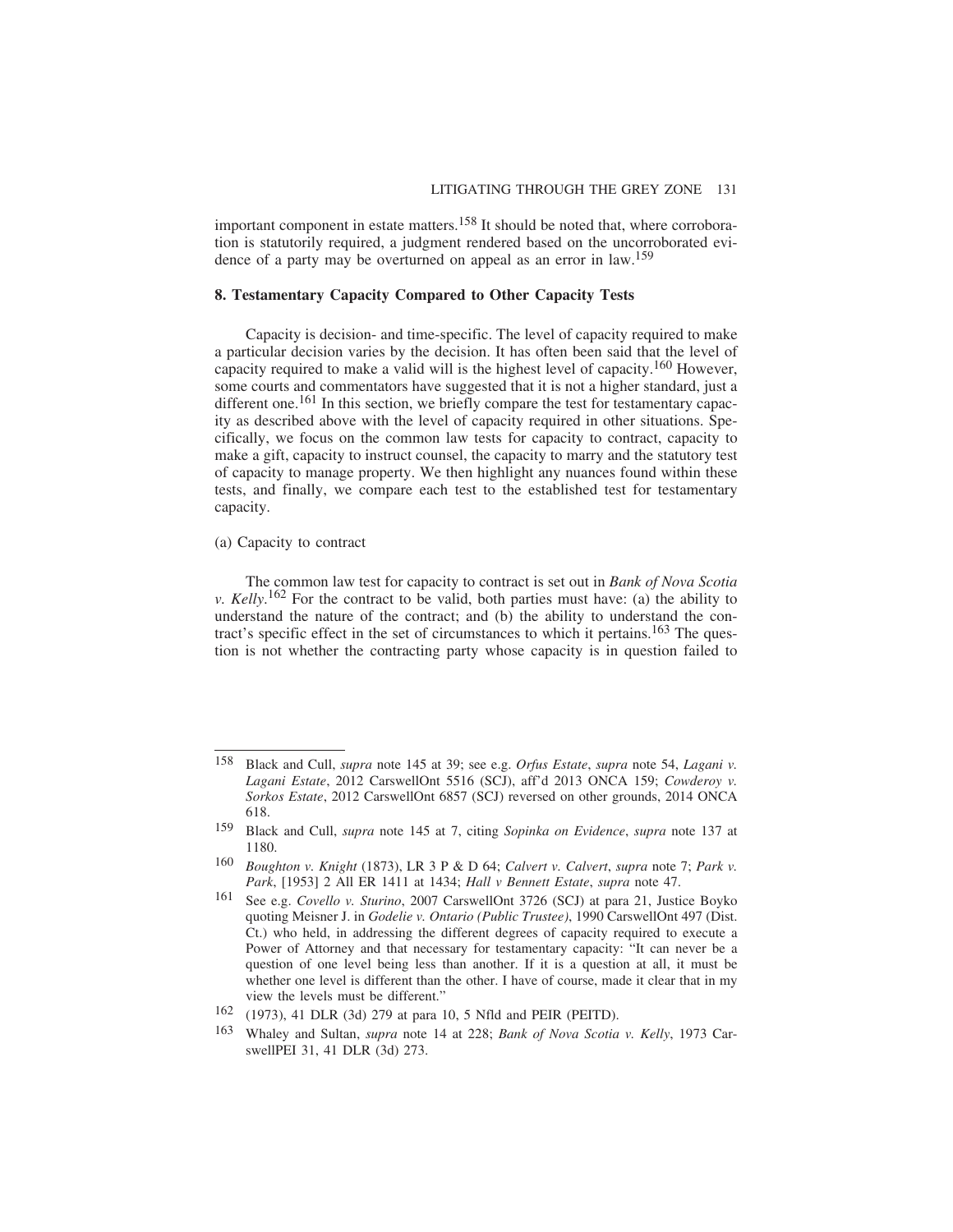understand the nature and effect of the transaction; rather, the question is whether the person was *capable* of understanding it.164

The key principle underlying this test is that parties enter contracts with free and full consent.<sup>165</sup> "Consent is an act of reason accompanied by deliberation." Where there is "a want of rational and deliberate consent . . . conveyances and contracts of persons of unsound mind are generally deemed to be invalid".166

It should also be noted that in an effort to guard against situations where a contracting party duplicitously argues that a contract should be deemed voidable due to their lack of requisite mental capacity, the courts have recognized an additional element to the test outlined above. This addition requires that for a contract to be voided at the request of an incapable party, the capable party must have possessed either actual or constructive knowledge of the incapable party's mental incapacity to enter into the contract at the time the contract was made. If the incapable party is able to show on a balance of probabilities that they neither understood the nature of the contract nor its consequences, and knowledge of their incapacity on the part of the capable party, the contract may be deemed voidable by a court at the request of the incapable party.167

Additional questions have been raised with respect to the "fairness" of the contract. Specifically, even when the stronger party is not aware of the incompetence, a contract will only be enforceable if it is fair and reasonable.<sup>168</sup>

The level of capacity required to enter a contract was contrasted with the level of capacity required to make a will by Justice Sheppard of the British Columbia Court of Appeal in *Re Rogers*:

> [T]he contractor is required to be capable of appreciating his own interest whereas the testator is required to be capable of appreciating the interests of other persons, those interests consisting of their claims to his bounty.169

For this reason, some consider the capacity required to enter into a valid contract lower than the capacity required to create a valid will.<sup>170</sup>

<sup>164</sup> *Royal Trust Co. v. Diamant*, 1953 CarswellBC 204 (BCSC); 3 DLR 102 at para 37 [*Royal Trust v. Diamant*].

<sup>165</sup> G. Robertson, *supra* note 85 at 191-192.

<sup>166</sup> *Royal Trust Co. v. Diamant*, *supra* note 165 at para 36.

<sup>167</sup> See *Re Sullivan* (2000), 2000 PESCTD 8 at para 19, 2000 CarswellPEI 134 (PEITD); aff'd (2000), 102 ACWS (3d) 1030, 193 Nfld & PEIR (PEIAD); *Campbell v. Hill* (1874), 23 UCCP 473 at para 73, 1874 CarswellOnt 88 (Ont CA).

<sup>&</sup>lt;sup>168</sup> S.M. Waddams, *The Law of Contracts*, 6<sup>th</sup> ed. (Toronto: Canada Law Book, 2010) at 495; Robertson, *supra* note 85 at 198–201.

<sup>169</sup> *Re Rogers*, *supra* note 41 at para 27.

<sup>170</sup> *Ibid* at para 30. But see *Re Rogers* where Justice Sheppard commented: Having concluded that the testamentary test is the right one to apply, I cannot see that, so far as degree of understanding or capacity is concerned, there is any real difference. I do not think that a man requires any higher or lower degree of capacity to consider his own interest than he needs to consider the interests of other persons. Nor do I think that the degree of capacity required differs in respect to any disposition by gift or otherwise.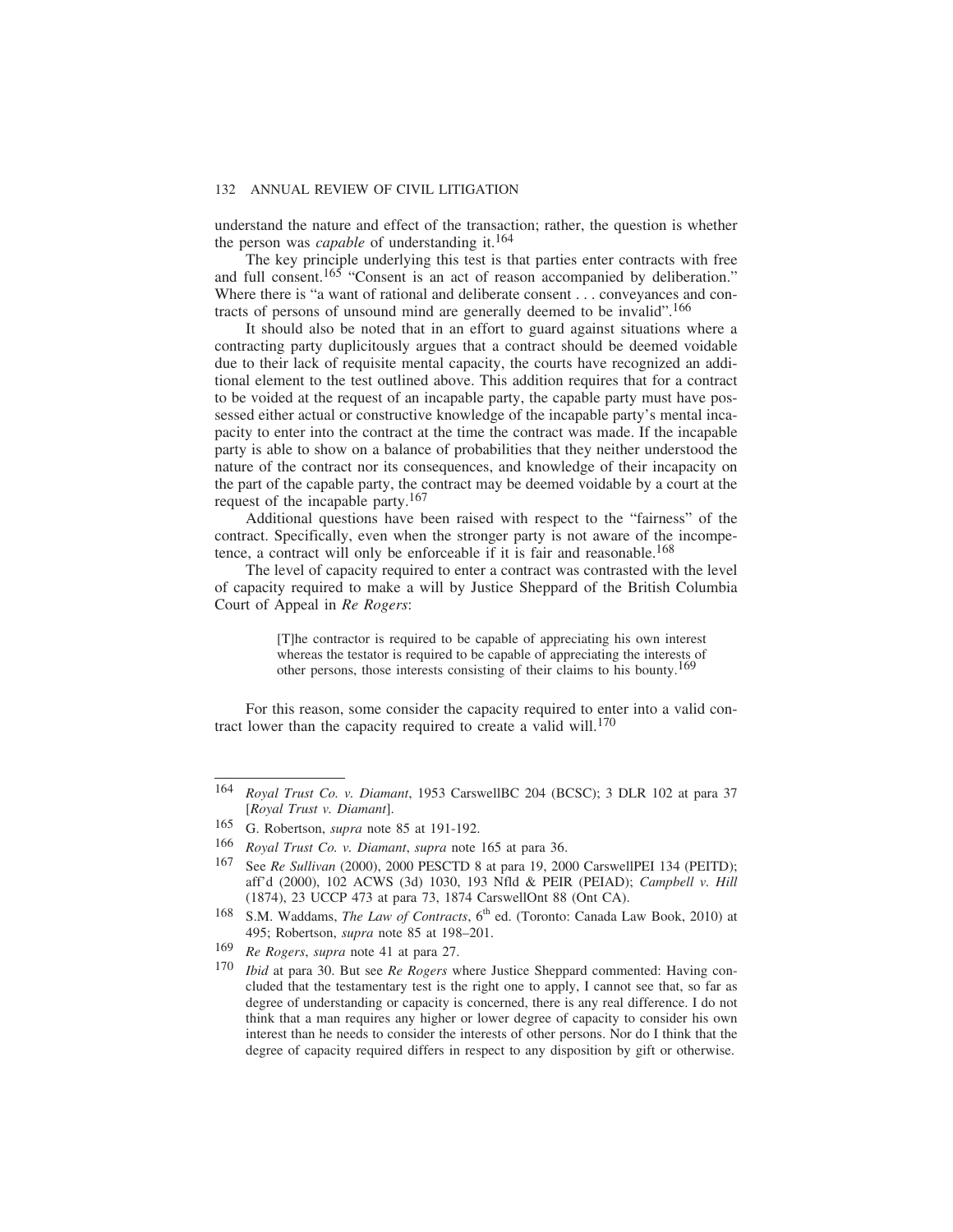(b) Capacity to make a gift $171$ 

The test for capacity to make a valid *inter vivos* gift is generally considered to be quite similar to the test required to make a valid contract. Just as a contracting party must have the ability to comprehend the nature and effect of a contract in order for it to be considered valid, a party bestowing a gift to another person or organization (a "donor"), must have the ability to comprehend both the nature and the effect of the gift they are choosing to make.<sup>172</sup>

However, the more significant the gift is in value in relation to the donor's estate, the more rigorous the test for capacity becomes. The leading case cited for this proposition is the English case of *Re Beaney*. 173 In that case, an elderly woman gifted her house, her only asset of value, to one of her three children, shortly after being admitted to hospital with dementia. In determining whether the donor understood the nature and effect of her gift, the judge reasoned:

> The degree or extent of understanding required in respect of any instrument is relative to the particular transaction which it is to effect. In the case of a will the degree required is always high. In the case of a contract, a deed made for consideration or a gift inter vivos, whether by deed or otherwise, the degree required varies with the circumstances of the transaction. Thus, at one extreme, if the subject matter and value of a gift are trivial in relation to the donor's other assets a low degree of understanding will suffice. But, at the other extreme, if its effect is to dispose of the donor's only asset of value and thus, for practical purposes, to pre-empt the devolution of his estate under his will or on his intestacy, then the degree of understanding required is as high as that required for a will, and the donor must understand the claims of all potential donees and the extent of the property to be disposed of.174

A high degree of comprehension of both the nature and effect of the donor's gift – to a point that approaches the elevated level of comprehension required by a testator to make a valid will – is required, due to the effect the disposition of the gift will have on the donor's property and financial interests.175

*Re Beaney* has been cited with approval in several Canadian cases where the test for testamentary capacity has been applied to determine the validity of substantial gifts.176 In the recent case of *Gironda v. Gironda*, Justice Penney of the Ontario

<sup>171</sup> For a more detailed discussion on *inter vivos* gifts see Laura West, Testamentary Capacity and Capacity to Make *Inter Vivos* Gifts (Paper presented at Ontario Bar Association Institute, February 2012).

<sup>172</sup> See *Royal Trust Co. v. Diamant*, *supra* note 165; *Bunio v. Alberta (Public Trustee)*, 2005 ABQB 137 at para 4, 14 E.T.R. (3d) 81; *St. Onge Estate v. Breau*, *supra* note 87 at para 29.

<sup>173</sup> *Re Beaney* (1977), [1978] 1 WLR 770, [1978] 2 All ER 596 (ChD).

<sup>174</sup> *Ibid* at 774.

<sup>175</sup> *Ibid*.

<sup>176</sup> See *Lynch Estate v. Lynch Estate* (1993), 8 Alta LR (3d) 291 at para 108, 138 AR 41 (Alta QB); *Canada Trust Co. v. Ringrose*, 2009 BCSC 1723 at para 100, [2010]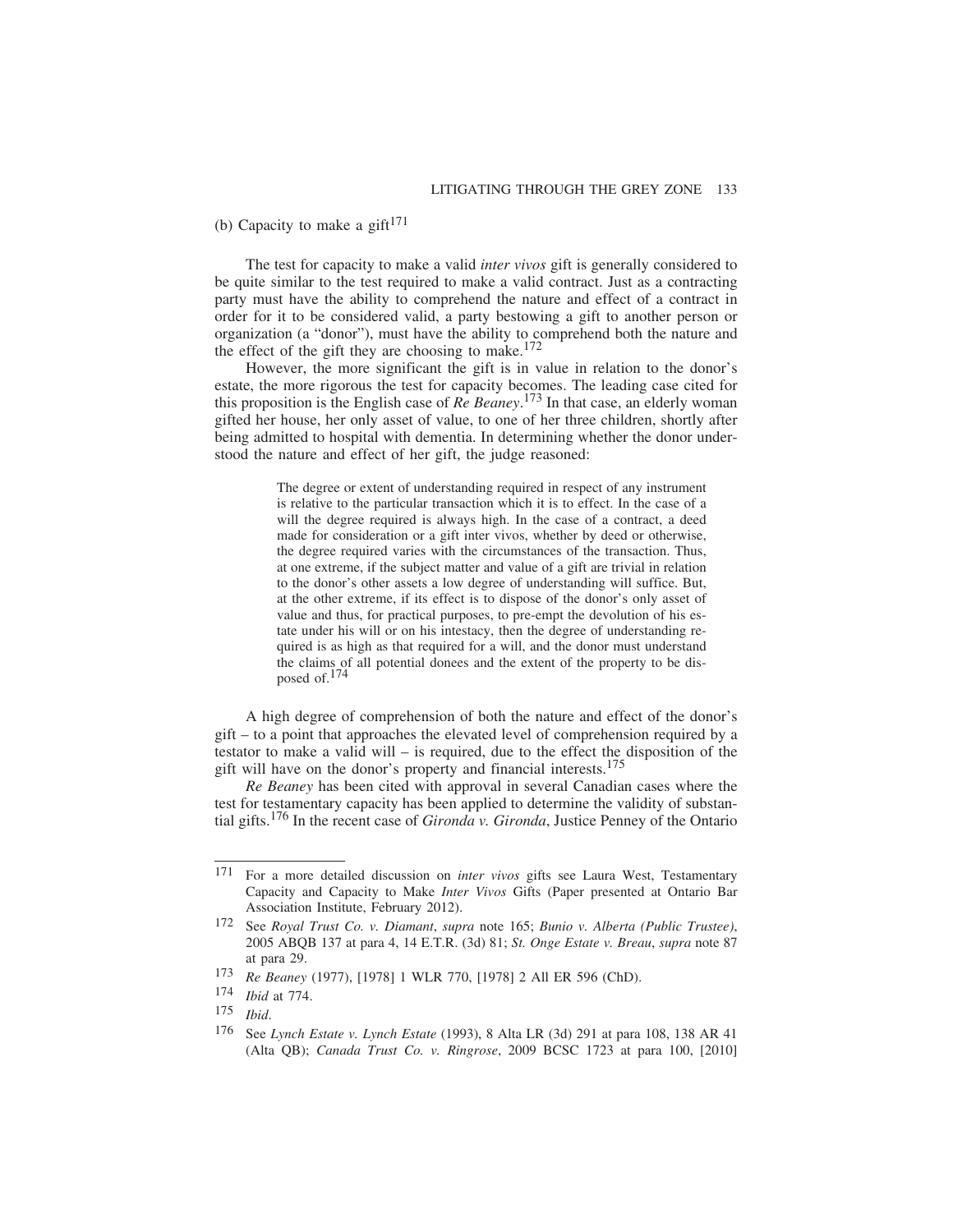Superior Court of Justice referenced *Re Beaney* in determining that the applicable test for capacity to transfer a home that was not the donor's only asset, but "by a significant margin, her largest single asset", was essentially equivalent to that of testamentary capacity.177

However, the central question is how significant a gift needs to be in order to increase the standard from the capacity required to make a contract to the capacity required to make a testamentary disposition. One commentator has suggested that "Canadian law imposes the standard of testamentary capacity for gifts that comprise less than the majority of the estate" as long as the gift is "significant, relative to the donor's estate".178

Prior to *Re Beaney*, the Supreme Court of Canada applied the test for testamentary capacity to the gift of real property even where it was not the donor's sole asset of value in *Mathieu v. Saint-Michel*. 179 Citing *Mathieu*, an Alberta court recently stated that the "mental capacity required to give effect to an *inter vivos* transfer is the same as that for the execution of a will" and that the "standard for capacity applied to an *inter vivos* transfer is no less stringent than that for testamentary dispositions", with no apparent qualification with respect to the value of the asset transferred.180 However, in that case the transfer appeared to be of a significant portion of the donor's estate and, in any event, the same person benefitted from the transfer and the will, which was also challenged.

#### (c) Capacity to instruct counsel

Like many of the tests for capacity, the test for capacity to instruct counsel requires the comprehension of both the nature of the decision to be made and the effect or consequences of doing so. In practical terms, to meet the test for capacity to instruct legal counsel, an individual must: (a) understand what they have asked the lawyer to do for them and why; (b) be able to understand and process the information, advice and options the lawyer presents; and (c) appreciate the advantages and drawbacks and the potential consequences associated with the options they are presented with.181

The Law Society of Upper Canada's (LSUC's) Rules (the "Rules") of Professional Conduct<sup>182</sup> address the test for capacity to instruct counsel from counsel's point-of-view. The commentary in Rule 3.2-9 begins by discussing the presumption that exists of capacity to instruct counsel, by stating "a lawyer and client relation-

BCWLD 3102; *MacGotty v. Anderson* (1995), 9 ETR (2d) 179 at para 20, 1995 CarswellBC 825 (BC SC).

<sup>177</sup> *Gironda v. Gironda*, *supra* note 133 at paras 99-100.

<sup>178</sup> Whaley and Sultan, *supra* note 14 at 11-18.

<sup>179</sup> *Mathieu v. Saint-Michel*, [1956] SCR 477 at 487.

<sup>180</sup> *Petrowski v. Petrowski Estate*, *supra* note 14 at para 392.

Ed Montigny, "Notes on Capacity to Instruct Counsel" (Paper presented at the Continuing Legal Education Program "A Disability Law Primer"), November 27 2003) at 2-3.

<sup>182</sup> LSUC, *Rules of Professional Conduct*, amended by convocation October 24, 2013, amendments effective October 1, 2014.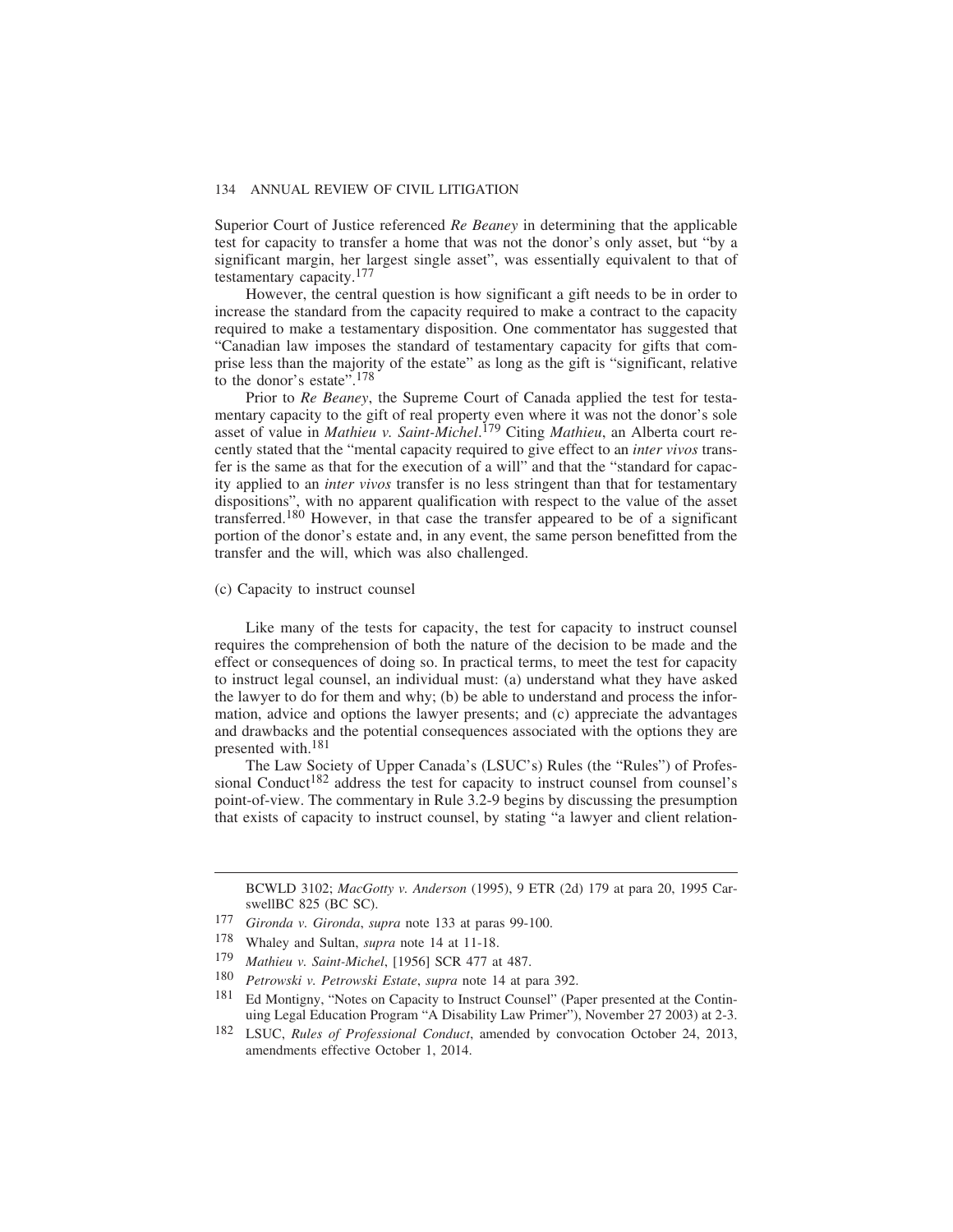ship presupposes that the client has the requisite mental ability to make decisions about his or her legal affairs and to give the lawyer instructions."183 The Rules also reinforce the importance placed on maintaining a client's personal autonomy. Rule 3.2-9 states that "where a client's ability to make decisions is impaired . . . the lawyer shall, as far as reasonably possible, maintain a normal lawyer and client relationship.184

Recent case law185 has looked to *Calvert (Litigation Guardian of) v. Calvert*186 for the basic test that must be met for an individual to instruct counsel, as well as this test's position as compared to testamentary capacity. In *Calvert v. Calvert*, Justice Benotto reasoned that, as on a spectrum where testamentary capacity is the highest level of capacity required, "financial matters require a higher level of understanding, and as the capacity to instruct counsel requires the ability to comprehend both financial and legal issues, that this puts the test for capacity to instruct legal counsel significantly higher on the competency hierarchy."187

## (d) Capacity to marry

While there is currently no statutory test for capacity for parties to marry, a guide to answering the question of whether an individual possesses the requisite capacity to marry has developed over time by the Canadian common law.188

While the historic point-of-view has been that entering into marriage is a simple contract, more recent case law has focused on the notion that marriage typically has a significant impact on an individual's legal, property and financial interests. This recent case law has found that as a result of the serious implications of marriage, the test for capacity to marry has become a more stringent one, while at the same time, also attempting to balance the importance placed in Canadian society of individual autonomy to make decisions about one's personal life.

For a marriage to be deemed valid, one must be considered capable of entering into a contract for marriage. The starting point for understanding the test for capacity to marry is the viewpoint that a marriage contract is similar to entering into any other type of contract. Like the test for entering into any type of valid contract, to enter into a valid marriage contract, both contracting parties must possess the capacity to understand the nature and effect of the contract which they are entering.

Recent case law has found that in addition to comprehending the nature and effect of the contract, more precisely, an individual must comprehend the responsibilities of the relationship (including the commitment of the spouses to be exclu-

<sup>183</sup> *Ibid*, commentary to Rule 3.2-9.

<sup>184</sup> *Ibid* at Rule 3.2-9.

<sup>185</sup> See *Wolfman-Stotland v. Stotland*, 2011 BCCA 175 at para 26, 333 DLR (4th) 106; *Ross-Scott v. Groves Estate*, 2014 BCSC 435 at para. 49, 2014 CarswellBC 684; *Fuhr (Litigation Guardian of) v. Tingey*, 2013 BCSC 711 at para 32, 227 ACWS (3d) 365.

<sup>186</sup> *Calvert v. Calvert*, *supra* note 7.

<sup>187</sup> *Ibid* at 56.<br>188 For a comp

For a comprehensive review of the developing law of capacity to marry, see Kimberly A. Whaley et al., *Capacity to Marry and the Estate Plan* (Aurora: Canada Law Book, 2010).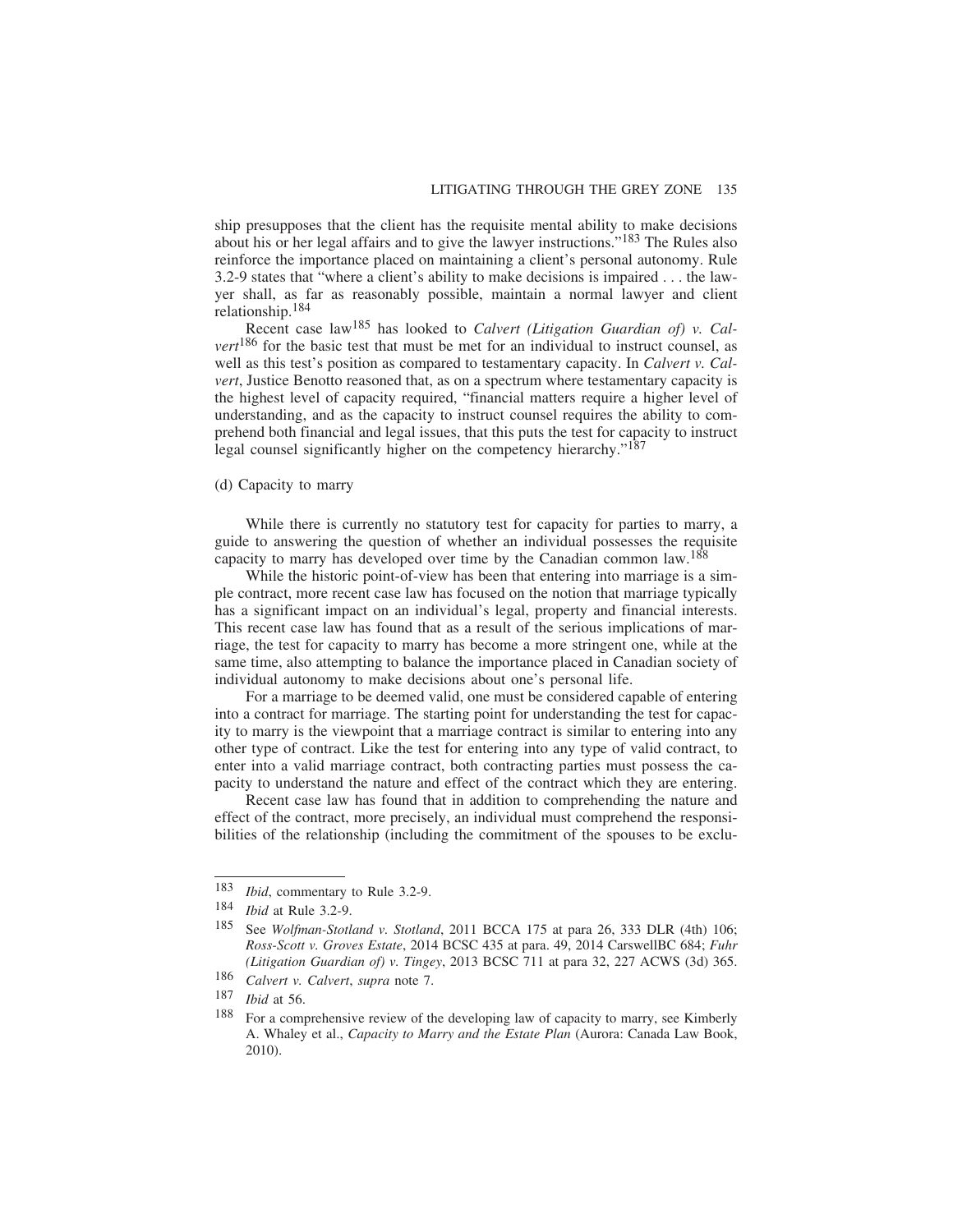sive, that the relationship is terminated only upon death, and that the marriage is to be founded on mutual support and cohabitation), understand the state of any previous marriages, and appreciate the effect of the marriage on one's children.<sup>189</sup>

A finding of a lack of testamentary capacity does not necessarily determine whether an individual has the mental capacity to marry; nor is testamentary capacity at the time of marriage required before the marriage will revoke a will.190 Like making a will, a marriage may have significant financial repercussions. Entering into a valid marriage will also have testamentary repercussions, as marriage revokes any prior will created before the marriage and marriage creates a financial responsibility between spouses. While both the requisite capacity to enter into a valid marriage and to create a valid will require the individual to understand the nature and effect of their actions, as well as the effect or implications on others, i.e. their family members, the capacity required to enter into marriage still falls below that required for testamentary capacity.

# (e) Capacity to manage property

To have capacity to manage personal property, a person must have the ability to both: (a) understand the information that is relevant in making a decision in the management of one's property; and (b) appreciate the reasonably foreseeable consequences of a decision or lack of a decision.<sup>191</sup>

Although the test for capacity to manage property is straight-forward, a finding of incapacity to manage property is not easily made.192 In Ontario for example, a finding of incapacity is only made after a person is formally assessed by a physician following his admittance to a psychiatric facility under the *Mental Health Act*193 or after a person is assessed by a qualified and certified capacity assessor, and deemed to be incapable of managing their property.

While clear and convincing evidence of incapacity is required where such a fundamental personal right regarding important matters of life such as the management of property is made, the capacity required to manage one's property does not reach the level required to be considered to have the capacity to make a valid will.<sup>194</sup>

*\_\_\_\_\_\_\_\_\_\_\_\_\_\_\_\_\_\_*

<sup>189</sup> See *Banton v. Banton*, *supra* note 10 at para 111, 66 OTC 161 (Ont Ct J (Gen Div)); *Barrett Estate v. Dexter*, 2000 ABQB 530 at para 72, 34 ETR (2d) 1.

<sup>190</sup> *Banton v. Banton*, *supra* note 10 at 110.

<sup>191</sup> See for example *Substitute Decisions Act*, RSO 1992, c 30, s 6; *Adult Guardianship and Trustee Act*, RSA 2009, c A-4.2, s 46(6); *The Vulnerable Persons Living with a Disability Act*, CCSM c. V90, s 81. The test to manage property varies by province. We have focused this section on the test in Ontario.

<sup>192</sup> Whaley and Sultan, *supra* note 14 at 7.

<sup>193</sup> *Mental Health Act*, RSO 1990, c M-7.

<sup>194</sup> See *Banton v. Banton*, *supra* note 10 at 6; *Canada Permanent Toronto General Trust Co. v. Whitton* (1965), 51 WWR 484 at para 32, 1965 CarswellBC 31 (B.C. S.C.); *Royal Trust Co. v. Rampone*, *supra* note 28 at paras 30–34.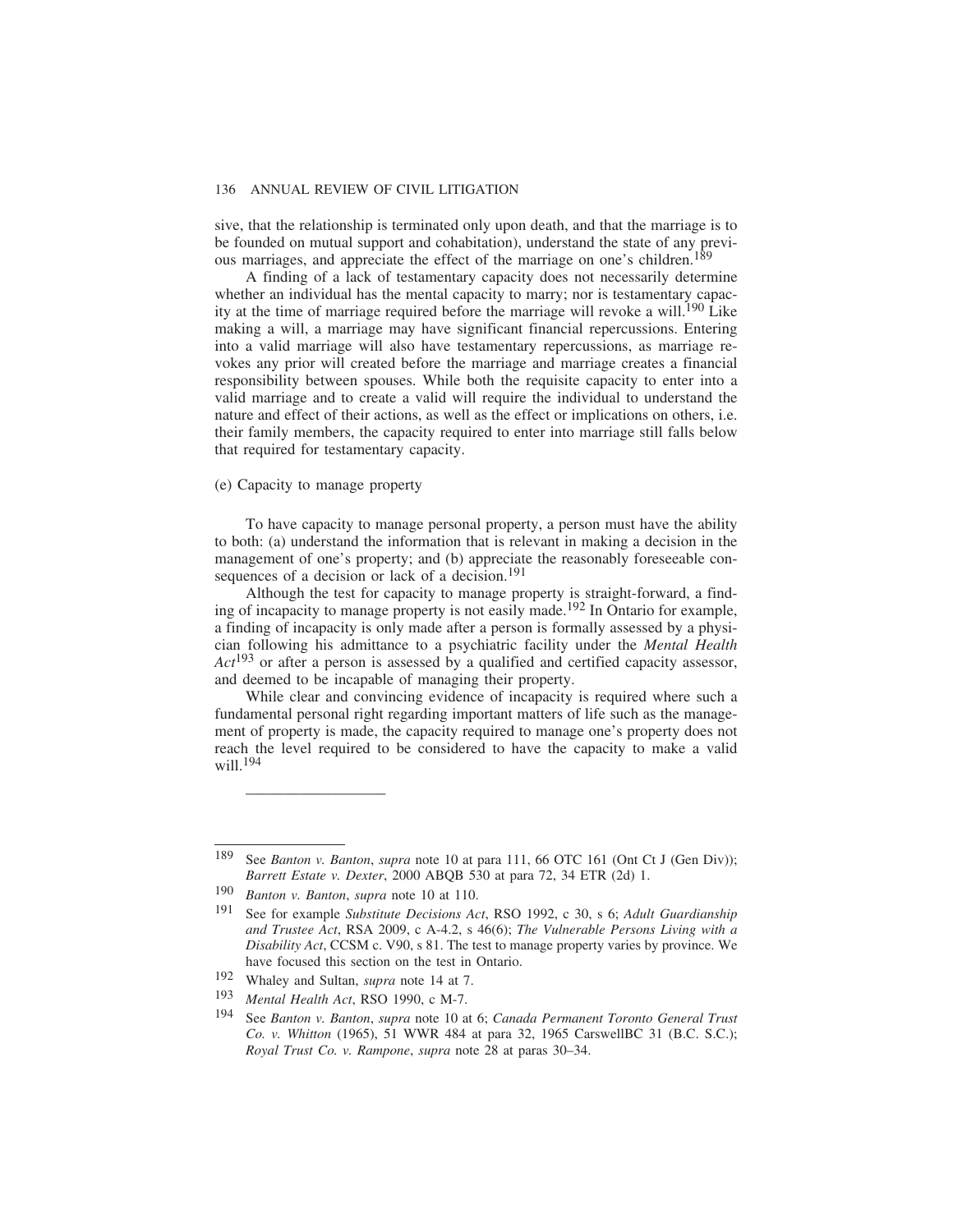As evidenced by the different capacity tests above, these legal tests are driven by the importance of autonomy with the most onerous test being that for testamentary capacity. The difficulties of having different capacity tests for different tasks in today's modern society became quite clear in the case of *Banton v. Banton*. In fact, Justice Cullity highlights the dilemma he faced in the case:

> While there is no reason to doubt the appropriateness of having different tests for different capacities, the task of reaching conclusions — even on the balance of probabilities — on the basis of rather fine distinctions when the issues relate to the deteriorating mental state at a particular time of an elderly person now deceased, is not easy. The difficulty is exacerbated where, as here, there are significant discrepancies between the testimony of the applicant and the respondents.195

Whether it is necessary and appropriate to have different capacity tests is a discussion for another paper. What is apparent is that these issues are not straightforward and can become quite complex when trying to ascertain facts about a deceased person or someone who no longer has capacity, especially in a case involving the evaluation of facts related to different tasks at a particular time.

As illustrated by the foregoing overview on testamentary capacity litigation, the principles in this area of law have developed through centuries of case law. However, society has changed significantly since the cases were first considered and legal principles born. In particular, same-sex marriages, multiple marriages, marriage breakdown, common law relationships and blended families are now more than ever testing those principles. In addition, modern science has allowed people to live longer such that, long before their bodies give out, their minds begin to fade.196 With the rise of dementia and the changes in our society, which necessarily affect the frequency in which our courts will see this type of litigation, we need to give true regard to the principle we say is most important — testator autonomy. To do so, we need to give our courts the proper tools to effect solutions.

The next section of this paper explains one direction the law can take to catch up with societal changes. We advocate that a testamentary declaration, which is explained below, will allow the court to give final effect to a person's wishes.<sup>197</sup>

*\_\_\_\_\_\_\_\_\_\_\_\_\_\_\_\_\_\_*

*\_\_\_\_\_\_\_\_\_\_\_\_\_\_\_\_\_\_*

<sup>195</sup> *Banton v. Banton*, *supra* note 10 at para 7.

<sup>196</sup> 1 in 11 Canadians over the age of 65 has Alzheimer's disease or related dementia. Within a generation, the number of Canadians with Alzheimer's disease or a related dementia will more than double, ranging between 1 million and 1.3 million people. See www.alzheimertoronto.org/ad\_Statistics.htm (accessed on April 28, 2014).

<sup>197</sup> We recognize there are other methods a testator could use to help ensure his wishes are carried out, such as setting up an alter ego trust if the testator is over 65 years old.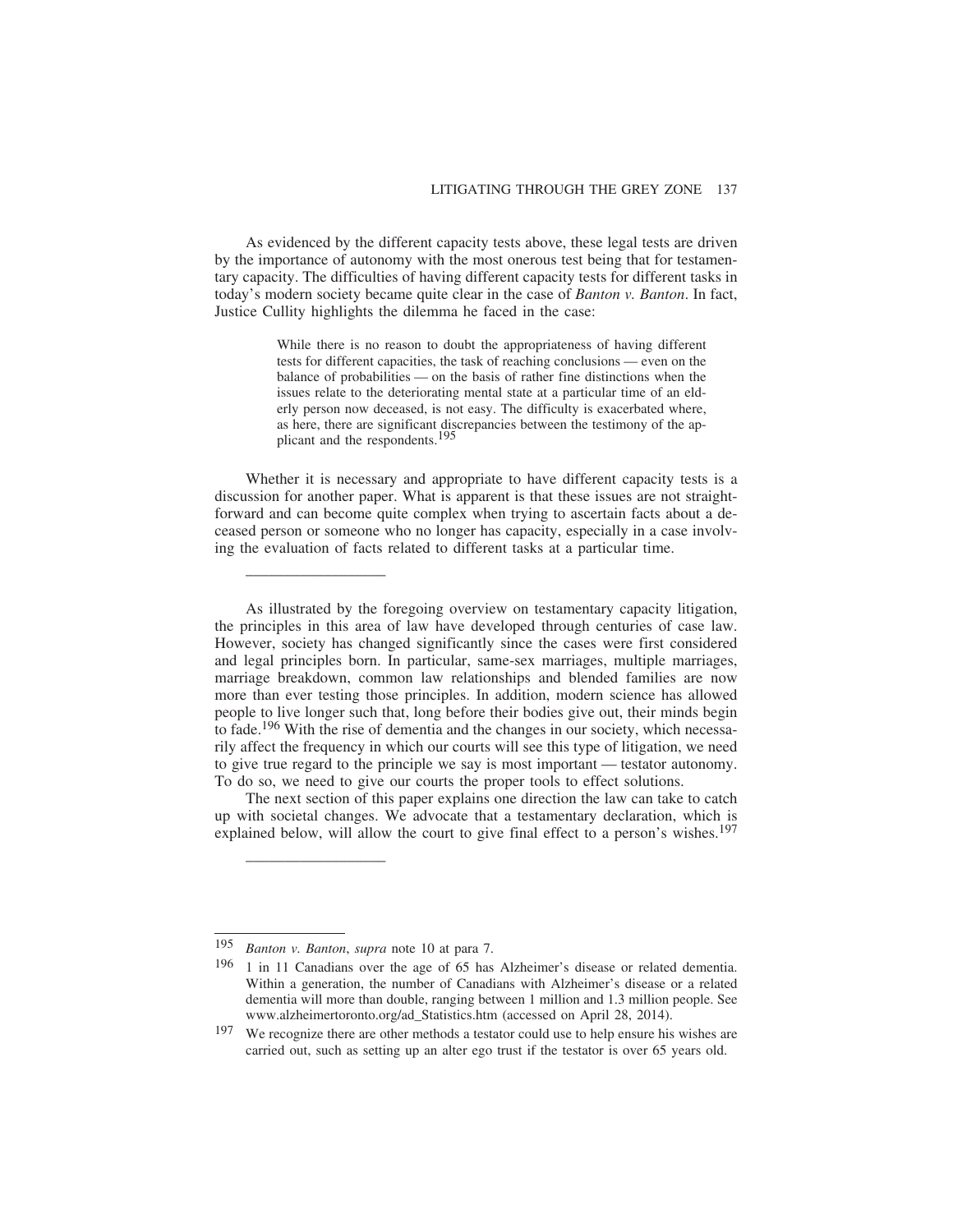# **II. ENSURING TESTAMENTARY AUTONOMY AND CERTAINTY THROUGH THE USE OF TESTAMENTARY DECLARATIONS BEFORE DEATH**

No matter how sane, competent, and lucid a testator may be or how strong his desire that his estate be administered by trusted persons, our current system of post-mortem probate cannot guarantee a testator that his intentions and instructions will be carried out in spite of all the expense and caution exerted.198

In Part I of this paper we focused on the case law and principles involved in determining testamentary capacity during a will challenge brought after the death of the testator. In Part II, we consider one method by which testators can ensure during their lifetimes that their testamentary intentions will be carried out after death: obtaining a testamentary declaration from the court.

Other jurisdictions and several Canadian provinces have begun implementing a number of statutory alternatives for allowing individuals at varying levels of diminished capacity (from early stages of dementia to a complete inability to manage their property or person) or those close to them to try to address or remedy instances where the individuals' testamentary intention would otherwise be frustrated and/or an injustice would result.<sup>199</sup> In this Part II, we examine in detail the practice

<sup>198</sup> Aloysius A. Leopold and Gerry W. Beyer, "Ante-Mortem Probate: A Viable Alternative"(1990) 43 Ark L Rev 131 at 137 [Leopold & Beyer].

<sup>&</sup>lt;sup>199</sup> For example, the United Kingdom, Australia, New Zealand, and even New Brunswick have enacted "statutory wills" legislation pursuant to which a court, upon application, may make, revoke or alter a will on behalf of a living testator who lacks the capacity to make or change a will himself in order to avoid a result that is contrary to the perceived intentions of the testator or otherwise would be unjust. The British Columbia Law Institute has recently recommended that British Columbia enact statutory will legislation, calling it a "useful remedy that could help people with diminished capacity and their families avoid hardships". British Columbia Law Institute, *Report on Common-Law Tests of Capacity* (September 2013) at 66 [BCLI Capacity Report]. Another recent statutory change in British Columbia and Alberta is the abolition of the automatic revocation of a will by marriage. *Wills, Estates and Succession Act*, SBC 2009, c 13; *Wills and Succession Act*, SA 2010, c W-12.2, s 23(2). One reason for the change was the recognition that individuals may unwittingly frustrate their testamentary intentions by getting married late in life — while they may have the requisite level of capacity to marry, thereby revoking their will, they may lack the higher level of capacity required to make a new one, with the result that their estate will be devised by intestacy. British Columbia Law Institute, *Wills, Estates and Succession: A Modern Legal Framework* (June 2009) at 34. The Law Commission of Ontario has recently identified the revocation of wills upon marriage as an example of a law which affects older adults differently: "Older adults are more likely than the general population to be affected by conditions like dementia that affect their testamentary capacity but may not affect their capacity to marry. They are also more likely to have complex family arrangements, including children from previous marriages, and thus complex obligations and wills as well as complex family dynamics. . . . The automatic revocation of wills has also been identified as particularly problematic in the context of 'predatory marriages', in which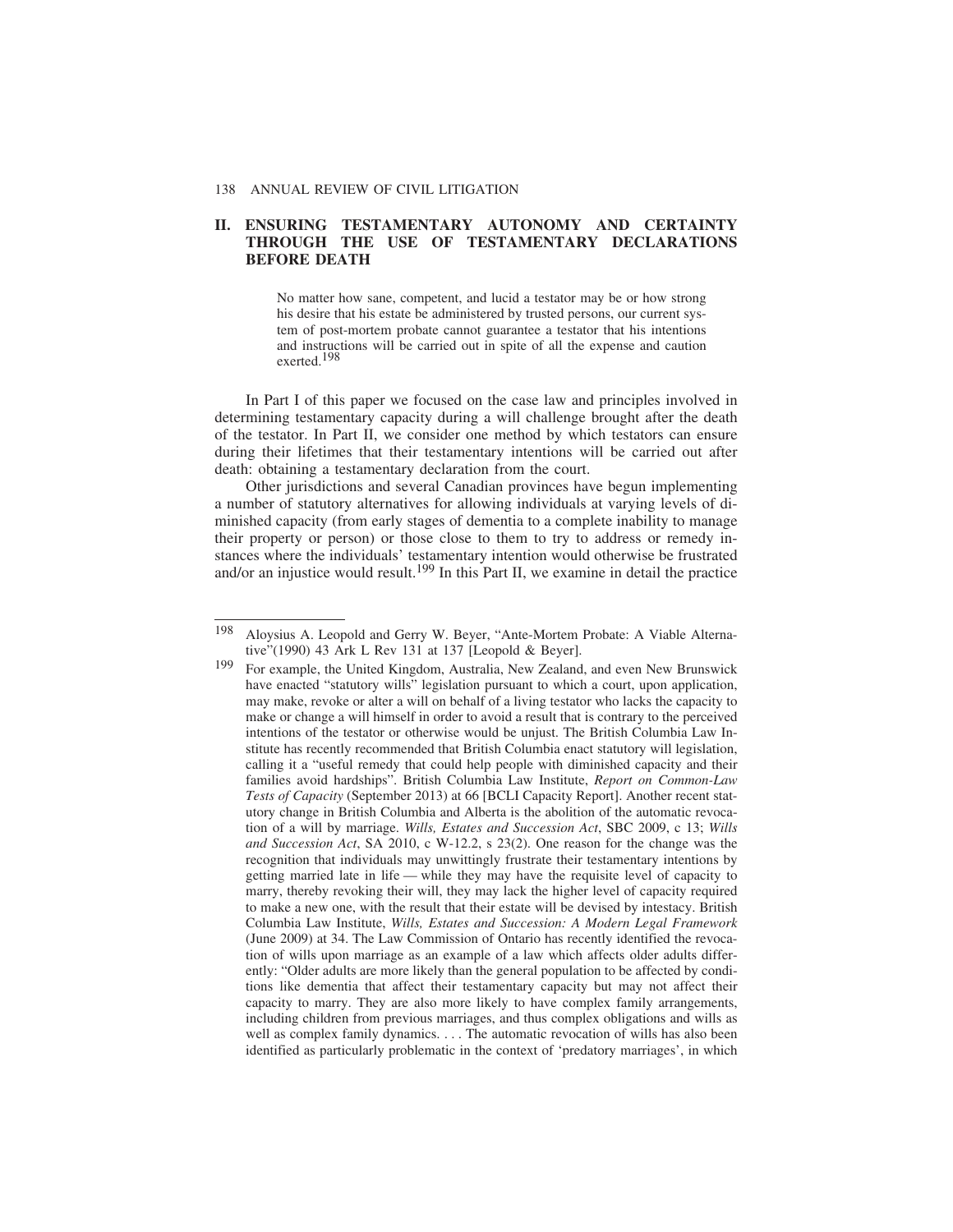known as "ante-mortem probate" in the United States as a basis for recommending the adoption of a similar testamentary declaration procedure in Canada.<sup>200</sup>

#### **1. Introduction to Testamentary Declarations**

In contrast to traditional will challenges brought after the death of the testator, the procedure known as "ante-mortem probate" in the United States allows a willmaker to apply for a declaration by the court that his will is valid,<sup>201</sup> and invite those he expects would want to challenge the will to do so while he is alive and can speak to the issue. If declared valid, the will cannot later be challenged after death and will be probated in accordance with its terms. Although we examine procedures in other jurisdictions which may have a similar effect of limiting postmortem will challenges (for example, the use of special notaries in civil law jurisdictions), ante-mortem probate appears to be unique to the United States in modern times.

Although the procedure may not be for everybody — indeed, many will-makers may wish to put off any possible contention over their estate plans during their lifetimes — the option to obtain a declaration that one's will is valid would provide will-makers with an important tool in ensuring that their testamentary intentions will be respected and their estates not whittled away by spurious litigation after death. Such a procedure carries several key advantages over traditional postmortem will challenges, which will be explored below. However, we emphasize from the beginning that this tool should be considered optional and only supplemental to traditional probate practice, rather than as an alternative to it. That is, the testator *may* (but is not required to) seek a declaration that will pre-empt a will challenge after death during the usual probate proceedings. However, failure to apply for a testamentary declaration before death should not later carry any adverse inference with respect to the validity of the will when challenged after death.

While the statutory procedure referred to as "ante-mortem probate" has been extensively discussed by academics and policy-makers across the United States, only a handful of states have enacted statutes specifically allowing the procedure. Moreover, absent a statutory authorization, courts in other U.S. jurisdictions have been reluctant to make a declaration regarding the validity of a will while the testa-

a younger individual allegedly marries an older one in order to receive a share of the individual's estate after death." Law Commission of Ontario, *Final Report: A Framework for the Law as it Affects Older Adults: Advancing Substantive Equality for Older Persons through Law, Policy and Practice* (April 2012) at 139. However, as of the date of this article, Ontario law still provides for the automatic revocation of a will by marriage under Ontario's *Succession Law Reform Act*, *supra* note 35, s 16.

 $200$  We are excluding Québec from this discussion.

<sup>201</sup> We recognize that a will does not become the "Last Will and Testament" until death, and has been considered nothing but "a piece of waste paper" until that time (see *infra* footnote 300). Any will declared valid in accordance with the testamentary declaration procedure advanced herein would still only become the testator's Last Will and Testament upon death (assuming it had not been revoked or superseded prior to death). Similarly, we refer to "will-maker" as the "testator" (see *supra* footnote 6).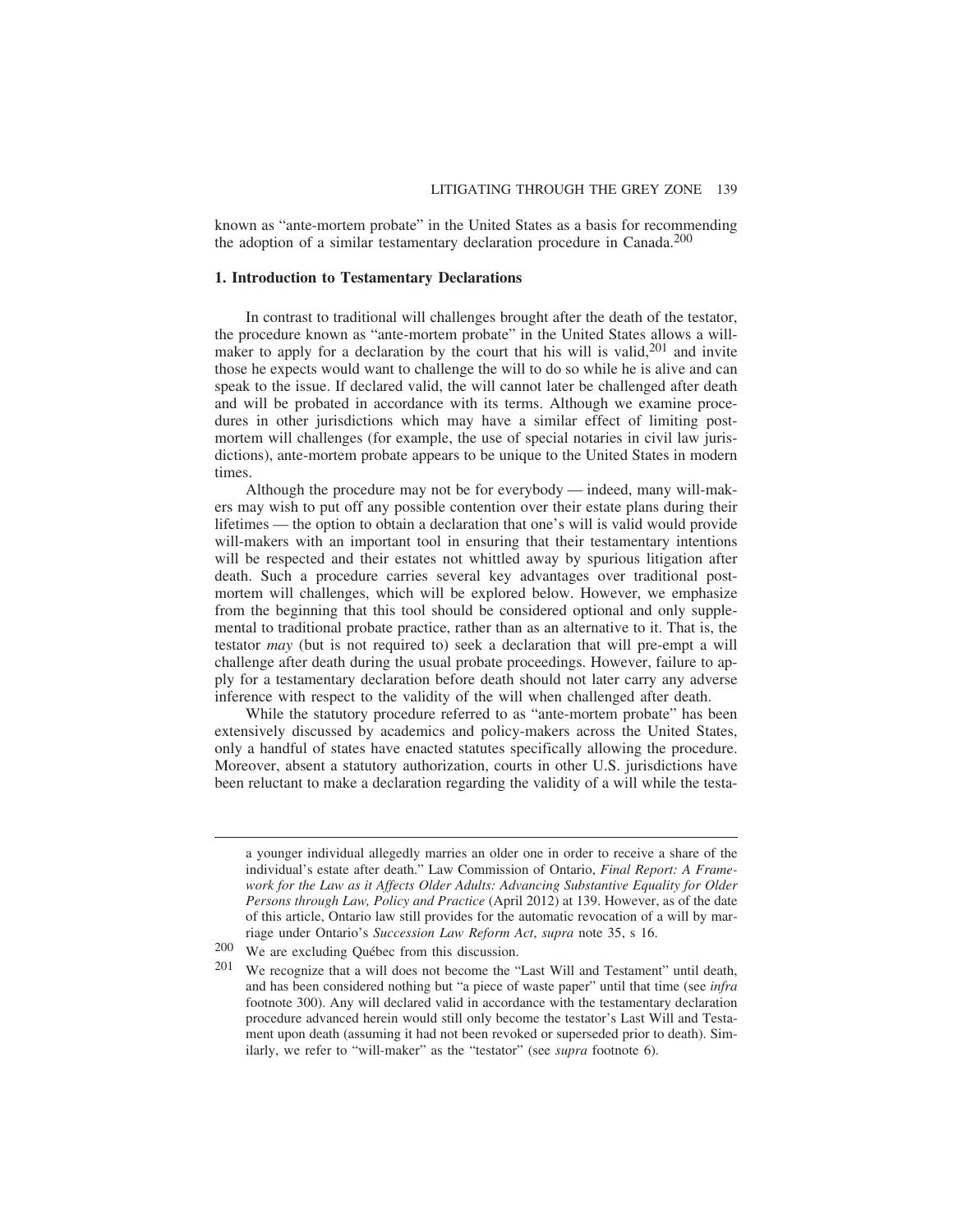tor is alive. Although we understand the problematic issues underlying this reluctance, courts should nonetheless be permitted to make a testamentary declaration. Below, we recommend not only that a similar statutory mechanism allowing for the declaration of the validity of a living person's will be adopted in Canada, but also that Canadian courts could and should make such declarations under existing common law. Because we recommend the ability to obtain a declaration of a will's validity under both statutory and common law frameworks, we will refer to the procedure proposed for Canada in broader terms, as obtaining a "testamentary declaration". We will continue to refer to the existing American statutory practice as "ante-mortem probate".

## **2. Historical Origin of "Ante-Mortem Probate"**

Some commentators have suggested that ante-mortem probate finds its roots as far back as Biblical times.202 However, there are only limited historical references to the practice before its emergence in various legislation and academic literature in the United States, as described below.

There is some evidence that the early Ecclesiastical Courts of England allowed a testator to petition to prove his will during his lifetime, whereupon it would be recorded and registered with the Court, but would have no effect until after the testator's death. Despite its registration, the will could still be revoked or altered by the testator, and it is unclear the extent to which registration of the will during the testator's lifetime prevented disgruntled heirs from challenging the will after death.203

As the law developed, the Ecclesiastical Courts determined that they did not have jurisdiction over a testator's will during his lifetime. For example, in the 1789 decision of *Allen v. Dundas*, the Court stated:

> The case of a probate of a supposed will during the life of the party may be distinguished from the present; because during his life the Ecclesiastical Court has no jurisdiction, nor can they inquire who is his representative; but when the party is dead, it is within their jurisdiction.

> Then this case was compared to a probate of a supposed will of a living person; but in such a case the Ecclesiastical Court have no jurisdiction, and the probate can have no effect: their jurisdiction is only to grant probates of the wills of dead persons. The distinction in this respect is this; if they have jurisdiction, their sentence, as long as it stands unrepealed, shall avail in all

<sup>202</sup> Leopold & Beyer refer to the Old Testament stories of Isaac and Ruth as examples where inheritance was decided during the lifetime of the testator. Isaac passed his inheritance by way of irrevocable blessing to his eldest son near the end of his life (except in this case, his younger son Jacob tricked him into passing the inheritance to Jacob instead of the elder son, Esau). For Ruth, Boaz contracted to receive all rights to inherit and marry Ruth from the kinsman who was by custom entitled to this "estate". Leopold & Beyer, *supra* note 199 at 148-149; *Ruth* 1–4; *Genesis* 27:1–4.

<sup>203</sup> Leopold & Beyer, *supra* note 199 at 149-150.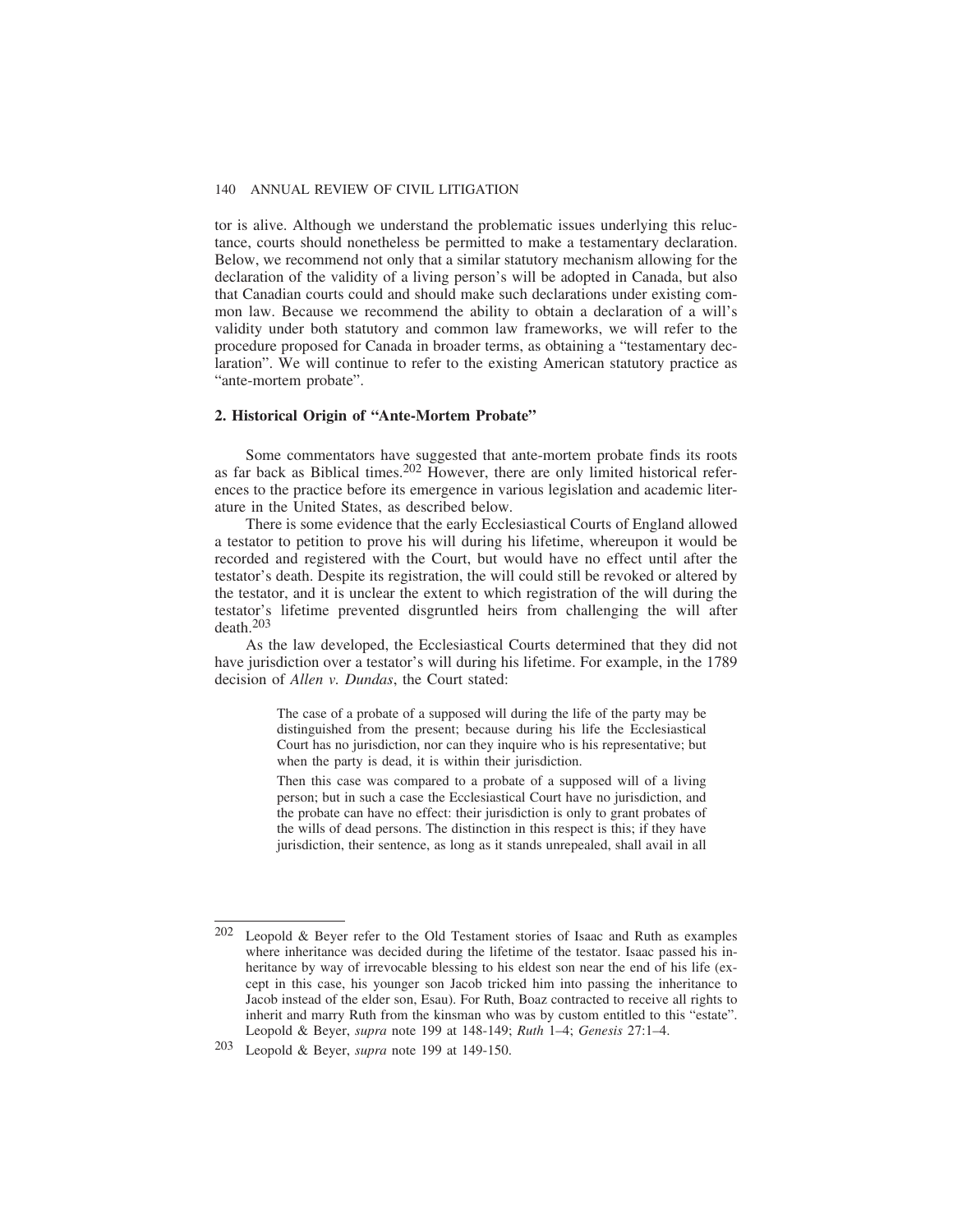other places: but where they have no jurisdiction, their whole proceedings are a nullity.204

It does not appear that modern English courts have since changed their position from that articulated above. Similarly, we have been unable to find any reference to ante-mortem probate or any testamentary declaration practice in other common law jurisdictions such as Australia or New Zealand.

Indeed, outside of the U.S., the only other jurisdiction that explicitly authorizes a testator to validate his will with the court during his lifetime is the Philippines. Rule 76 of their Rules of Court sets out the procedure for probating (or "allowing") a will. Section 1 of Rule 76 provides:

> Section 1. Who may petition for the allowance of will. — Any executor, devisee, or legatee named in a will, or any other person interested in the estate, may, at any time after the death of the testator, petition the court having jurisdiction to have the will allowed, whether the same be in his possession or not, or is lost or destroyed.

> *The testator himself may, during his lifetime, petition the court for the allowance of his will*. 205 [emphasis added]

The procedure for both ante-mortem and post-mortem will challenges appears to be the same, as set out in the subsequent sections of Rule 76.

The Philippines is a mixed common law/civil law jurisdiction. Although its civil law tradition is based in its Spanish roots, there are significant common law influences which have been said to trace back to the period of American rule during the first half of the twentieth century. $206$ 

## **3. The Civil Law Solution to Will Challenges: The Authentication of Wills**

European civil law jurisdictions limit post-mortem will challenges through the use of a different will validation process — the "authentication" of wills by quasijudicial notaries.

In France, for example, a will-maker seeking to avoid a post-mortem challenge can have a *notaire* draw up and "authenticate" the will. The French notarial profession can be traced back to medieval times and the current role of notaires is codified in the Law of 25 Ventose an XI  $(1803)$ .<sup>207</sup> Notaires are unlike notaries in the United States or Canada. They are lawyers with a specialized education who are

<sup>204</sup> *Allen v. Dundas*, 3 TR 125 at 129-130 (1789).

Rules of Court of The Philippines, Rule 76, available at: http://www.lawphil.net/courts/rules/spro.html (accessed March 23, 2014).

<sup>&</sup>lt;sup>206</sup> See e.g. Soliman M. Santos, Jr. "Common Law Elements in the Philippine Mixed Legal System" (2000)  $2(1)$  Asian Law 34, available online at gal System" (2000) 2(1) Asian Law 34, available online at http://digital.federationpress.com.au/8gujl/ (accessed: April 4, 2014).

<sup>207</sup> Nicole M. Reina, "Protecting Testamentary Freedom in the United States by Introducing into Law the Concept of the French Notaire" (2003) 46 NYL Sch L Rev797 at 806- 807 [Reina].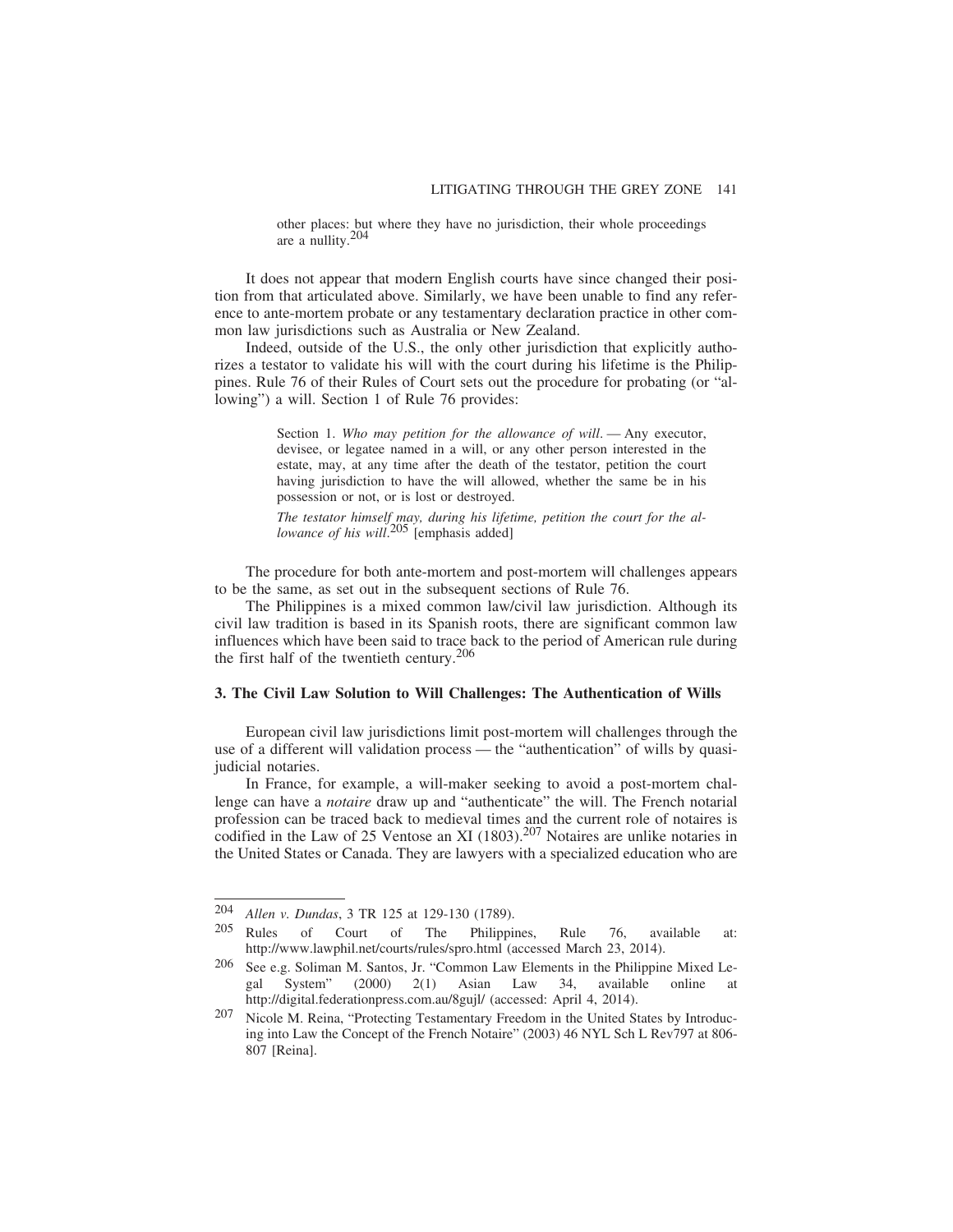appointed by the Minister of Justice and vested with prerogatives of official authority, although they are not state employees. Notaires are for the most part self-governed within their profession.208

The fact that an instrument is drawn up by a notaire is a guarantee of its legality and authenticity and makes it practically immune to post-mortem challenges on grounds of incapacity or undue influence.<sup>209</sup> This is because notaires have a strict duty to satisfy themselves of the will-maker's capacity and absence of undue influence before authenticating the will. Where the testator's capacity is in question, the notaire will require a medical certification from the family doctor attesting to capacity around the time the will is executed.210 The notaire must not draw up the will where the testator's capacity remains in doubt.<sup>211</sup>

A will executed before a notaire is considered fully proved until impeached. The impeachment procedure is tedious and costly, and certain challenges may even subject an unsuccessful challenger to civil damages or criminal liability (for example, challenging the notaire on grounds of fraud).212 Accordingly, there are few challenges of authenticated wills in France.

Some have suggested that ante-mortem probate in the United States has been influenced by the civil law practice of will authentication.<sup>213</sup>

#### **4. Ante-Mortem Probate in the United States**

#### (a) History

The first ante-mortem probate statute was adopted by Michigan in 1883.<sup>214</sup> However, that statute was overturned by the Michigan Supreme Court in 1885 on constitutionality grounds for two reasons: (1) it "enabled the testator to avoid the rights of a spouse and child"; and (2) "it failed to provide for finality of judgment".<sup>215</sup> The first ground was primarily concerned with the testator's failure to provide adequate notice of the proceedings to his wife and child (whom he had purposefully excluded from his will), and the second was because the testator could

<sup>208</sup> Reina, *supra* note 208 at 808; John H. Langbein "Living Probate: The Conservatorship Model" (1978-1979) 77 Michigan Law Review 63 at 70 [Langbein].

<sup>209</sup> Langbein, *supra* note 209 at 66, 71; Margaret Ryznar and Angelique Devaux, "*Au Revoir* Will Contests: Comparative Lessons for Preventing Will Contests" (March 8, 2013) 14 Nevada Law Journal 1 at 19, available at http://ssrn.com/abstract=2230248 (accessed: April 4, 2014) [Ryznar & Devaux].

<sup>210</sup> Langbein, *supra* note 209 at 65; Ryznar & Devaux, *supra* note 210 at 22;

<sup>211</sup> Ryznar & Devaux, *supra* note 210 at 22.

<sup>212</sup> Ryznar & Devaux, *supra* note 210 at 20.

<sup>213</sup> See e.g. Langbein, *supra* note 209 at 66.

<sup>214</sup> 1883 Mich Pub Acts 17.

<sup>215</sup> *Lloyd v. Wayne Circuit Judge*, 56 Mich. 236, 23 N.W. 28 (1885) [*Lloyd*]; Leopold & Beyer, *supra* note 199 at 153.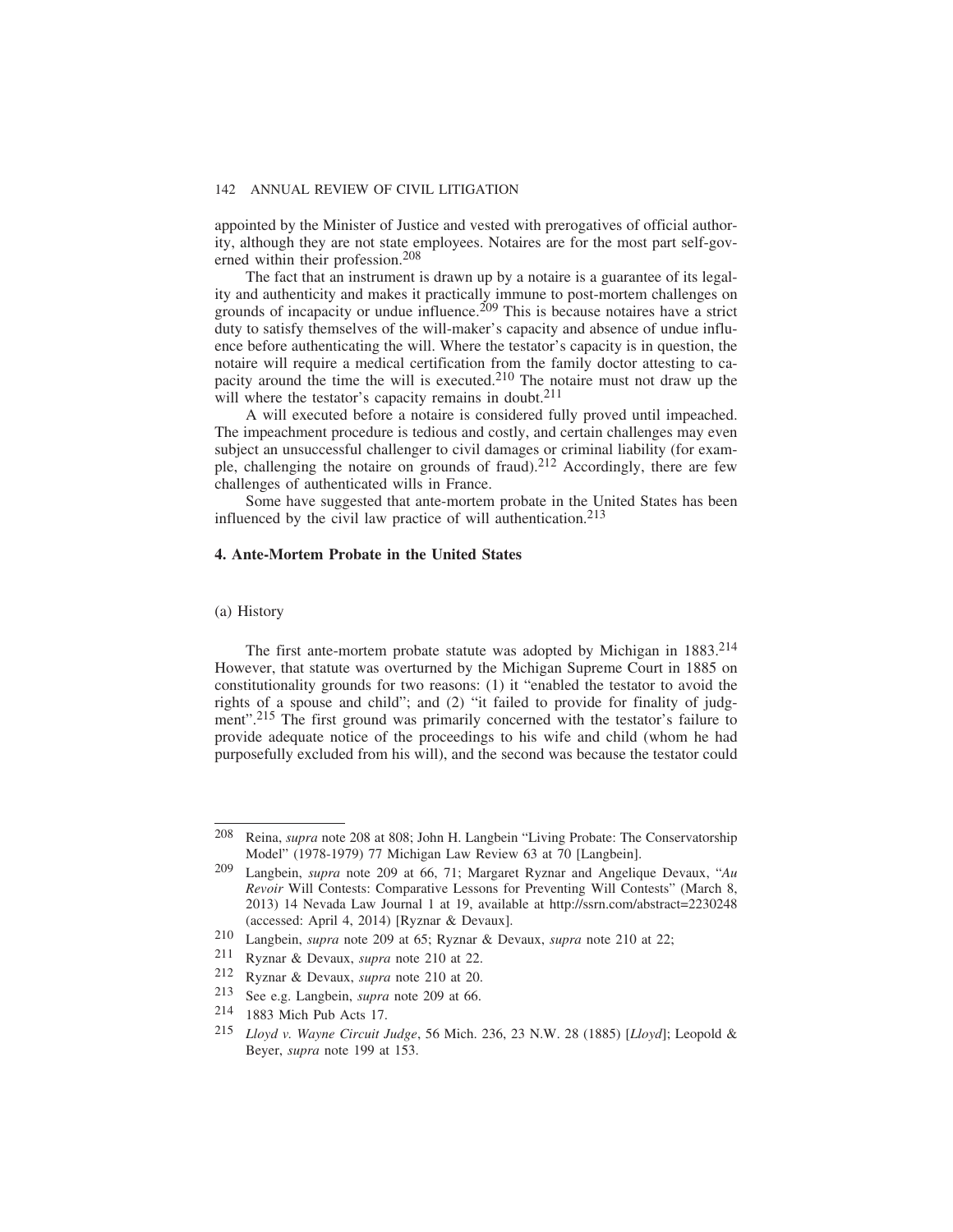later make a new will revoking the one that had been declared valid.<sup>216</sup> This second reason was in part a sign of the times, as U.S. courts did not generally allow for declaratory judgments until the mid-1930s. $217$ 

Various state legislatures, courts, law commissions, and academics continued to consider ante-mortem probate throughout the twentieth century.218 Legislation was considered in New York, Massachusetts and other states in the early 1900s.<sup>219</sup> In the 1930s, a special committee of the National Conference of Commissioners on Uniform State Laws began drafting a uniform ante-mortem probate act, although the project was ultimately abandoned.<sup>220</sup> Ante-mortem probate was later considered in early drafts of the *Modern Probate Code* in the early 1940s and the *Uniform Probate Code* in the 1960s, but did not make it into further drafts.<sup>221</sup>

A number of state courts considered the issue of adjudicating the validity of a will prior to the testator's death, but declined to do so in the absence of express statutory authority. For example, in *Cowan v. Cowan*, Mrs. Cowan's children brought a suit for a declaration that her will was invalid on grounds of incapacity and undue influence.<sup>222</sup> Mrs. Cowan, though still alive, was alleged to be incompetent with no reasonable possibility of ever regaining her mental faculties. Nonetheless, the Civil Court of Appeals of Texas determined that this was not a justiciable issue as the children had no legal interest given the principle that a living person has no heirs. Quoting from *American Jurisprudence*, the Court wrote:

> It seems clear that in the absence of statute expressly conferring such jurisdiction, a court does not have the power to entertain a suit for the establishment or annulment of the will of a living testator. The ambulatory nature of a will, and the absence of parties in interest, which results from the rule that a living person has neither heirs nor legatees, render impossible the assumption that a court has inherent power to determine the validity of a will prior to the death of the maker. While there is much to commend in the practice in civil-law countries which permits a testator to prevent a contest of his will by disappointed heirs after his death, particularly a contest on the ground of testamentary incapacity, by acknowledging his will before reputable officers, public policy condemns an attempt to compel a testator to enter upon a contest of his will with persons who can have no interest in his estate until after his death.<sup>223</sup>

- 219 15 Law Notes Edward Thompson Co. 1, 1911-1912 (available at Heinonline).<br>220 I eonold & Bever, *supra* note 199 at 162.
- Leopold & Beyer, *supra* note 199 at 162.
- 221 Leopold & Beyer, *supra* note 199 at 164-165.
- 222 *Cowan v. Cowan*, 254 S.W.2d 862 at 863 (Ct. Civ. App. Texas 1952).
- 223 *Ibid* at 864, quoting from 57 Am. Jur. at 523; see also *Pond v. Faust*, 90 Wash. 117, 155 P. 776 (1916) (a court does not have jurisdiction to adjudicate the validity of a will prior to the testator's death); *In re Guardianship of Irene Sinclair*, 2000 WL 122696 (Wash. App. Div. 1); *Wynns v. Cummings*, 2001 WL 1683757 at \*7 (Tenn. Ct. App.) ("The capacity to make a will must be adjudged following the offer of probate of the

<sup>216</sup> *Lloyd*, *ibid.* at 239, 243; Leopold & Beyer, *supra* note 199 at 153-154.

*Ibid* at 156.

<sup>218</sup> See David F. Cavers, "Ante Mortem Probate: An Essay in Preventive Law" (1934) 1 U. Chicago L. R. 440, often considered the seminal academic article on the subject.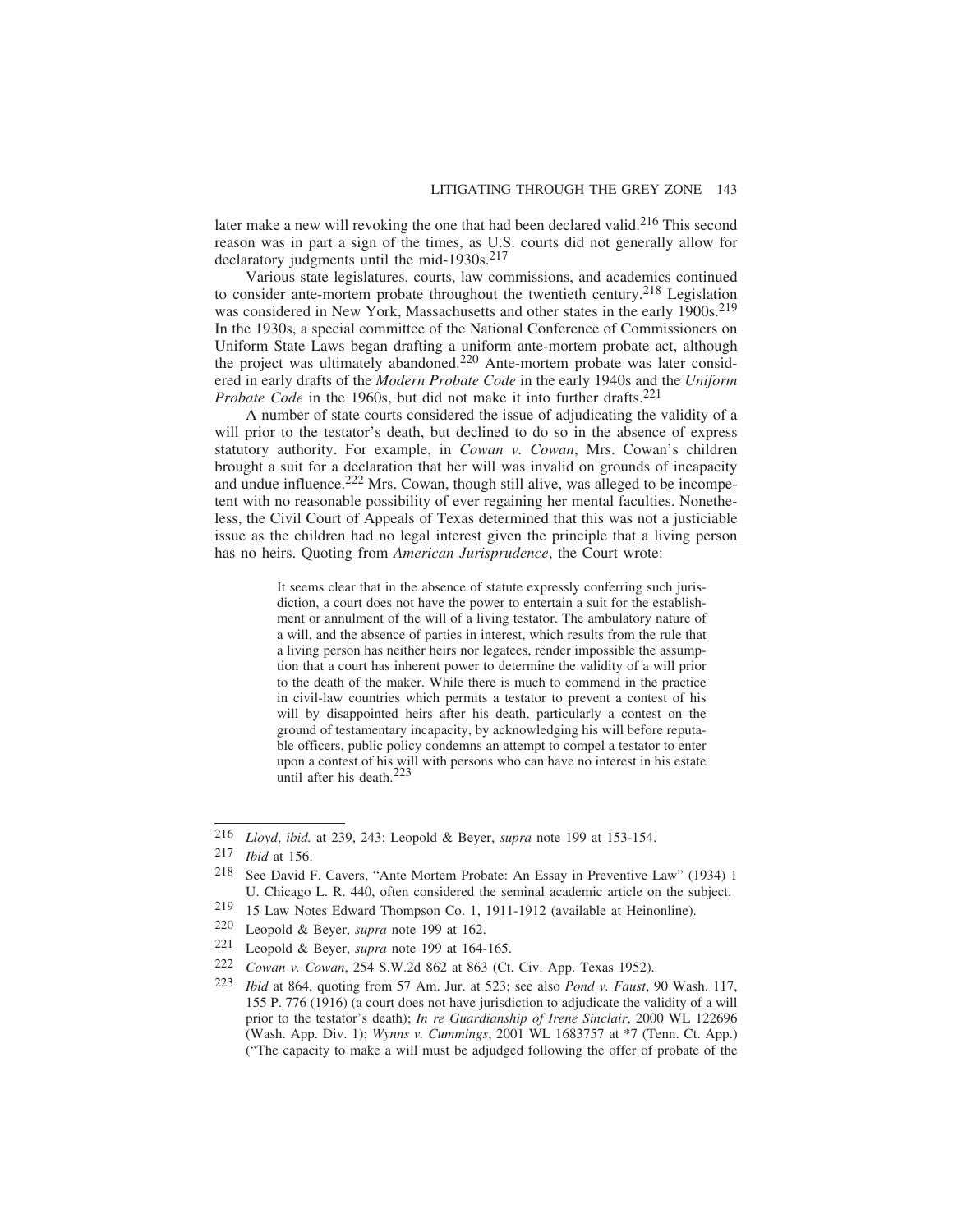Below we argue that although Canadian law also recognizes the principle that a living person has no heirs, this should not preclude the courts in Canada from making testamentary declarations upon application by the testator.

## (b) Current ante-mortem probate statutes

Despite the continued interest in ante-mortem probate, no new legislation was adopted in any of the states until the 1970s, when North Dakota  $(1977)$ ,  $^{224}$  Ohio  $(1978)^{225}$  and Arkansas  $(1979)^{226}$  enacted ante-mortem probate statutes. Although other states have contemplated adopting ante-mortem probate legislation since then,<sup>227</sup> the only state to actually do so was Alaska (in 2010).<sup>228</sup>

The four existing ante-mortem probate statutes in the United States each contemplate an adversarial proceeding in which the will-maker seeks a declaratory judgment from the court. Those with a prospective interest in the will (the statutes provide that all named beneficiaries and intestate successors must be named as parties to the proceeding) have the opportunity to participate in and challenge the proceedings.229 Similar to the presumptions in traditional post-mortem will challenges, the burden of proof in these proceedings, at least as articulated under the Alaska statute, is that the testator has the burden of proving the execution of the will, and

will"; thus, there is no justiciable issue where the will-maker is not deceased. "The declaratory judgment act does not give the courts jurisdiction to render advisory opinions to assist the parties or to allay their fears as to what may occur in the future.") [*Wynns*]; *Estate of Rogers v. Battista*, 125 S.W.3d 334 (Missouri Ct. App. 2004) (court does not have jurisdiction to determine the validity of the will outside the statutory probate procedure — which could only be instituted after the testator's death); and *Burcham v. Burcham*, 1 P.3d 756 (Col. Ct. App.) (living testator could not obtain declaratory judgment with respect to validity of his will, as the action stated no actual controversy, since the testator could potentially execute a new will thereby rendering the judgment merely advisory) [*Burcham v. Burcham*].

<sup>224</sup> 1977 N.D. Laws ch. 296, *codified at* N.D. Cent. Code §§30.1-08.1-01 to -04 (2010).

<sup>225</sup> 1978 Ohio Laws H. 505, *codified at* Ohio Rev. Code Ann. §§2107.081 to 2107.085 (2007).

<sup>226</sup> 1979 Ark. Acts 194, *codified at* Ark. Code Ann. §§28-40-201 to -203 (2004).

In 1994, the Texas Real Estate, Probate & Trust Law Council considered proposing an ante-mortem probate statute, but did not move forward because of "more pressing concerns"; in 2009, the New York Bar Committee considered whether to promote the adoption of ante-mortem probate, but this was subsequently rejected; and in 2011, antemortem probate legislation was introduced but failed to pass in Nevada. See Gerry W. Beyer, "Will Contests — Prediction and Prevention", 4 Est. Plan & Community Prop. L.J. 1 at 49, 51; Forrest J. Heyman, "A Patchwork Quilt: The Case for Collage Contest Model Ante-Mortem Probate in light of Alaska's Recent Ante-Mortem Legislation" (2012) 19 Elder L J 385 at 390 [Heyman].

<sup>228</sup> 2010 Alaska Sess. Laws 64, *codified at* Alaska Code Ann. §§13.12.530 to -580 (2010). The Alaska statute also allows for the declaration of the validity of a trust.

<sup>229</sup> N.D. Cent. Code §30.1-08.1-02 (2010); Ohio Rev. Code Ann. §2107.081; Ark. Code Ann. §28-40-202 (1979); Alaska Code Ann. §13.12.565 (2010).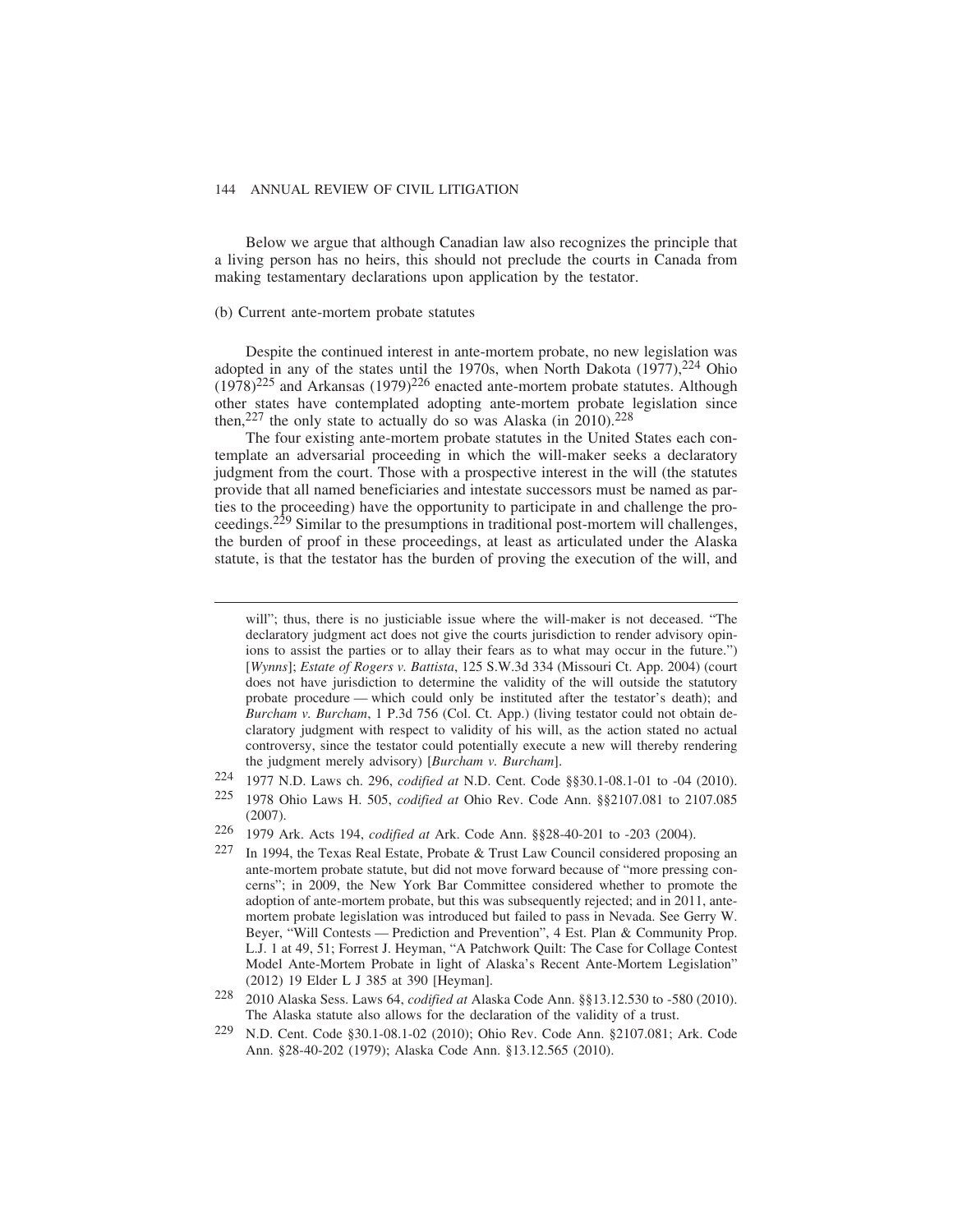any person who opposes the petition has the burden of establishing lack of testamentary intent, capacity, or the presence of undue influence, fraud, duress, mistake or revocation.230 A declaration of validity by the court is determinative upon probate after death.231

There are some key differences between the state statutes, including the following:

> 1. Only the testator can bring the proceedings in Ohio, North Dakota and Arkansas. In Alaska, the testator, a representative, or an interested party who has obtained the testator's consent can bring the proceedings.<sup>232</sup>

> 2. The declaration obtained in Ohio, Arkansas and Alaska is that the entire will is valid. In North Dakota, the court will instead make declarations as to the various elements of the will, i.e. whether: (1) the requisite formalities were observed; (2) the will-maker had testamentary capacity; and  $(3)$  there was no undue influence.<sup>233</sup>

> 3. Once a will is declared valid under the North Dakota statute, the testator can only modify or revoke the will by instituting new proceedings. By contrast, in Arkansas, Ohio and Alaska, the testator can change his will by any method allowed by law.234

The ante-mortem probate statutes do not appear to be widely used. Indeed, there are no reported cases in Arkansas applying the legislation, and only one case in North Dakota which references its ante-mortem probate statute.<sup>235</sup> However, when ante-mortem probate is used, the proceedings are said to progress smoothly, which could account for the dearth of reported cases.<sup>236</sup> Given that Alaska's statute is still new, it is difficult to predict to what extent it will be used. There do not appear to be any reported cases in Alaska on the subject.

Ohio's statute has been used more often, though still infrequently. For example, in the first eight years of the statute's availability, only eight ante-mortem pro-

<sup>230</sup> Alaska Code Ann. §13.12.570 (2010). The other statutes do not specifically address the burden of proof.

<sup>231</sup> N.D. Cent. Code §30.1-08.1-03 (2010); Ohio Rev. Code Ann. §2107.084; Ark. Code Ann. §28-40-203 (1979); Alaska Code Ann. §§13.12.555-560 (2010).

<sup>232</sup> Ohio Rev. Code Ann. §2107.083; Ark. Code Ann. §28-40-203 (1979); Alaska Code Ann. §13.12.535 (2010).

<sup>233</sup> N.D. Cent. Code §30.1-08.1-01 (1977).<br>234 Ark Code Ann §28.40.203 (1979): Ob

<sup>234</sup> Ark. Code Ann. §28-40-203 (1979); Ohio Rev. Code Ann. §2107.084 (2011); Alaska Code Ann. §13.12.575 (2010).

<sup>235</sup> *Bartusch v. Hager*, 623 NW 2d 720 (N.D. 2001) [*Bartusch v. Hager*]. In this case, the testator had executed a will while under a guardianship. After the testator's death, a disgruntled heir sought to set aside the will because, among other reasons, it had not been declared valid in accordance with the ante-mortem probate procedure. The court summarily dismissed this argument, confirming that the ante-mortem probate procedure is not a requirement. *Ibid.* at para 28.

<sup>236</sup> Leopold & Beyer, *supra* note 199 at 171.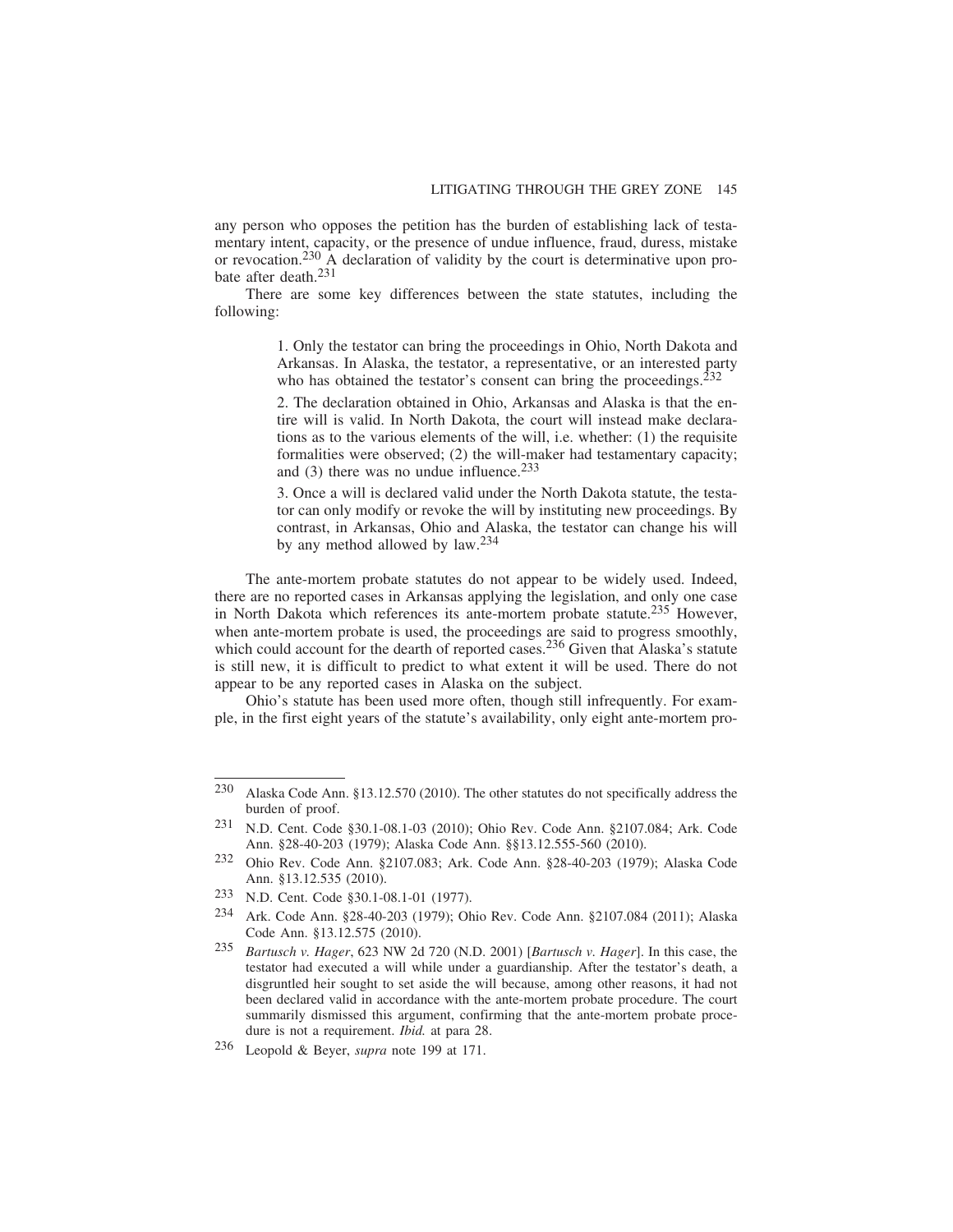bate cases were filed in one of Ohio's largest counties.237 However, the constitutionality of the statute was challenged and upheld in  $1983$ ,  $238$  and the statute is said to thereafter have been repeatedly applied by the state courts. The procedure appears to be used most commonly where a lawyer has prepared a will for an elderly person or one under a guardianship, having been satisfied of the will-maker's capacity and absence of undue influence, but wanting to ensure the will's validity. Because the clients are in effect pre-screened for competence, the ante-mortem probate applications are rarely denied.<sup>239</sup>

The following cases from Ohio highlight the potential benefit to testators in ensuring against post-mortem will challenges through ante-mortem probate:

- In *Fischer v. Swartz*, the Ohio Court of Appeals upheld an ante-mortem declaration of will validity despite the fact that the testator had been declared incompetent and a guardian had been appointed prior to the testator having executed the will in question.<sup>240</sup> The Court recognized that "[w]hile a guardianship based upon mental disability is some evidence of testamentary capacity, it is not conclusive of the issue".241 Although the guardianship "undoubtedly weighed heavily" in the determination, the Court of Appeals confirmed that the trial court had "substantial credible evidence" from which it could find that the testator had testamentary capacity on the date the will was executed, including, *inter alia*, the evidence of the drafting lawyer, the two witnesses to the will's execution and the friend who had driven the testator to the lawyer's office that day.242
- In *Horst v. First National Bank in Massillon*, an 87-year-old testator was declared to have the requisite capacity and his will was upheld on an ante-mortem probate petition, despite various testimony by him at the hearing that might have indicated some confusion as to the extent of his assets, among other inconsistencies, but when considered as a whole by the court, did not amount to delusion or incapacity. This decision was upheld on appeal, with the Ohio Court of Appeals noting several benefits of the ante-mortem statute, including the "luxury" of hearing from the testator personally and the comparative freshness of the evidence given the "acceleration of [the will's] contestation".243
- In *Hayes Memorial United Methodist Church v. Artz*, the church brought a post-mortem challenge to a will on grounds of incapacity, undue influence and fraud despite the fact that the will had previously been declared

<sup>237</sup> *Ibid*. at 173-174.

<sup>238</sup> See *Cooper v. Woodard*, 1983 Ohio App. LEXIS 13477 (Ohio Ct App July 28, 1983).

<sup>239</sup> Leopold & Beyer, *supra* note 199 at 174.

<sup>240 1983</sup> Ohio App. LEXIS 12724.<br>241 *Ihid* at \*3

 $\frac{241}{242}$  *Ibid* at \*3.

*Ibid* at \*3–5.

<sup>243</sup> 1990 WL 94654 (Ohio App 5 Dist). The benefits of a testamentary declaration procedure are discussed in more detail below.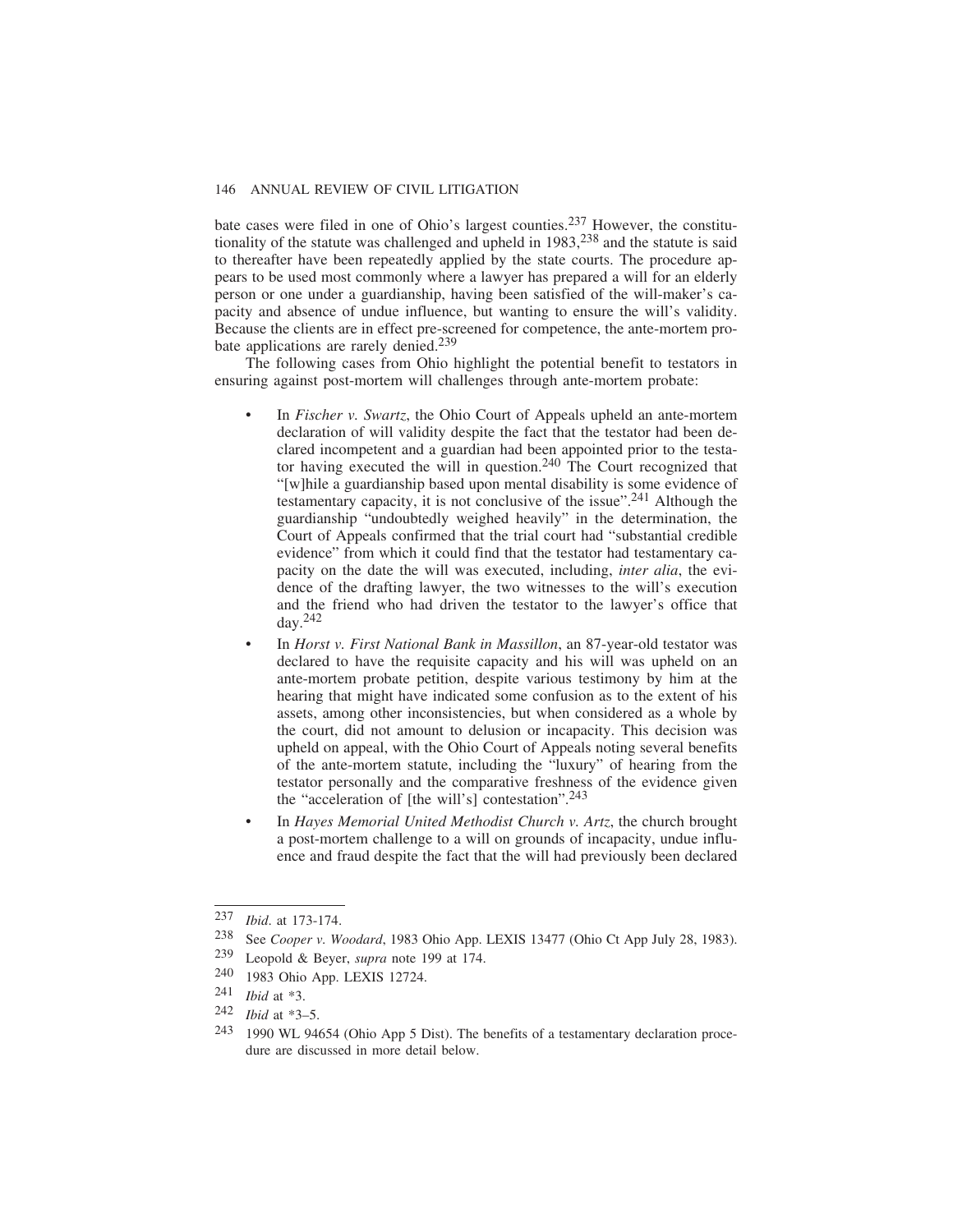valid by an ante-mortem probate application.<sup>244</sup> The church argued that it was not bound by the declaration because it had not been served with proper notice of the application. Finding that the church was not entitled to notice, the court upheld the ante-mortem declaration of validity and dismissed the church's suit.

#### (c) Academic models of ante-mortem probate

Since the 1970s a variety of academic models of ante-mortem probate have been proposed in an effort to address criticisms of the procedure. The four models briefly described below are the: (i) contest model; (ii) conservatorship model; (iii) administrative model; and (iv) mediation model.

All of the existing ante-mortem probate statutes in the United States are based on the contest model. For the reasons discussed below, we agree that the contest model is the most viable and could be used as a basis for a testamentary declaration procedure in Canada.

## *(i) Contest model*

The contest model envisions an adversarial proceeding similar in form to regular post-mortem will challenges, except that the testator is still alive.<sup>245</sup> After a will is executed, the will-maker files the will with the court and seeks a declaratory judgment that the will is valid. Notice and standing to challenge the will's validity are given to all beneficiaries named in the will and all those who would be heirs by intestate succession. In addition, a *guardian ad litem* (a litigation guardian in Canada) is appointed to represent unborn or unascertained potential heirs. The hearing is a public proceeding. A declaration of the will's validity is binding against any future challenges to the will. Under the original model, the testator would have to repeat the process in order to change or revoke the will.<sup>246</sup>

# *(ii) Conservatorship model*

The conservatorship model is like the contest model, except that it seeks to limit interfamilial discord by suggesting a "conservator" (e.g. a litigation guardian) represent the interests of *all* prospective heirs and beneficiaries.247 This would al-

<sup>244</sup> 2011 WL 3368497 (Ohio App 6 Dist).

<sup>245</sup> Howard Fink, *Ante-Mortem Probate Revisited: Can An Idea Have a Life After Death?* (1976) 37 Ohio St. L.J. 264 [Fink].

<sup>246</sup> *Ibid* at 276. In a 2012 article a "collage contest model" was advanced. Although touted as a separate model, it is really an affirmation of the superiority of the contest model after revisiting the four models proposed since the 1970s. The author then considers the variations of the contest model as put into practice in the four existing state statutes and proposes a model act combining the best aspects of each statute. See Heyman, *supra* note 228.

<sup>247</sup> Langbein, *supra* note 209.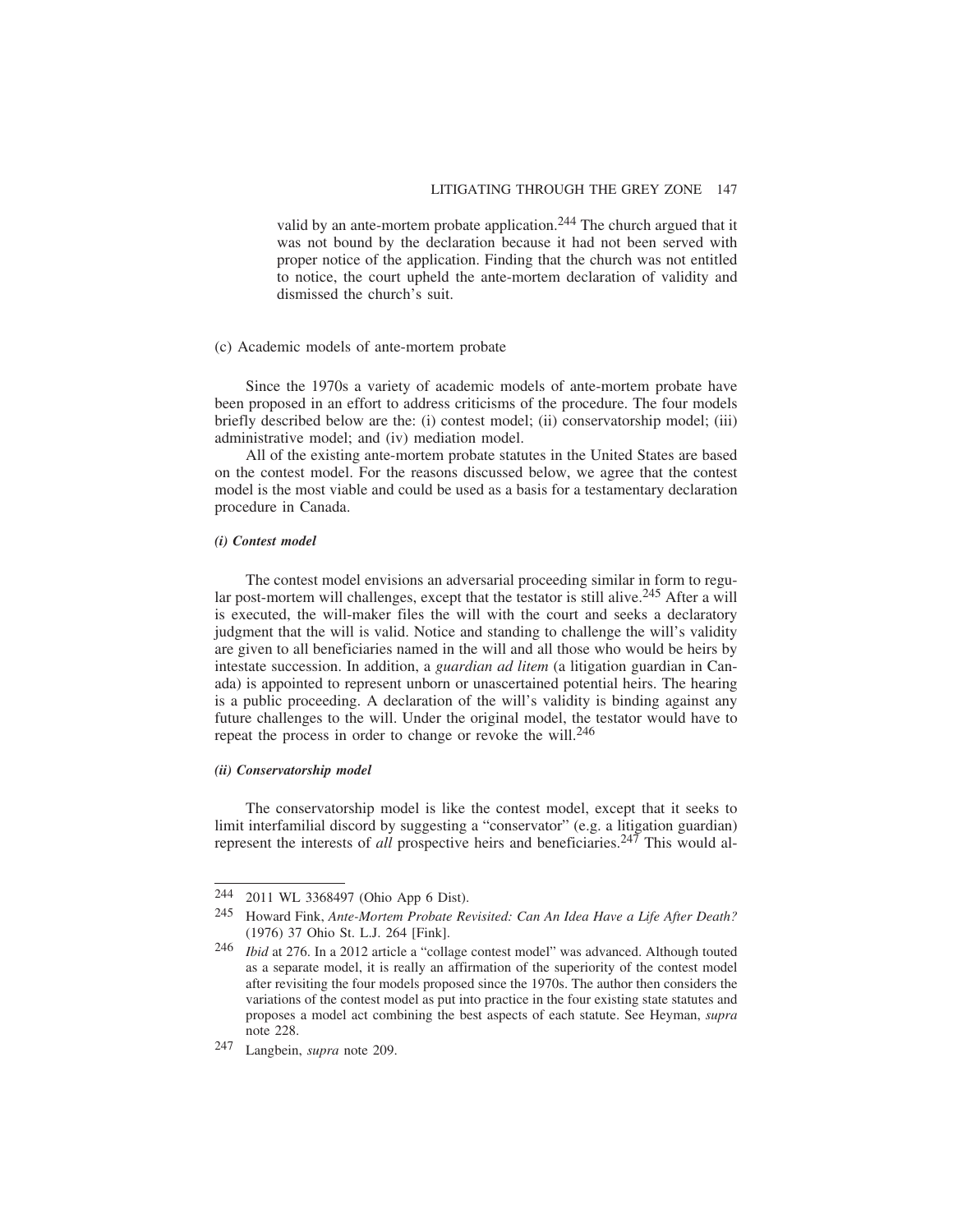low those wishing to challenge the will's validity to anonymously communicate relevant information or suspicions to the litigation guardian without having to take actions overtly hostile to the testator.<sup>248</sup> Where a significant conflict of interest existed between prospective heirs/beneficiaries, more than one litigation guardian could be appointed or any party could directly participate in the suit. The extent to which anonymity could be maintained in practice has been questioned as the testator would likely at least suspect which facts had been provided by which prospective heir or beneficiary.<sup>249</sup>

Under the conservatorship model, the declared will could be changed or revoked according to normal rules — the testator need not bring it before the court again.250

#### *(iii) Administrative model*

In order to avoid the adversarial and public nature of the contest and conservatorship models, the administrative model proposes that the court appoint a "litigation guardian" to act as an agent of the court to investigate the will's validity by questioning the testator, his family members and potential heirs or beneficiaries and report back to the court.251 The court would then determine the validity of the will. The proceeding is done in camera and *ex parte* — with no formal notice being provided to others besides the litigation guardian. (Of course, anyone questioned by the litigation guardian about the testator's capacity or undue influence could deduce that such a proceeding is underway.) Because there is no opportunity to formally receive notice or challenge the will, the authors note that states adopting this model may wish to exempt members of the will-maker's "nuclear family" from being bound by the procedure — i.e. they would be given the right to contest the will at post-mortem proceedings.<sup>252</sup> The authors recommend against such a statutory exception,253 but the reasons behind it may lead courts to grant such an exception in practice anyway given the reduced notice requirements.254 This practice, in our view, defeats the purpose of obtaining ante-mortem probate.

<sup>248</sup> *Ibid* at 78.

<sup>249</sup> Mary Louise Fellows, "The Case Against Living Probate" (1980) 78 Mich L Rev1066 at 1075 [Fellows].

<sup>250</sup> Langbein, *supra* note 209 at 81.

<sup>251</sup> Gregory S. Alexander & Albert M. Pearson, "Alternative Models of Ante-Mortem Probate and Procedural Due Process Limitations on Succession" (1979) 78 Mich L Rev 89 [Alexander & Pearson].

<sup>252</sup> *Ibid* at 119-120.

<sup>253</sup> *Ibid* at 120-121.

<sup>254</sup> See e.g. Heyman, *supra* note 228 at 395.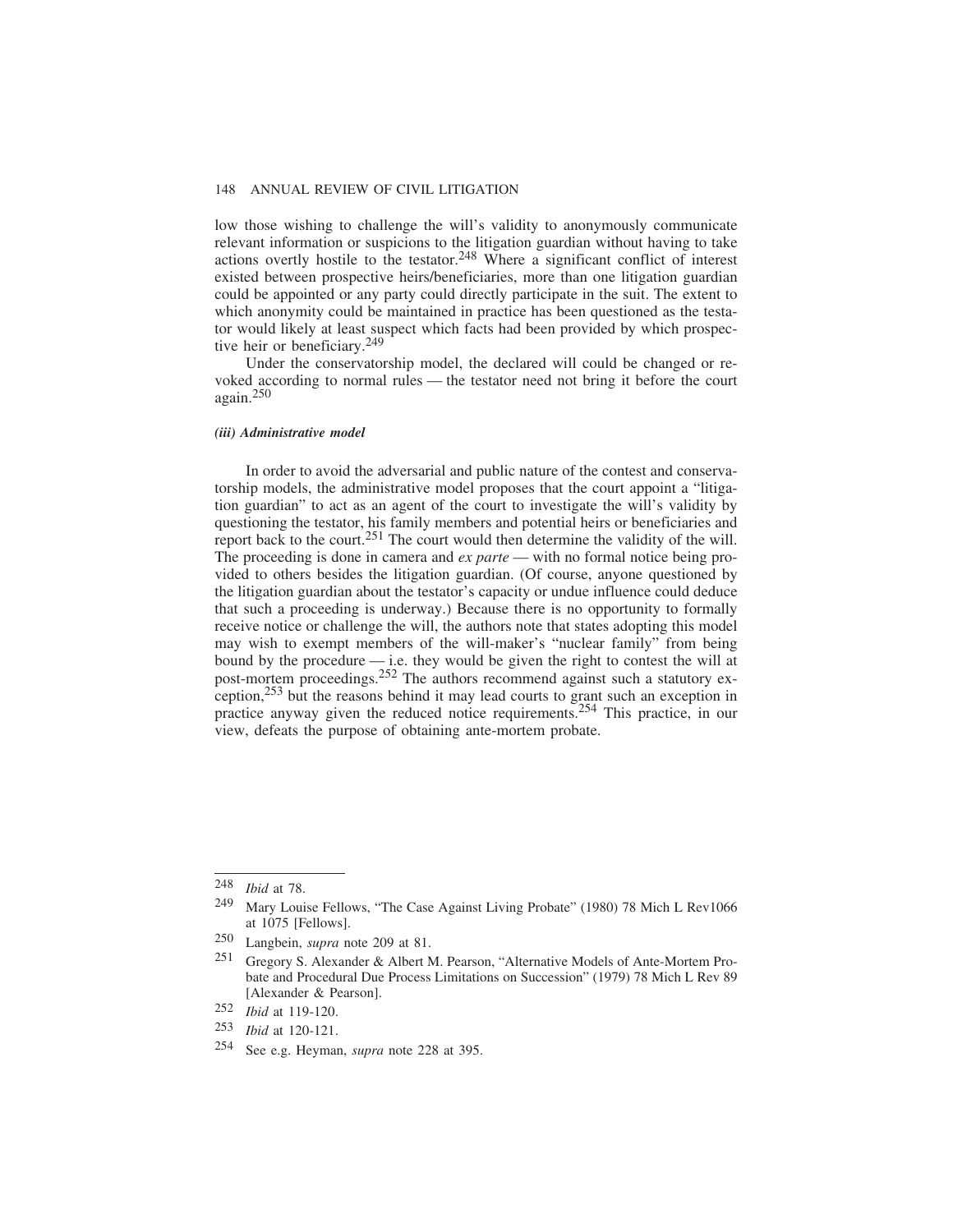#### *(iv) Mediation model*

More recently, a "mediation model" has been proposed as an alternative to the three main models discussed above.<sup>255</sup> Specifically, it is suggested that the benefits of mediation over the other three models would include privacy, confidentiality, "therapeutic effects for the participants", the "preservation of the family" and reduced costs.256

Under this model, upon petition to the court for a declaration of validity, the court would order the necessary and interested parties into mediation. The cost of the mediation would be shared by all parties. Although any settlement reached in the mediation would not be binding on all future interested parties, it is expected that after having the opportunity to express their frustrations, potential heirs would not feel the need for further litigation. It is also suggested that "the fact that the court is closely tied to the process should give the mediation result great weight in subsequent litigation".<sup>257</sup>

With respect, whereas mediation can be a useful way to maintain confidentiality and settle an action to avoid litigating away the assets of an estate *post-mortem*, it is difficult to conceive how or why a will-maker would seek during his lifetime to determine the validity of his will through court-ordered mediation. The questions to be decided in determining will validity  $-$  i.e. that the requisite formalities have been observed, and that the testator had capacity and was not unduly influenced, are "yes" or "no" questions where compromise is inappropriate. Any settlement resulting from such a mediation would necessarily involve the testator agreeing to do something different than what he had intended and had every right to do in his will, assuming he had capacity and was providing for his dependants. The purpose of ante-mortem probate is to allow the testator to confirm this right to do what he wants with his estate during his lifetime. Anyone who wishes to negotiate the terms of his own estate plan with his family should seek to do so privately before drafting his will. Alternatively, if the testator does not have capacity, it would be equally inappropriate for him to mediate the terms of his will.

#### **5. Testamentary Declarations Should be Available in Canada**

#### (a) Advantages of testamentary declarations

Obtaining a testamentary declaration could successfully address key limitations of the traditional post-mortem probate system in Canada. These limitations include the increased likelihood of spurious will challenges, evidentiary difficulties, and the inability to rectify technical deficiencies in the will — all of which lead

<sup>255</sup> Dara Greene, "Antemortem Probate: A Mediation Model" (1999) 14 Ohio St J Disp Resol 663 at 679.

<sup>256</sup> *Ibid* at 679-680.

<sup>257</sup> *Ibid* at 684–685.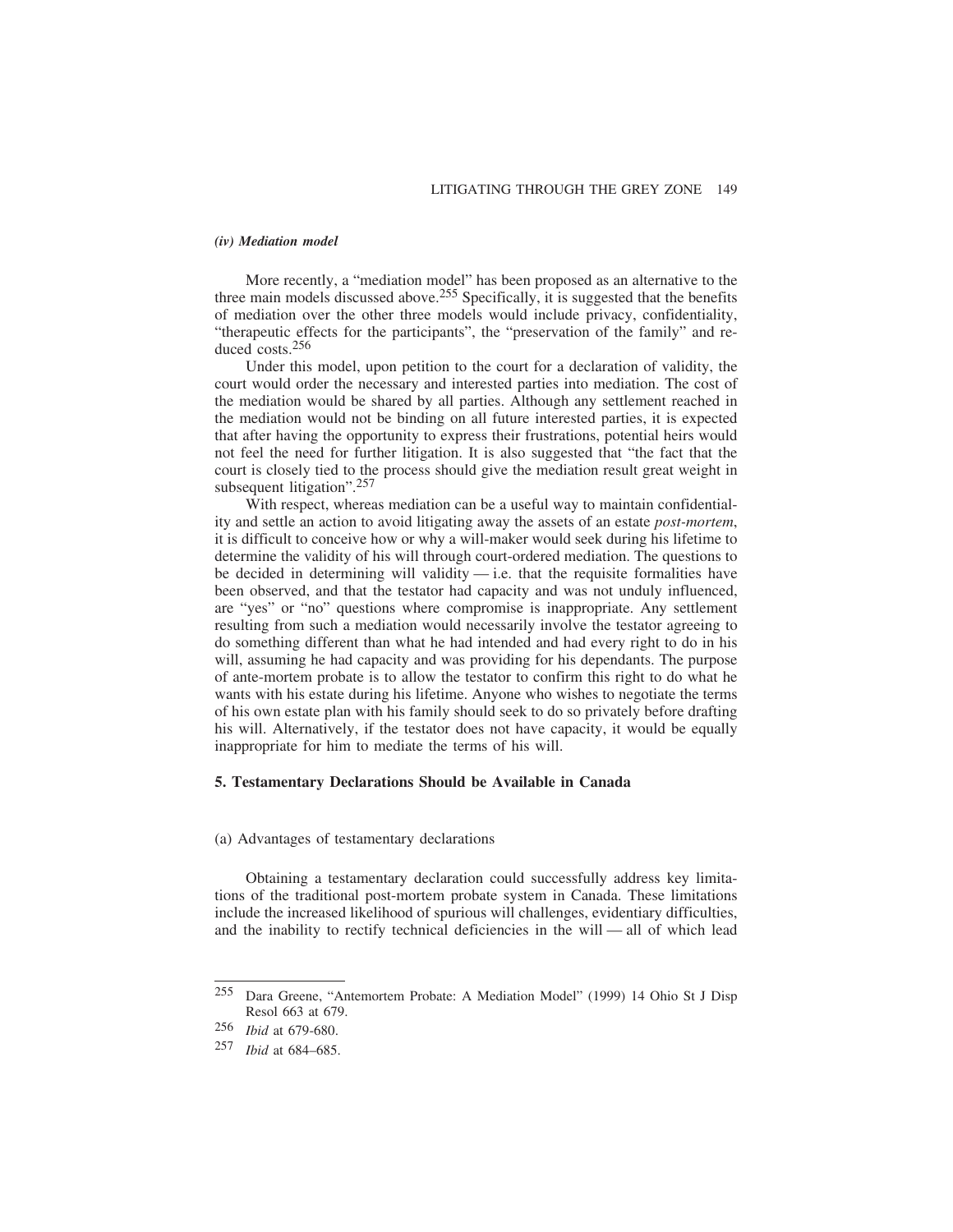ultimately to a frustration of the testator's intent. The ways in which testamentary declarations could address these limitations are discussed in turn below.

#### *(i) Testamentary declarations provide autonomy and certainty to the testator*

The ability to obtain a testamentary declaration provides a key measure of autonomy to will-makers to determine how to dispose of their estate, and certainty that these intentions will be carried out upon their death.

Although measures can be taken by sophisticated and/or well-advised willmakers to increase the likelihood that their will will be upheld after death (for example, by obtaining a capacity assessment immediately prior to execution), there is no guarantee. As discussed in Part I, whether a testator had capacity to make a will is a legal question: even where a capacity assessor has found the testator capable, a court may disagree based on other evidence. In the end, the only way to guarantee a will's validity is to have a court declare it valid.

Courts will sometimes look to the terms of the will itself as evidence of the testator's capacity, or lack thereof, at the time of execution. The law of testamentary capacity generally expects that testators will make provisions for the natural objects of their bounty. In a post-mortem challenge, the exclusion of an adult child from the will, or the disposition of an entire estate to a distant charity, for example, may be put forth as evidence that the testator lacked the requisite capacity. Because of this, the ability to obtain a testamentary declaration could be particularly useful to testators, especially those with significant estates, who have made eccentric dispositions in their will (as discussed in Part I) and can foresee a will challenge:

> The looting of dead men's estates has now become an established industry . . .. A will bequeathing any substantial sum of money to charities, or to any person or object outside the testator's family and near relatives, is always liable to be contested . . .. The chances are, at the best, that a substantial part of the estate may be wasted in defending the will or buying off claimants, and if the estate is large and the testator had any sign of eccentricity about him, or any peculiarity of temperament or conduct that can be tortured by easy consciences into evidence of insanity, there is always a chance if not a probability that his will must give way to a new and radically different disposition of his estate, arranged by or between claimants, lawyers, judges and jurors according to their own interests or ideas of propriety.258

During the hearing of the application for a testamentary declaration, the testator could directly explain to the court his reasons for making the disposition he did. This in turn makes it easier for the court not to substitute its judgment for that of the testator's, which sometimes occurs in post-mortem challenges where the court must rely on imperfect and indirect evidence about the testator.

In addition, will-makers in the early stages of dementia may foresee, while they still hold testamentary capacity, that their condition will make their will ripe for a challenge after death. As the law has recognized, even those under a guardian-

<sup>258</sup> Hon. Albert E. Pillsbury, in an address to the Massachusetts legislative committee, as reported in *Law Notes*, April 1911 at 6.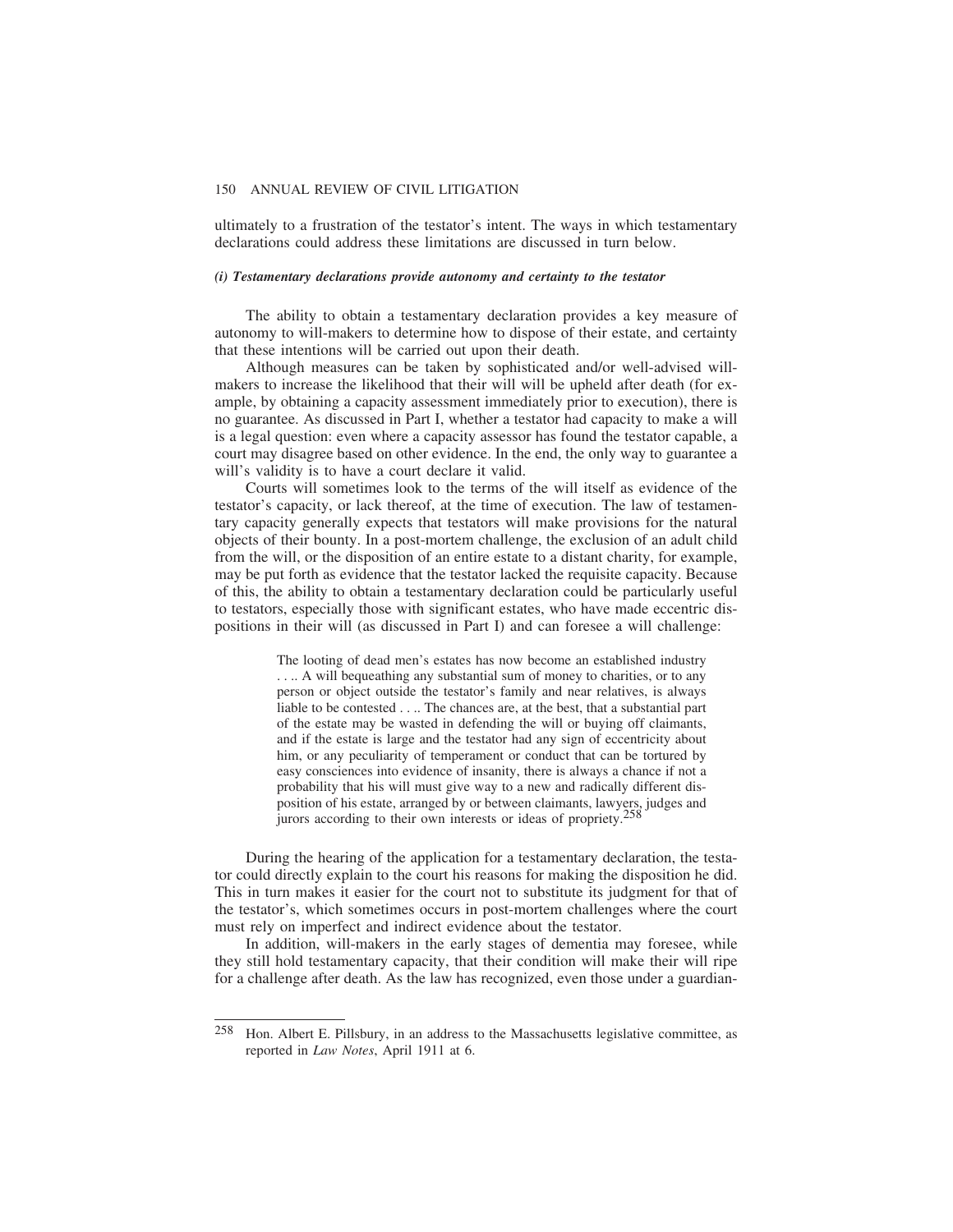ship because of a general lack of capacity to manage their affairs, may still have the capacity on a given day at a given time to make their will.259 Bringing a testamentary declaration application shortly after executing the will, before the testator's condition further declines, may be an important way for those under a guardianship to still make a valid will that survives challenge.<sup>260</sup> (Consider how the fact that a person who was under a guardianship would be considered strong evidence of testamentary incapacity in post-mortem litigation.)

Opponents have noted that, despite the increased autonomy and certainty, obtaining a testamentary declaration has its downsides for the testator. For example, critics suggest that the procedure disrupts family harmony at a time when the testator needs family the most.<sup>261</sup> However, will challenges cause family disruption whether brought pre- or post-mortem. In bringing an application for a testamentary declaration, the testator effectively states: "If anyone is going to challenge my will, challenge it while I am alive so that I may defend it, notwithstanding any family disruption."262

Others submit that the procedure will not be used often in any event because testators are reluctant to publicize their estate plans and invite family members to "air the family laundry" in a public proceeding.<sup>263</sup> Also, the procedure can be quite costly for a testator during the end of his life.<sup>264</sup> These are valid concerns. However, these concerns do not justify refusing to make this *option* available to willmakers who weigh these potential downsides in their particular situation against the advantage of ensuring their testamentary intentions are upheld.

Again, we wish to emphasize that any testator who does not wish to avail himself of this procedure need not do so. There is and should be no adverse inference to be made against testators who do not apply for a testamentary declaration.265 This practice is simply meant as an optional supplement to adhere to the principle of testator autonomy and to add certainty when the will is later probated under the traditional post-mortem system.

In addition to these potential downsides for the testator, critics of ante-mortem probate suggest that it is unfair to potential beneficiaries. Besides criticisms relating to insufficient notice to interested parties and whether the judgment can be held binding on certain potentially interested persons (e.g. minors, the unborn), critics say it presents family members with concerns about the will's validity with only unattractive alternatives: they can either remain silent, allowing the will to be vali-

<sup>259</sup> See e.g. *Royal Trust Co. v. Rampone*, *supra* note 28; *Laszlo v. Lawton*, *supra* note 24 at para. 192.

<sup>260</sup> As in *Fischer*, *supra* note 241 and accompanying text.

<sup>261</sup> Fellows, *supra* note 250 at 1094; Tracy Costello-Norris "Is Ante-Mortem Probate a Viable Solution to the Problems Associated with Post-Mortem Procedures?" Connecticut Probate Law Journal 9:2 (1995) at 333 and 349 [Costello-Norris].

<sup>262</sup> Heyman, *supra* note 228 at 406; Fellows, *supra* note 250 at 1094; Costello-Norris, *supra* note 262 at 331, 336.

<sup>263</sup> See e.g. Fellows, *supra* note 250 at 1094.

<sup>264</sup> *Ibid* at 1095.

<sup>265</sup> See e.g. *Bartusch v. Hager*, *supra* note 236.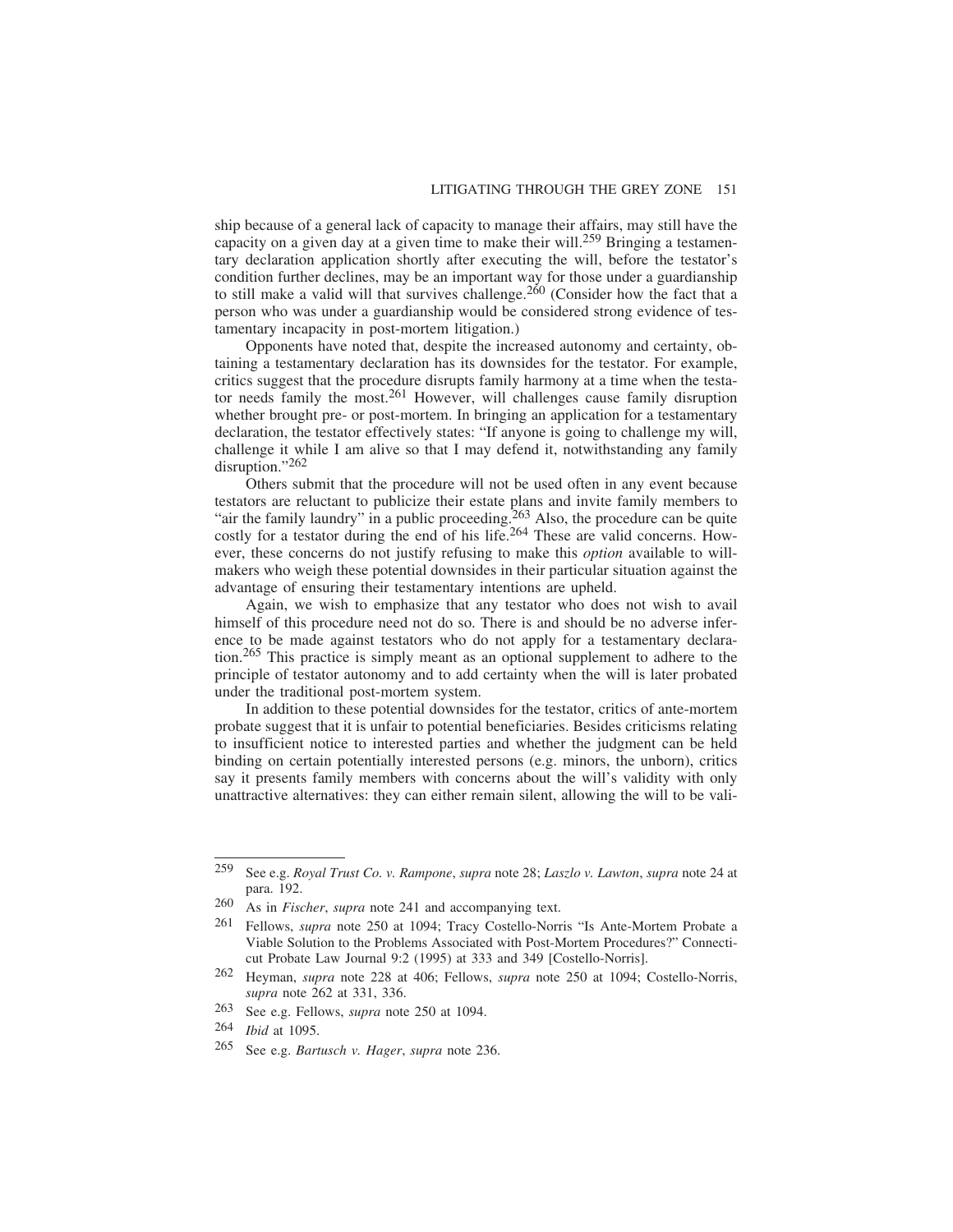dated, or challenge the will, disrupting family harmony and incurring litigation costs, with no assurance that the testator will not later change his will anyway.266

Although the protection of family members is one goal of current testamentary law, it cannot outweigh the primary goal of providing a testator with autonomy in determining how to dispose of his property. Thus, a testator should not be prevented from deterring family members from challenging his will in this way.

In any event, we are now seeing more and more family members litigating around wills during the testator's lifetime in guardianship and power of attorney proceedings. For example, one sibling finds out another took their parent (for whom the sibling happens to act as attorney for property), who is beginning to exhibit signs of dementia, to have a will drawn up. The first sibling objects and tries to have the second removed as attorney for the parent. These types of proceedings significantly overlap with questions regarding the will's validity. To be clear, we do not suggest that others besides the testator should be allowed to also challenge the validity of the will during these proceedings. However, the testator, if still capable and participating in those proceedings, should have the right to seek to validate his will at the same time (for example, by cross-application). Because many families are litigating issues relating to the testator's capacity and estate plans in the courts anyway, "family disharmony" is not a good reason to withhold from testators the opportunity to apply for a testamentary declaration.

#### *(ii) Testamentary declarations discourage spurious will challenges*

Our post-mortem probate system provides an attractive environment for disgruntled heirs to challenge a will. After a testator's death, previous comments made by him can be taken out of context, and the terms of his will themselves can be used by challengers to question his sanity and invalidate the will. Challengers can do so with impunity because the testator is no longer able to speak to the truth of the matter. For example, it is much easier to bring a claim that one's mother did not have capacity or that she intended something other than what is in her will when the mother is not available to directly contradict such evidence.

In post-mortem probate litigation, there is little downside to bringing a frivolous challenge as the high costs of litigation may encourage the estate to agree to a settlement even where the claims are unfounded. The estate and the rightful beneficiaries may recognize the settlement goes against the testator's intentions, but feel forced to settle to avoid further depleting the bulk of the estate. In recent years, the courts have tried to alleviate this concern by shifting the default costs rules in estates litigation from the traditional practice that the estate pays the costs of all parties to a default "loser pays" principle.267 However, the estate may still be required to pay all costs where one of several public policy considerations applies, including "where the litigation arose as a result of the actions of the testator, or those with an interest in the residue of the estate, or where the litigation was reasonably necessary to ensure the proper administration of the estate".<sup>268</sup> Because of these exceptions,

<sup>266</sup> Fellows, *supra* note 250 at 1095.

<sup>267</sup> *McDougald Estate v. Gooderham* (2005), 255 DLR 4th 435 at paras 78–80 (CA).

<sup>268</sup> *Ibid* at para 78.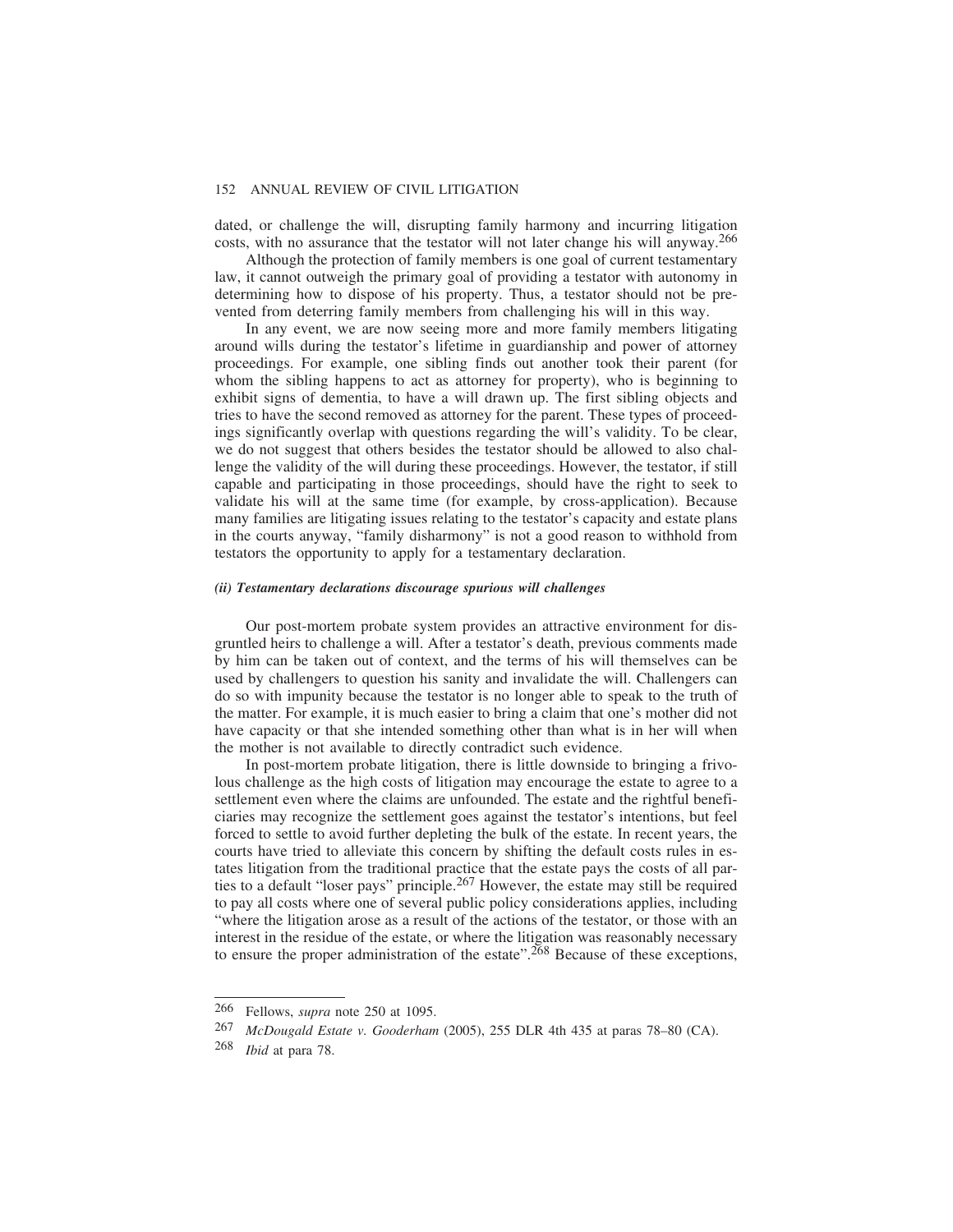the risk that the estate will ultimately bear the costs of the litigation is a real concern in many will challenges and may lead the estate trustee to settle with spurious challengers in order to prevent total depletion of the estate. Alternatively, will challengers with few financial resources may be judgment proof and therefore have nothing to lose in trying to grab a few extra bucks from the estate.

Because the application for a testamentary declaration is brought by the willmaker, most likely in situations where a lawyer has advised him to do so after having already been pre-screened for concerns about capacity and undue influence, there is a greater chance that any challenge that might have been brought postmortem would have been spurious. Where capacity is really a concern, the drafting solicitor is not likely to recommend the application. Thus, the procedure tends to weed out only spurious challenges before death.

Some commentators have suggested that obtaining a declaration of will validity is unnecessary because there are other procedures a testator can use to deter post-mortem will challenges, including the use of *in terrorem* will clauses or placing assets in joint ownership with rights of survivorship. However, these options provide only limited security and/or come with their own problems. An *in terrorem* clause provides a particular bequest on the condition that the beneficiary not contest the will. While this may deter some challengers, these clauses may be held unenforceable in certain circumstances.<sup>269</sup> Moreover, the clause does not establish the technical validity of the will as ante-mortem probate would, as discussed below. Recent case law has also made clear that assets of significant value which are transferred into joint-ownership often get drawn into post-mortem will challenges anyway.<sup>270</sup>

## *(iii) Testamentary declaration applications provide the court with more reliable evidence*

In traditional post-mortem litigation, the court must rely on indirect evidence of the testator's intent, capacity and susceptibility to influence by considering the testator's past conduct and circumstances as relayed or analysed by third parties. Litigating these issues prior to the testator's death as part of an application for a testamentary declaration would overcome this challenge by allowing the court to observe the testator personally and receive his or her submissions regarding these issues directly.

Wills are often probated many years after their execution, during which time evidence relating to the testator's intentions or capacity may be lost or forgotten. By contrast, an application to obtain a testamentary declaration would in the usual course occur shortly after the will's execution, which is the relevant time period for assessing capacity. In observing the testator shortly after the will's execution, the court is in a better position to consider for itself the testator's capacity rather than having to rely on years-old doctor's reports or retrospective capacity assessments prepared by experts who had never met the testator.271 In addition, other important

<sup>269</sup> See e.g. *Kent v. McKay*, 1982 CarswellBC 187 (BCSC).

<sup>270</sup> See e.g. *Pecore v. Pecore*, [2007] 1 SCR 795.

<sup>271</sup> As mentioned above, the appropriateness of such retrospective capacity reports in will challenges is questionable.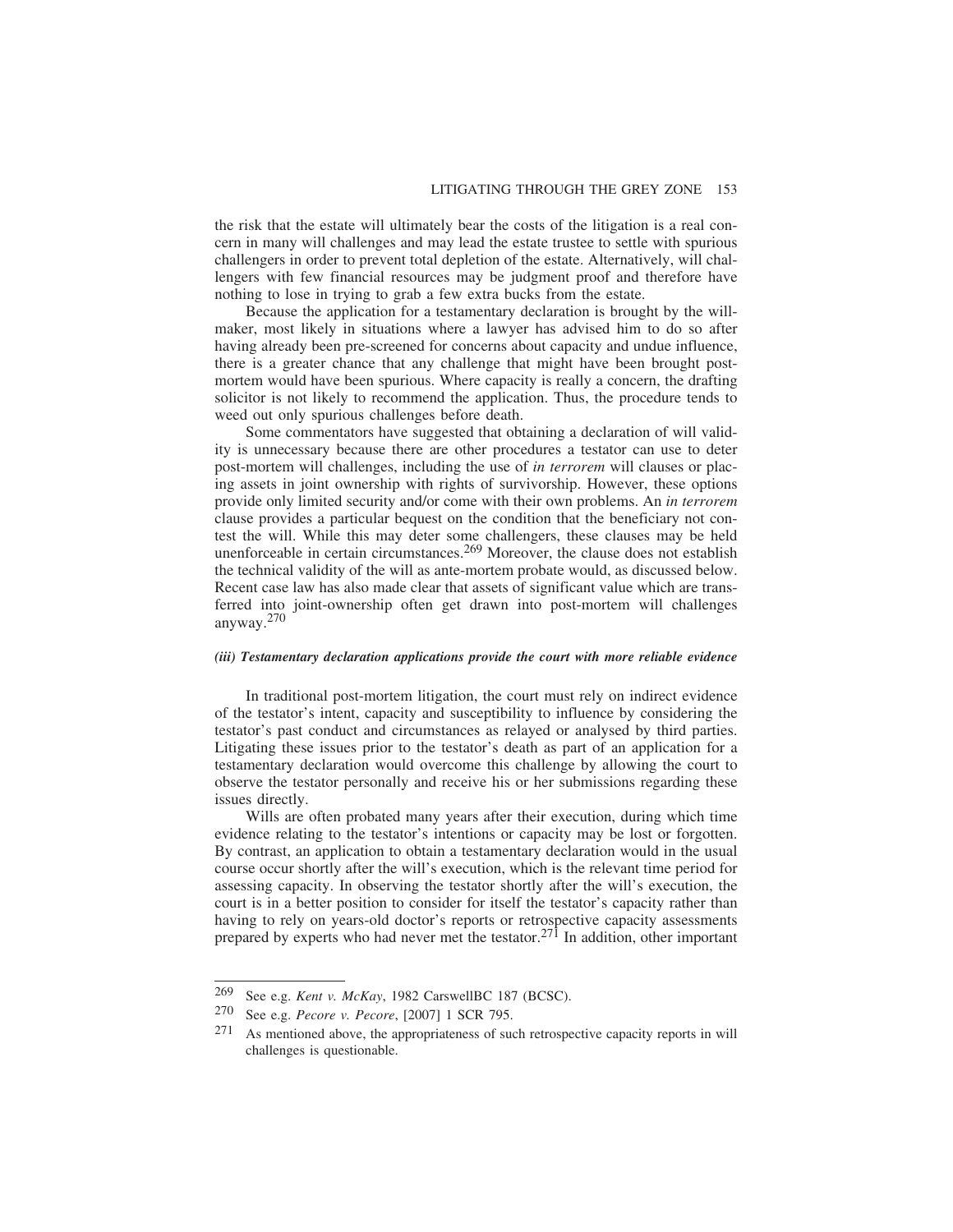witnesses such as family members and friends are more likely to be available and to have a fresh recollection of relevant facts than in post-mortem challenges.

Critics of ante-mortem probate in the U.S. have posited that it actually "sacrifices considerable evidence in order to obtain the testator's testimony".<sup>272</sup> This claim is based on an assumption that would-be challengers to the will would be deterred from doing so in order to avoid upsetting the testator.<sup>273</sup> However, this criticism cannot stand. The fear that would-be challengers would be deterred from bringing a challenge is one of the very things that makes this procedure attractive to testators. Recall that the testator is the one bringing the issue to the forefront those testators wishing to avoid confrontation regarding their testamentary intentions need not apply. Along similar lines, opponents suggest that would-be challengers will be deterred from applying for fear that if they oppose the testator while he is still alive, he could then further change his will and disinherit them altogether.274 Yet those who have this fear are often the types of spurious will challengers the testator and society would *wish* to discourage from coming forward. Loved ones with a genuine concern about the testator's capacity or subjection to undue influence are more likely to set aside fears of upsetting the testator or of retribution in order to do what they think is right. We see loved ones doing this all the time in power of attorney and guardianship proceedings, for example. The only difference here is that the testator forces the issue earlier by applying for a testamentary declaration while he or she is still able to participate in such proceedings.

One commentator goes further to suggest that even a successful challenge to a will on grounds of fraud or undue influence would "achieve little" because "the testator can always re-execute the will and force the presumptive takers to find further wrongful conduct to invalidate the will again".275 On its face this argument appears persuasive; however, this scenario is likely rare in practice. First, as the U.S. practice has demonstrated, most applications for ante-mortem probate are granted because those who bring such applications have already been in effect prescreened for capacity and undue influence by the lawyer who recommended the procedure. Of the few successful challenges, some will be for incapacity, in which case the testator may not be able to re-execute his will. Of the remaining few successful challenges grounded in fraud or undue influence, these will likely also have some link to diminished capacity given the overlap between the concepts, and therefore also poses challenges to the testator re-executing his will. Even where the will-maker can and does execute a new will, it is highly unlikely that he, having just undergone the time and expense of an application only to have his will invalidated by the court, would then bring the new will before the court again during his lifetime. Accordingly, the worst that could happen in these few cases is that chal-

<sup>272</sup> Fellows, *supra* note 250 at 1080; see also Costello-Norris, *supra* note 262 at 350.

<sup>273</sup> Fellows, *supra* note 250 at 1080.

<sup>274</sup> Costello-Norris, *supra* note 262 at 350.

<sup>275</sup> Fellows, *supra* note 250 at 1080-1081.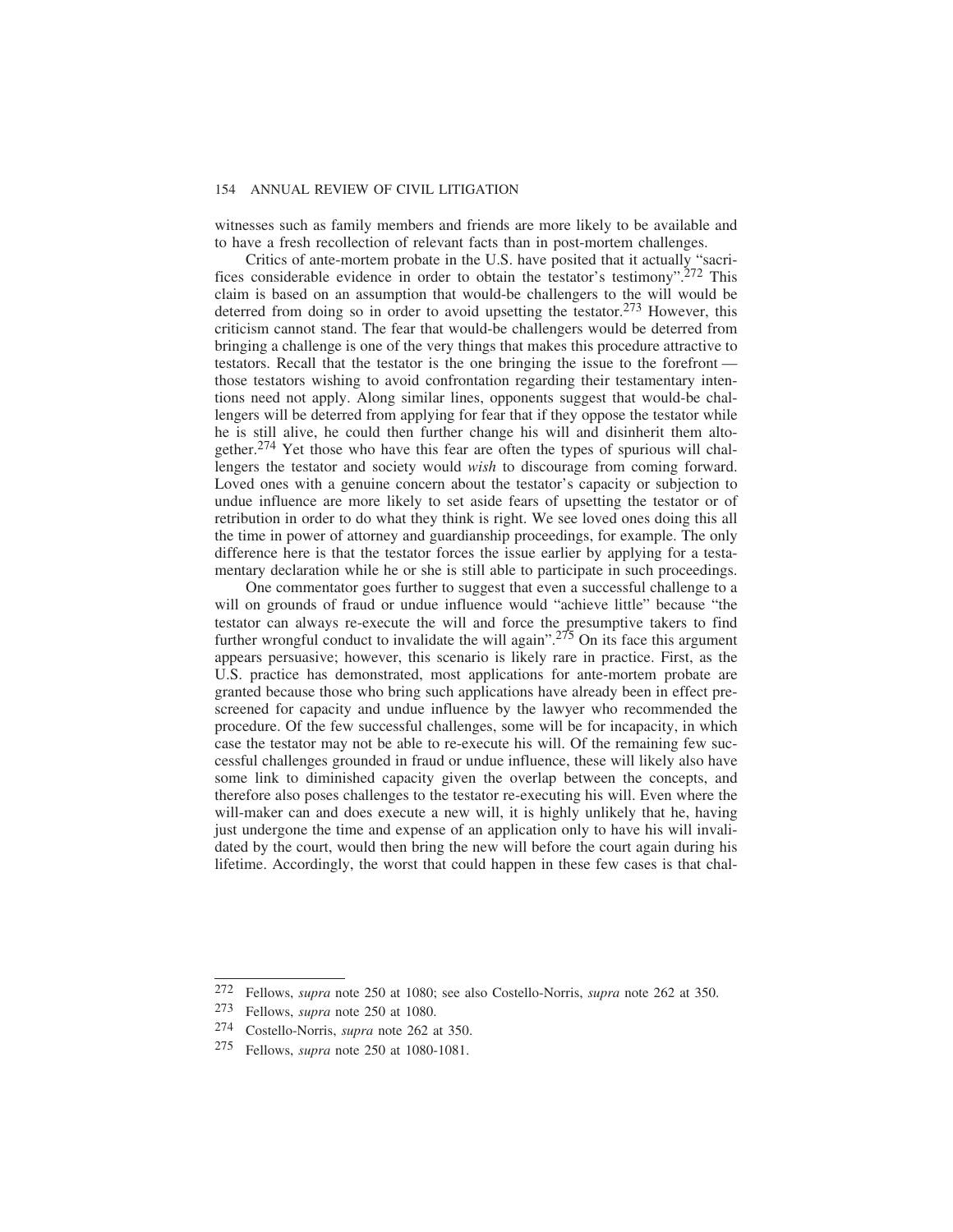lengers would fight the battle twice. The second time, they would have evidence of the last will's invalidation on their side. $276$ 

#### *(iv) Testamentary declaration applications provide an opportunity to correct technical errors in the will*

A court will invalidate a will if the required formalities have not been observed, including, for example, inadequacies in the way the will execution was witnessed or attested to by the witnesses.<sup>277</sup> Under traditional post-mortem probate practice where the testator is no longer available, these deficiencies cannot be remedied. As several commentators have noted: "testing the validity of the instrument after the testator's death is the most illogical and impractical time for such scrutiny because even the simplest of errors have the unavoidable effect of destroying the validity of a will and upsetting the testator's intentions".<sup>278</sup> Although these formalities are meant to ensure that the testator's true intentions are carried out, when they are not observed properly due to inadvertent error, they can result in just the opposite — the thwarting of the testator's intent by invalidating the will.

Although a testator is unlikely to bring an application for a testamentary declaration for the sole purpose of confirming all formalities have been properly observed, an incidental benefit to allowing such applications would be the identification and rectification of any perceived technical errors while the testator is still able to do so. Critics have downplayed this benefit by pointing out that because the few ante-mortem applications which are brought tend to be by those who have had a competent lawyer draft and witness the execution of the will, one would expect few errors to be revealed during the application. Even if this is the case, it is still worth noting as a secondary benefit of testamentary declarations.

(b) Canadian provinces should enact legislation authorizing testamentary declarations<sup>279</sup>

To date, no Canadian jurisdiction has enacted legislation allowing a person to obtain a testamentary declaration from the court.280 However, given the increase in litigation involving elderly persons' estates (many involving capacity issues) during

<sup>276</sup> See discussion *infra* regarding the admissibility and binding nature of findings of fact made in the declaration proceedings on subsequent proceedings involving the validity of a will.

<sup>277</sup> For the requisite formalities of a will see *supra* note 35.

<sup>278</sup> Leopold & Beyer, *supra* note 199 at 136.

 $279$  Again, we have excluded Québec from this discussion.

<sup>280</sup> Recently, the B.C. Law Institute considered recommending the procedure for adoption in British Columbia. Although the Institute noted the advantages of such legislation, it ultimately decided not to pursue it, primarily because of the time and expense involved in developing the procedure and a perceived lack of public will for such a measure. BCLI Capacity Report, *supra* note 200 at 90-91. We think the BCLI should reconsider its recommendation in light of the benefits of testamentary declarations described herein.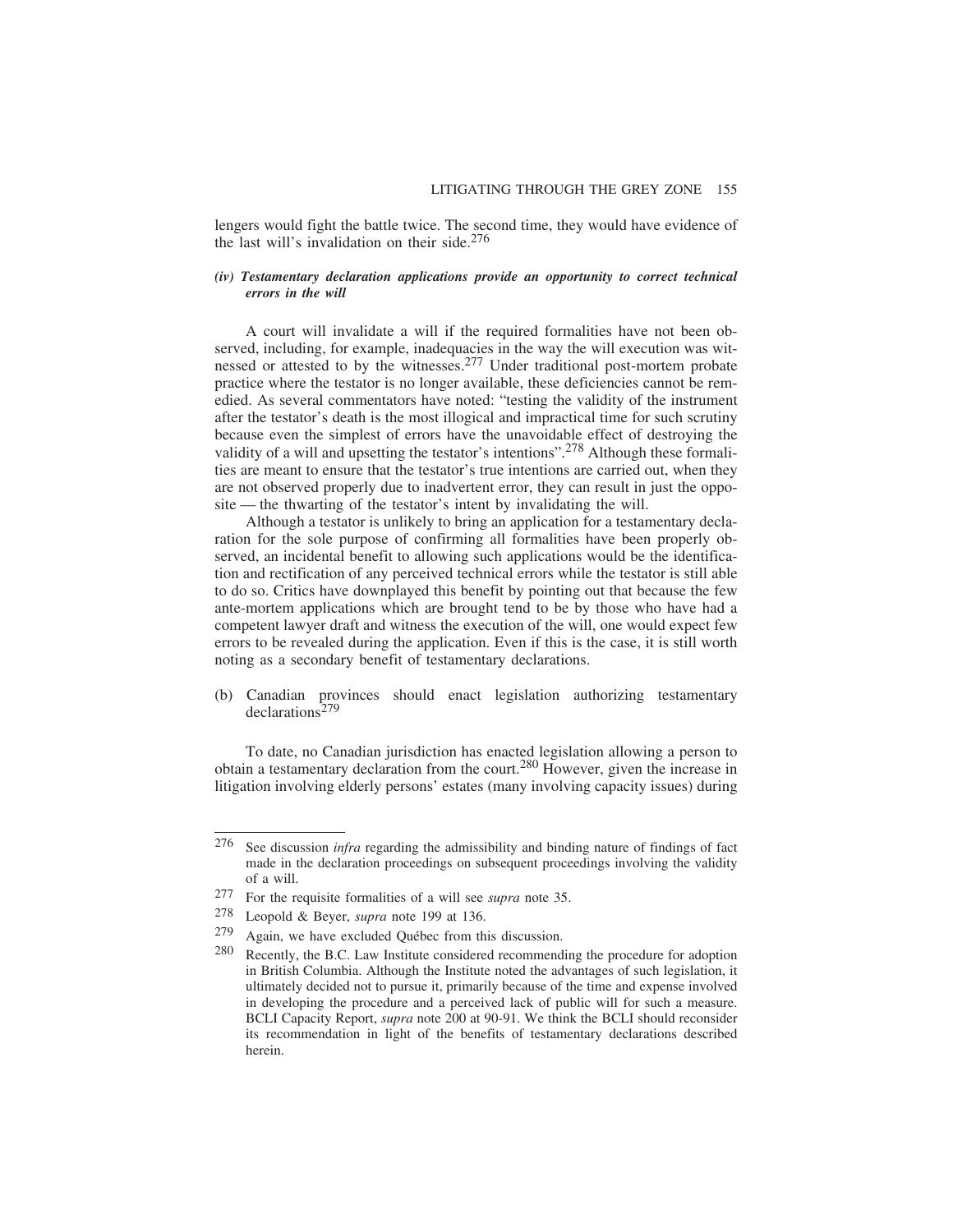their lifetimes, which has all signs of continuing to increase, Canadian provinces should adopt testamentary declaration legislation as an option for people who may wish to avail themselves of this procedure.

Specifically, Canadian provinces should adopt legislation similar to that in the United States which is based upon the contest model. Shortly after executing a will, the testator could bring an application in the relevant provincial court for a declaration of the will's validity. Alternatively, the statutes could authorize the courts to make a declaration as to one or more of the elements of a will's validity  $-$  i.e. that the formalities were properly observed, that the testator had the requisite capacity at the time of execution and/or that the testator was free from undue influence at the time of execution. All potential beneficiaries/heirs should be named as Respondents in the application. The Public Guardian and Trustee or the Children's Lawyer should also be added to all applications to represent the interests of minors, the unborn and unascertained heirs/beneficiaries. The court would consider the validity of the will (or, the particular element(s) to be determined) based on the common law principles usually applied in post-mortem will challenges.

As in the Arkansas, Ohio and Alaska statutes, after obtaining a testamentary declaration, the testator should still be permitted to change his will by any method allowed by law. Some might criticize this feature as diminishing the finality of a testamentary declaration. However, in obtaining a pre-death declaration of a will's validity,  $281$  the testator should not be seen as giving up his autonomy to make a new will. The procedure is an optional added step to the normal probate rules. It does not take the testator outside of the normal rules; it merely forces an anticipated challenge of the will to an earlier point in time. In any event, in practice it is unlikely that a testator would change his will after going through the time and expense of having it declared valid. "Most testators who are at once sufficiently prudent and well-counselled to have used living probate procedure and sufficiently aged or decrepit to have needed it will not lightly venture out of the safe harbor that they will have achieved. The testator who uses living probate procedure will almost always be making his true 'last will'."282

As with the U.S. statutes, the testamentary declaration should be binding and the validated will cannot later be challenged during probate after the testator's death — the issue would be *res judicata*. The provincial legislatures should also consider a provision such as that in the North Dakota statute, which specifically provides that the facts found in the ante-mortem probate proceeding "shall not be admissible in evidence in any proceeding other than one brought in North Dakota to determine the validity of the will".<sup>283</sup> This provision would prevent the use of any evidence of (in)capacity, for example, to be used against the testator in other proceedings not relating to his will. On the flip side, it should be admissible in subsequent proceedings involving the validity of another will or codicil. For example, in the rare cases where the testator made a new will or codicil after the declared will but did not apply for a testamentary declaration as to the new will/codicil, and that new will/codicil is later challenged on probate, the earlier declared will could

<sup>281</sup> See discussion at footnote 6 regarding the usage of the term "will".

<sup>282</sup> Langbein, *supra* note 209 at 81.

<sup>283</sup> N.D. Cent. Code § 30.1-08.1-04.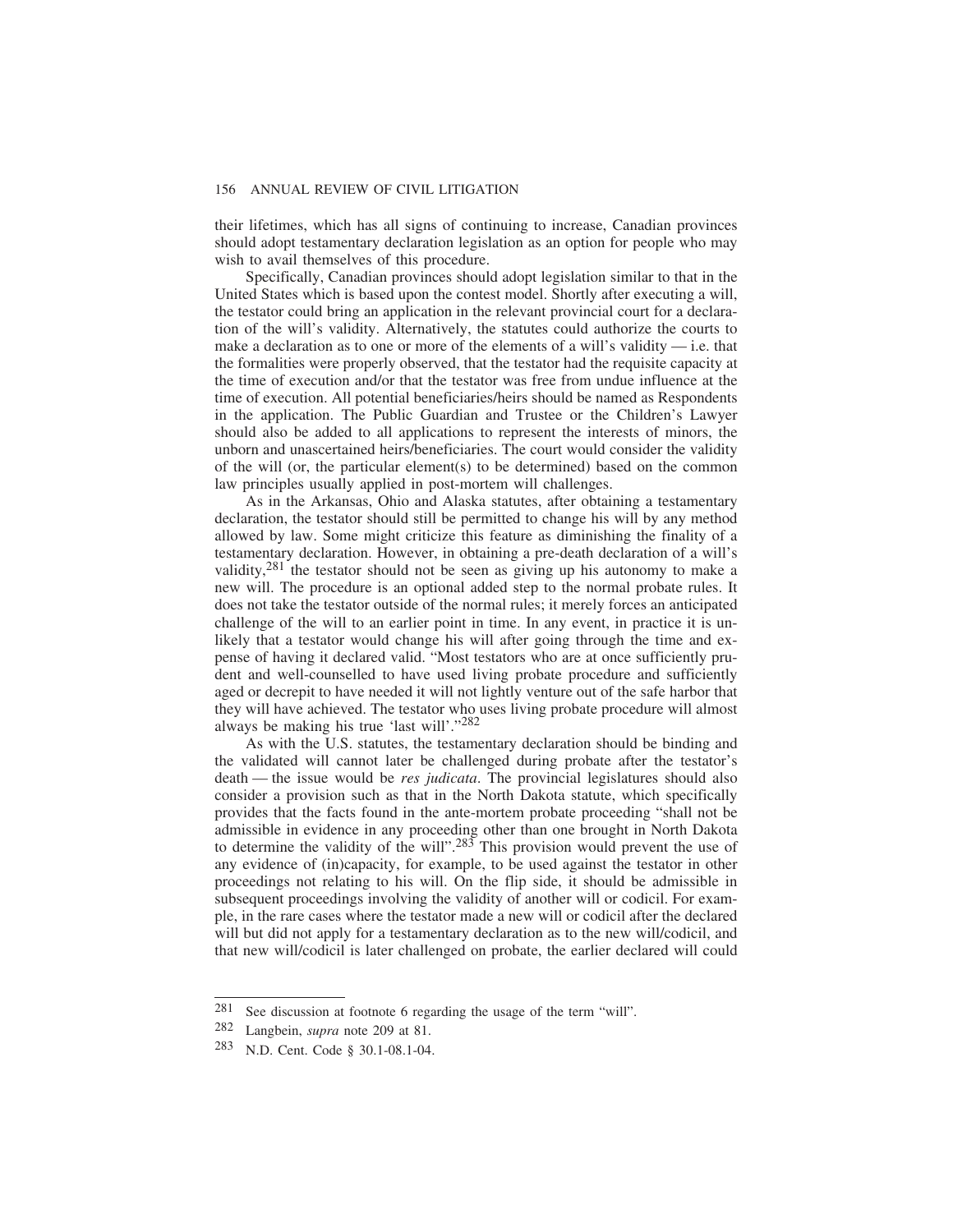serve as determinative evidence that the testator had the requisite capacity at least as of the date of execution of the declared will.

As previously mentioned, issues relating to wills often arise in the context of power of attorney or guardianship proceedings. In *Banton v. Banton*, Justice Cullity appeared to open the door for the consideration of capacity to make a will during the testator's lifetime by extending jurisdiction under the Ontario *Substitute Decisions Act*:

> At the beginning of these reasons I referred to the difficulty in making the findings of fact, and drawing the distinctions, required for each of the different tests of capacity that are applicable for specific purposes. Much of the relevant evidence was circumstantial and there was a great deal of conflicting testimony. Although the difficulty has, in the past, confronted courts exercising probate jurisdiction as far as testamentary capacity and, occasionally, capacity to marry are concerned, it seems inevitable that enhanced longevity will lead to an increase in the frequency of disputes of this kind in the future. This is evidenced by the number of cases now coming before the Court under the *Substitute Decisions Act*. In such cases the Court invariably hears expert evidence addressed to the specific questions that are in issue after the particular individual has been examined for that purpose by the expert if not by the Court. Findings of credibility are less likely to be required under the Act than in probate proceedings. The relative efficiency of the fact-finding process suggests that the possibility of extending the jurisdiction under the Act may, at least, merit discussion even though the primary legal significance of the questions may not arise in the individual's lifetime. In many cases such an extension would permit all, and not merely some, of the issues that concern members of an individual's immediate family to be addressed directly and openly in the same proceedings.284

While we hesitate to suggest that potential beneficiaries/heirs be allowed to challenge an individual's will during power of attorney or guardianship proceedings, there is no reason why that individual at the centre of these proceedings, if he is participating, could not bring an application (e.g. a cross-application) to determine the validity of his will while all of the same evidence is already before the court.

(c) Canadian courts should grant testamentary declarations under the common law

Even without a statute, Canadian courts should consider granting testamentary declarations under the common law.

Admittedly, this suggestion raises questions about the courts' jurisdiction to grant testamentary declarations. In Ontario, section 97 of the *Courts of Justice Act* authorizes the Ontario Superior Court of Justice to "make binding declarations of

<sup>284</sup> *Banton v. Banton*, *supra* note 10 at para 163, cited by BCLI Capacity Report, *supra* note 200 at n. 294.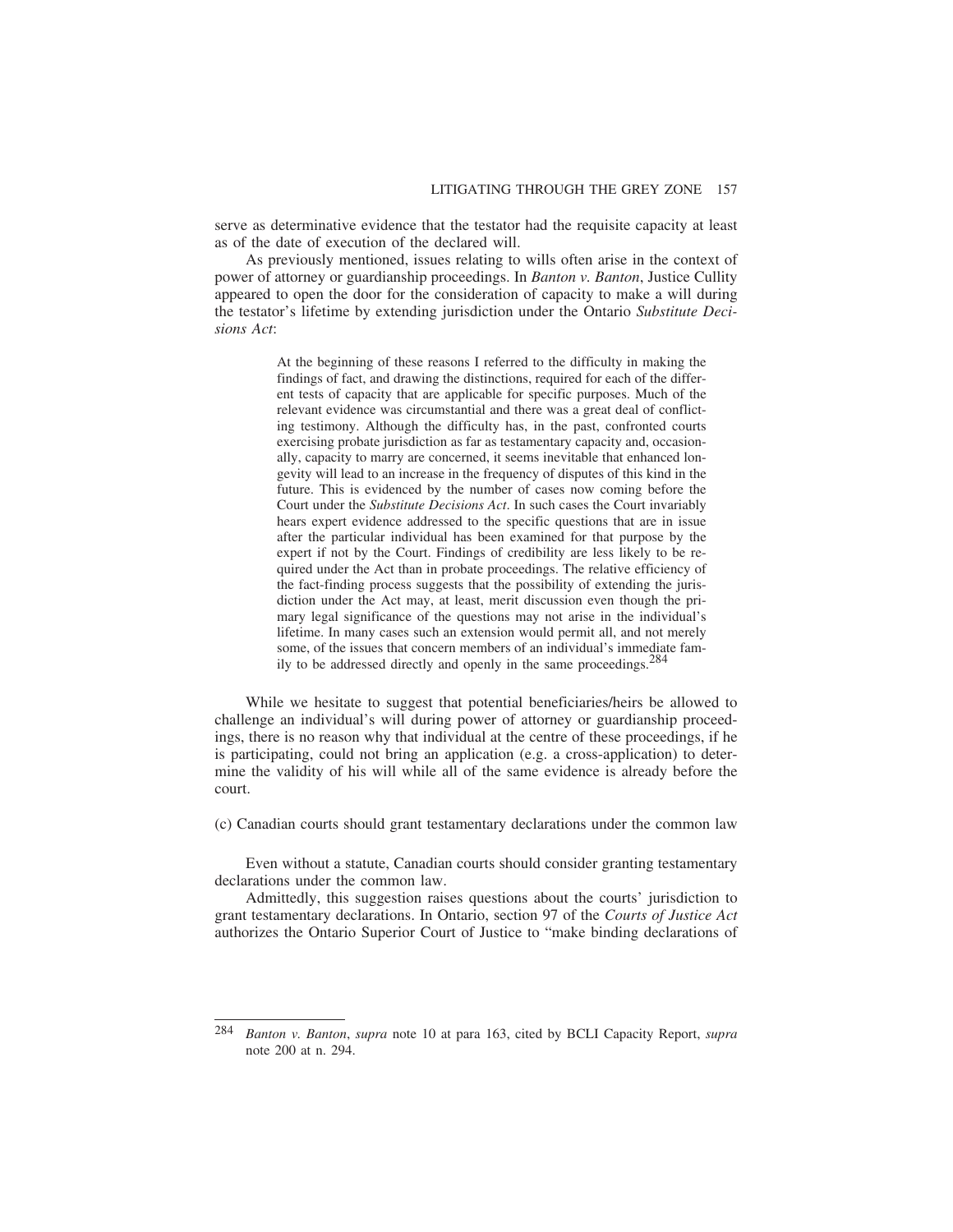right, whether or not any consequential relief is or could be claimed".285 Accordingly, Canadian courts may make a declaration as to any existing legal or equitable right.286 There must be an actual live dispute regarding the legal right in question — courts will not "deal with unripe claims" or "entertain proceedings with the sole purpose of remedying only possible conflicts".287

As previously mentioned, the courts in the United States have been reluctant, absent statutory authority, to grant declaratory judgments as to a will's validity while the testator is alive. They hold that this issue is not yet justiciable based on the maxim that a living person has no heirs or legatees, and therefore there are no existing interests to determine until after the testator's death.288 The validity of a will in this context is considered a "future controversy" and to seek a declaratory judgment on this point is considered seeking merely an "advisory opinion".289

The principle that the possibility of inheriting from a living person is not an interest recognized at law is also generally accepted in Canada.290 Moreover, in *The Law of Declaratory Judgments*, Professor Lazar Sarna also questions the testator's rights in seeking a determination regarding his will:

> It is difficult to see how a testator during his lifetime would have sufficient interest or grounds to request a determination of rights in relation to the will he has drafted, or even with respect to the succession duties to be attached to the transmission of certain rights after death, seeing that a will is an act by means of which the testator makes a free disposal of his property to take

<sup>285</sup> *Courts of Justice Act*, RSO 1990, c C 43, s 97. See various provincial statutes for the authorization to make binding declarations of right. See British Columbia — *Supreme Court Civil Rules*, BC Reg 168/2009, Parts 10–20, s 20-4(1).; Alberta — *Judicature Act*, RSA 2000, c J-2, s 11; Saskatchewan — *The Queen's Bench Act*, SS 1998, c Q-1.01, s 11; Manitoba — *The Court of Queen's Bench Act*, SM c C-280, s 34; Prince Edward Island — *Judicature Act*, RSPEI 1988, c J-2.1, s 40; Newfoundland and Labrador — *Rules of the Supreme Court*, SNL 1986, c 42, Sched. D. Rule 7, s 7.16; Yukon — *Judicature Act*, RSY 2002, c 128, s 32; Northwest Territories — *Judicature Act*, RSNWT 1988, c J-1, s 48; and Nunavut — *Judicature Act*, SNWT (Nu) 1998, c 34, s 45.

<sup>286</sup> See e.g. *Nickerson v. Nickerson*, 1991 CarswellOnt 302 at paras 20, 21 (OCJ).

<sup>287</sup> *Operation Dismantle Inc. v. Canada*, [1985] 1 SCR 441 at para 31, quoting from Lazar Sarna, *The Law of Declaratory Judgments*, 3<sup>rd</sup> ed. (Toronto: Thomson Canada Limited, 2007) at 179.

<sup>288</sup> See *supra* note 223-224 and accompanying text. Indeed, two of the U.S. ante-mortem probate statutes specifically address this concern by explicitly providing that the beneficiaries entitled to notice under the statute are deemed to possess inchoate property rights for purposes of the proceeding. ND Cent Code §30.1-08.1-02; Ark. Code Ann. § 28-4-202.

<sup>289</sup> See e.g. *Wynns*, *supra* note 224 at \*7.

<sup>290</sup> See e.g. *Middleton's Will Trusts, Re* (1967), [1969] 1 Ch 600 at 607-608 (Eng Ch Div) (a gift to the heir of a living person confers no interest in that property; it is merely an expectancy, or a *spes successionis*). *Middleton's Will Trusts* has been cited in several Ontario cases for this proposition, including *Weinstein*, *infra* note 293 at para 11 and in *Sutherland v. Hudson's Bay Co.*, 2005 CarswellOnt 2564 at para 35 (SCJ).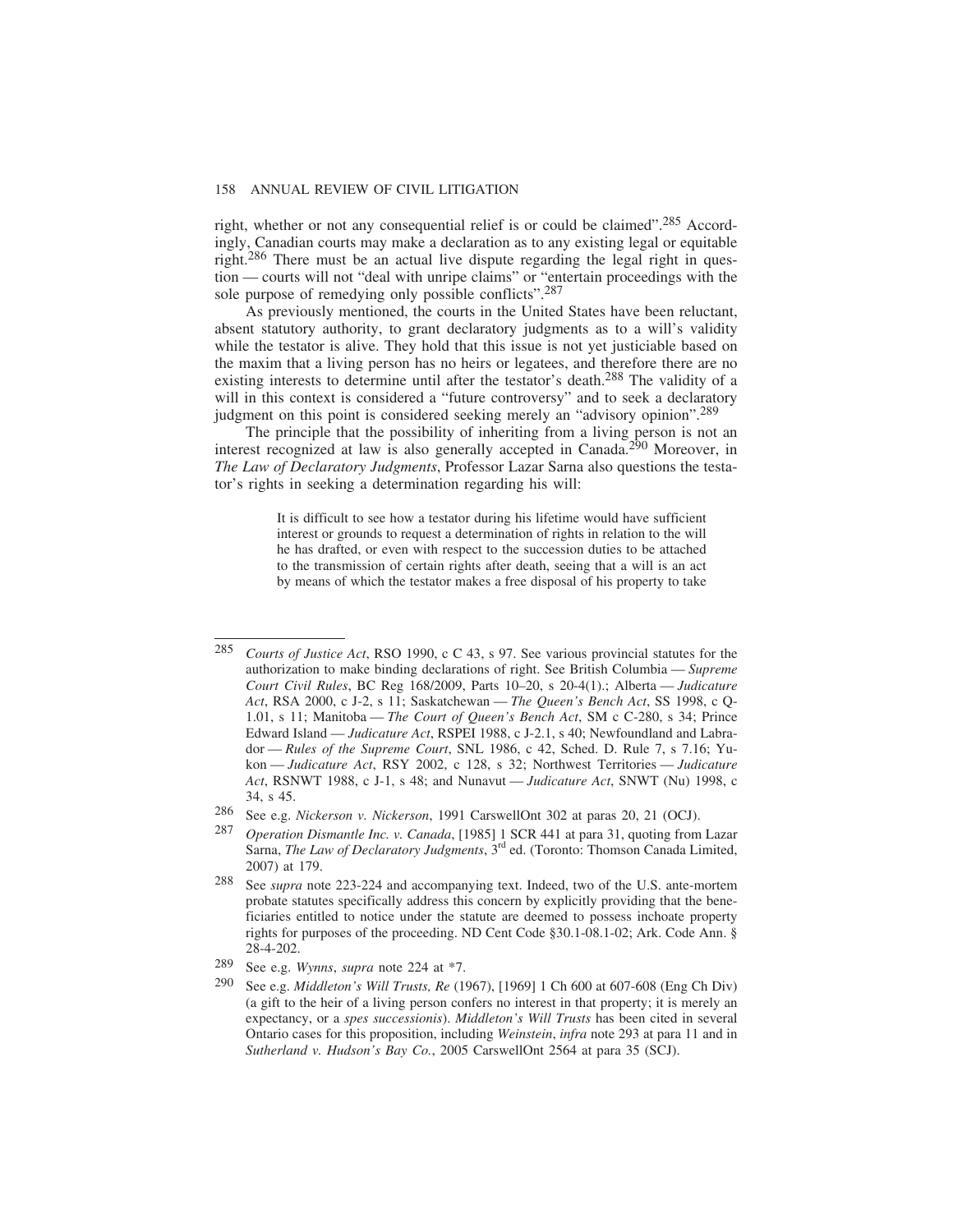effect only after his death with the power of revocation at all times before then.291

Nonetheless, this principle should not prevent the making of testamentary declarations by Canadian courts for the following reasons.

#### *(i) The courts are increasingly receptive to determining the validity of wills of living testators*

The idea that a court could not declare a will's validity during the life of the testator focuses on the fact that the question is only a potential, future controversy — not a current, existing one. It is also suggested to be a waste of time, because the testator maintains the power of revocation until death. However, this principle rests on the assumption that the testator does actually have the power of revocation at all times before death. As we know, for people with diminished capacity, this is not in fact the case. Many testators, due to dementia or other cognitive deficiencies, become incapable to make or change a will during their lifetimes. From that point, any existing will is effectively frozen in time until death. Several recent cases have recognized that such a situation crystallizes the rights of the testator and beneficiaries vis-a-vis the will, thereby allowing the court to determine the validity of the will even though the testator is still alive.

In *Weinstein v. Weinstein (Litigation Guardian of)*, Justice Sheard held that despite the usual principle that potential heirs have no interest in bequeathed property until after the will takes effect upon death, where the testator no longer has the mental competence to change her will, the potential heirs' entitlement is no longer just the "mere hope of succession". Rather, the heirs in practical terms hold what amounts to a vested interest in the property.<sup>292</sup> The Court further pointed to the obligation of a guardian for property to determine whether the incapable person has a will and if so, what the provisions of the will are, as "indicative of the importance legislators attach, appropriately, to the will of an incapable person, in view of the permanent character of the will if the incapable person does not regain capacity".293

Later, the Court in *Nystrom v. Nystrom* relied on Justice Sheard's reasoning in *Weinstein* in granting Ms Nystrom's daughter standing to bring an action "to protect her vested interest under the permanent will of an incapable person," including for a declaration that Ms Nystrom was without capacity and/or had been subjected to undue influence when she conducted certain transactions.<sup>294</sup> The Court disagreed that the action should be delayed until after Ms Nystrom's death because of the possibility that the applicant could predecease Ms Nystrom. The Court con-

<sup>291</sup> Lazar Sarna, *The Law of Declaratory Judgments*, 3rd ed. (Toronto: Thomson Canada Limited, 2007) at 251 [*Sarna*].

<sup>292</sup> *Weinstein v. Weinstein (Litigation Guardian of)*, 1997 CarswellOnt 3231 at paras. 11- 12 (Gen Div) [*Weinstein*].

<sup>293</sup> *Ibid* at paras 17-18.

<sup>294</sup> *Nystrom v. Nystrom*, 2006 CarswellOnt 4310 at paras 17-18 (SCJ) [*Nystrom v. Nystrom*].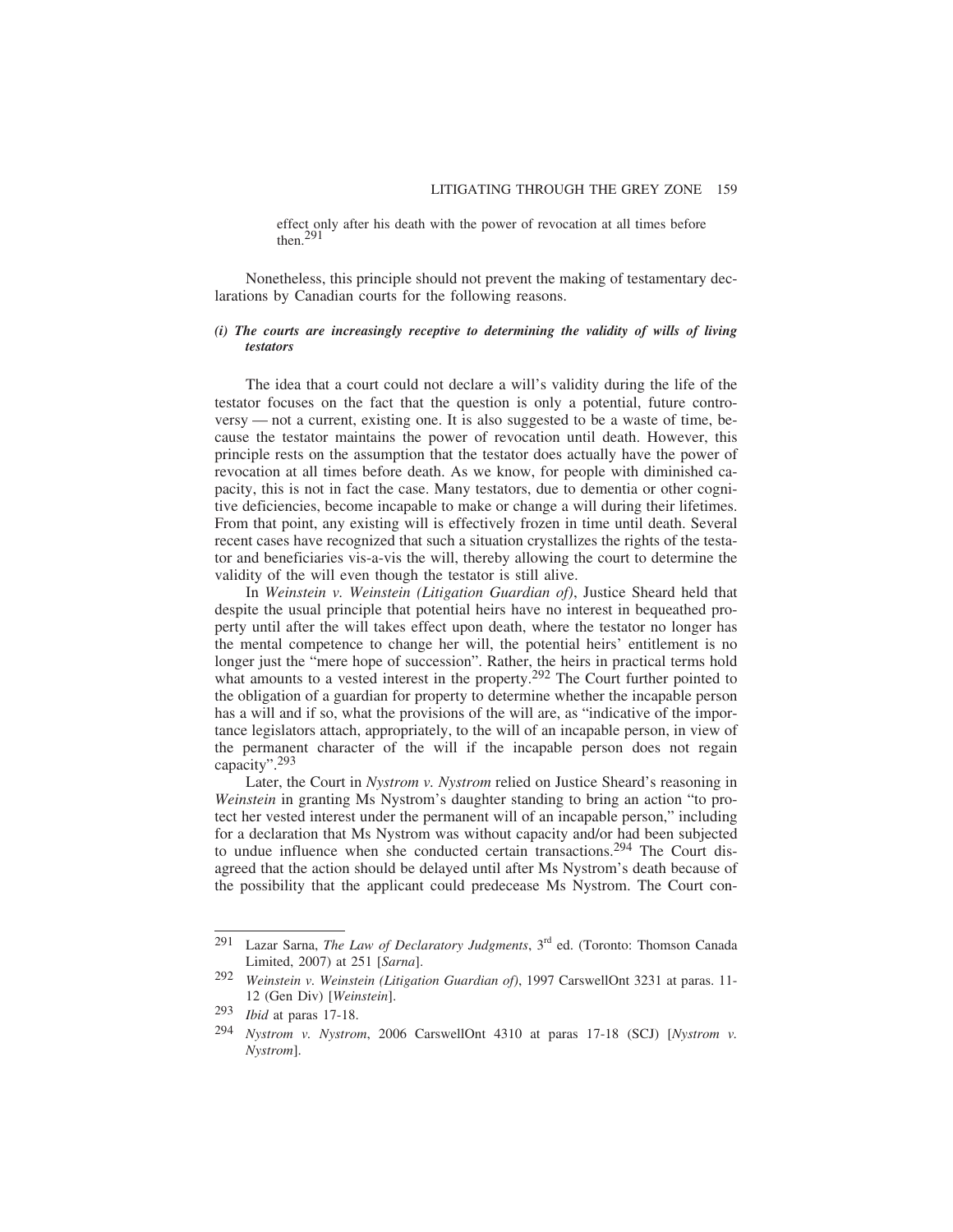firmed the present vested — not contingent — interest of the applicant, which could be pursued presently.295

In 2005, Justice Veit of the Alberta Court of Queen's Bench considered whether a will can be litigated prior to death in *A. (S.) (Trustee of) v. S. (M.)*. 296 In that case, the Court granted an application to strike portions of a Statement of Claim that sought to adjudicate a dependant adult's will (the exact details are not provided), on the grounds that an individual's will may not be adjudicated upon while that individual is alive.<sup>297</sup> The Court quoted from Lord Chancellor Hardwicke in the 1750 English case of *Lord Godolphin* regarding the status of a will during a testator's lifetime:

> . . . the will is not complete until the death of the testator . . . and the law says that a testamentary act is only inchoate during the life of the testator from whose death only it receives perfection, *being until then ambulatory and mutable, vesting nothing, like a piece of waste paper* ...

The court noted that neither party in the action was able to find Canadian case law on the specific point in issue, and continued:

> ... the reason why virtually no cases can be found of the type that would help to elucidate the issue before this court is that, for nearly 500 years, the English common law has held that, during the life of the testator, a will is no more than a piece of waste paper. It then becomes obvious why courts will not make [*sic*] entertain costs about waste paper — whether the answer is framed in mootness or in excessive expense relative to the potential benefit, to litigate over a piece of waste paper is a poor use of personal and state resources.299

However, Justice Veit went on to add the following caveat:

Despite the clarity of the law on the status of a will during a testator's lifetime, if there were evidence before a court that the dependent adult who executed a will would absolutely never be able to validly execute another will, and if there were a risk that those who had a contingent duty to prove the will would lose available evidence, a court might be persuaded to have a hearing into the validity of a piece of paper that might escape the designation "waste paper".<sup>300</sup>

- 299 *A. (S.) v. S. (M.)*, *supra* note 297 at para 28.
- 300 *Ibid* at para 29.

<sup>295</sup> *Ibid* at para 19.

<sup>296</sup> *A. (S.) (Trustee of) v. S. (M.)*, 2005 ABQB 549, 2005 CarswellAlta 1003 (QB) [*A. (S.) v. S. (M.)*].

<sup>297</sup> *Ibid* at para 1.

<sup>298</sup> *Ibid* at para 25, quoting from *Duke of Marlborough v. Lord Godolphin*, [1750] 28 All ER 41 (UK HL) (emphasis in *A. (S.) v. S. (M.)*).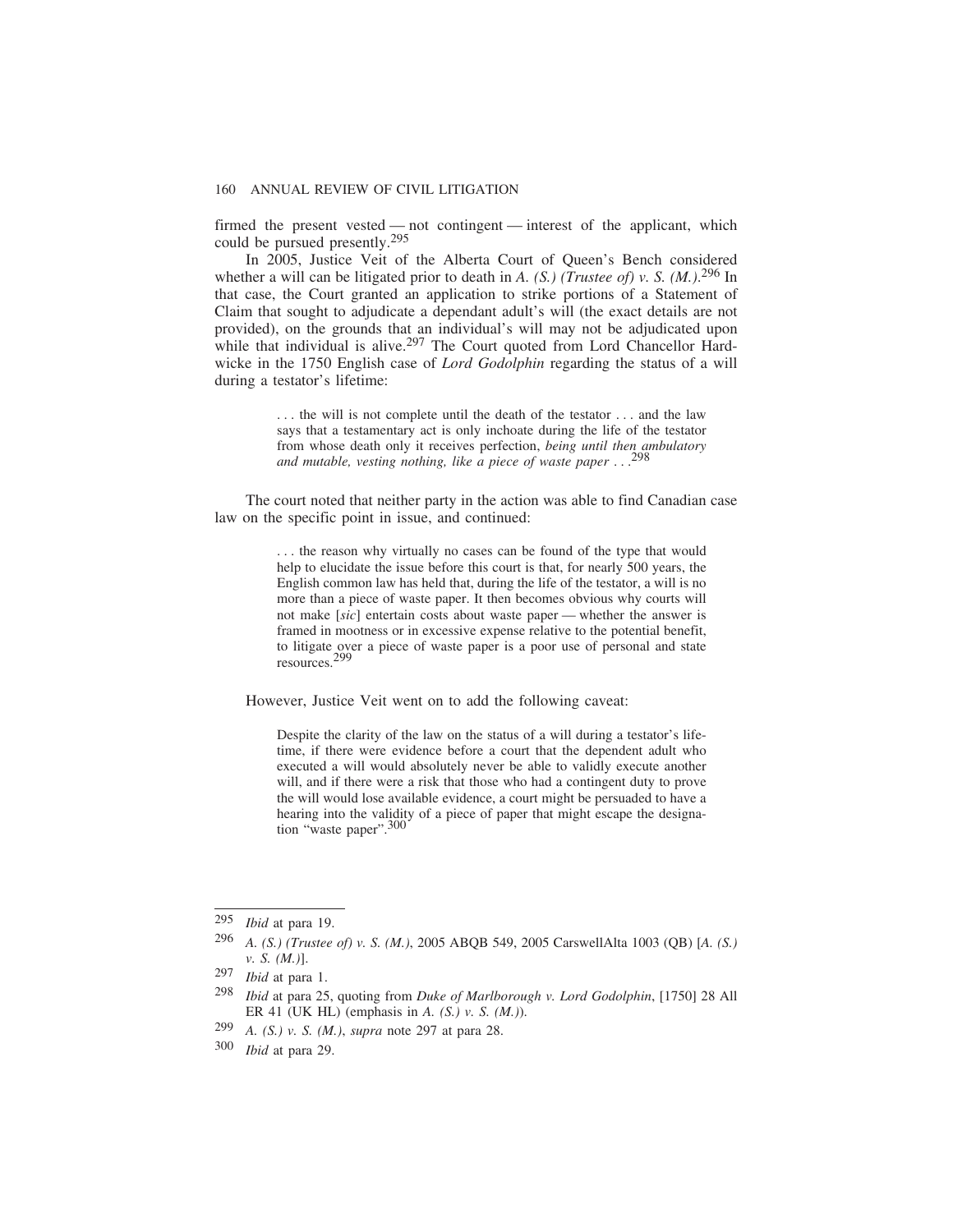The court concluded, however, that this "type of call upon the court's jurisdiction in equity" could not be made in that case because the remaining portions of the statement of claim that would be litigated would raise the same issues as would be raised in litigation over the will.<sup>301</sup>

More recently, the case of *Gironda v. Gironda* has been touted as one of the top cases in estates law in 2013 for its confirmation of the tests for testamentary capacity, undue influence and the place that these issues have in determining the validity of a will, among others.<sup>302</sup> After careful consideration of these tests and the medical and other evidence in this case, Justice Penney determined that Caterina Gironda had testamentary capacity, knew and approved the contents of her will, and that she had not been unduly influenced in making her will. Accordingly, the court determined that Caterina's will was valid. At the time of judgment, Caterina was still alive, although suffering from severe Alzheimer's disease, and was no longer capable. As justification for determining the validity of Caterina's will, Justice Penney in a footnote explained that: "[t]he issue is not moot because . . . Caterina does not and is unlikely ever to have current capacity to make or change a will".<sup>303</sup>

These cases signal an increased receptiveness by the courts to address the validity of a will prior to a testator's death where the testator's capacity poses a challenge to his ability to later change or revoke his will. If the courts accept that they can make declarations regarding the validity of a will to determine the rights of potential beneficiaries based on an acknowledgment that the testator is no longer capable of changing the will, then the courts should also acknowledge the testator's right to ensure that his testamentary intentions will be carried out by bringing his will to the court for a determination of validity before he gets to the point where he can no longer change his will.

## *(ii) The testator has a right to have his will declared valid even if potential beneficiaries do not*

The U.S. cases declining to take jurisdiction to determine a will where the testator is still alive, and even the Canadian cases described above, were all brought by others besides the testator and/or focused on the rights of the potential beneficiaries rather than the rights of the testator.<sup>304</sup> Their rights to take, and to what extent, under the will may be contingent and therefore only involve a future controversy, but the testator has an existing right at stake — the right to make a will.<sup>305</sup> In

<sup>301</sup> *Ibid.*

<sup>302</sup> *Gironda v. Gironda*, *supra* note 133. Again, as of the date of writing this paper, this case was under appeal.

<sup>303</sup> *Ibid* at note 2.

<sup>304</sup> In *Burcham v. Burcham*, *supra* note 224, the testator brought the action himself, but in addition to the validity of his will, he sought a declaration limiting the rights of his adult children from a previous marriage to take under the will.

<sup>305</sup> See e.g. *Corron v. Corron*, 531 NE2d 708 at 711 (Ohio Sup Ct 1988) (the court confirming that the ante-mortem probate statute permits only the testator himself to have a judgment rendered as to the validity of his will, and continuing: "Because such a will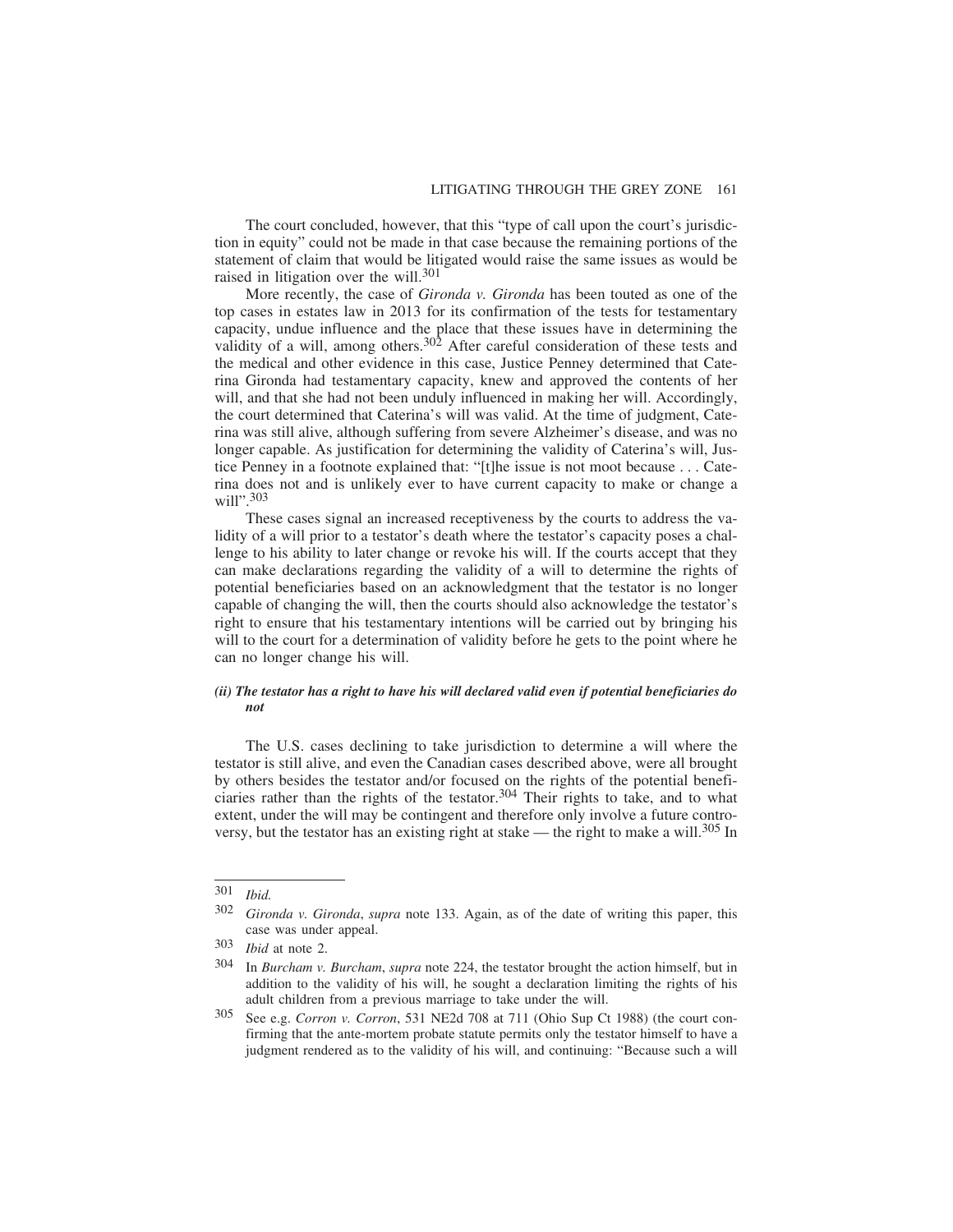Ontario, section 2 of the *Succession Law Reform Act* provides a statutory right to dispose of one's property by a will: "A person may by will devise, bequeath or dispose of all property (whether acquired before or after making his or her will) to which at the time of his or her death he or she is entitled either at law or in equity ...".<sup>306</sup> Arguably, this right lacks any teeth if there is no way for the testator to ensure that his property will actually be devised in accordance with the will.

Moreover, on an application for a testamentary declaration, the court is not being asked to *interpret* a will or determine anyone's rights to particular property under the will. Accordingly, the maxim that the potential beneficiaries of a living testator have no property rights is irrelevant for the purposes of a testamentary declaration. Those rights are yet to crystallize on the death of the testator (or, at the earliest, upon his becoming permanently incapable), and will be determined and distributed upon probate under the usual system. In an application for a testamentary declaration, the court is only being asked to declare the elements required for a will's validity, including that: (i) the will was properly executed; (ii) the testator had the requisite testamentary capacity; and (iii) the testator was free from undue influence. There is no reason why these questions should not be considered prior to death in the same way they would be considered after death in the current probate system. The courts already grant capacity determinations, for example, in guardianship proceedings. There is no difference in asking the court to declare testamentary capacity on an application by the testator, even if stopping short of declaring the entire will valid. That declaration alone could prevent a spurious post-mortem will challenge or, at the very least, would provide determinative evidence on a key element of the will's validity during a post-mortem challenge.

## *(iii) The will of a testator facing an inevitable loss of capacity is not "waste paper"*

Alternatively, even if the courts consider an application for a testamentary declaration to fall under the category of addressing a "future controversy", there are good reasons why the courts should still entertain such an application — i.e. that the will would escape the designation of "waste paper". Professor Sarna notes that "the court has the discretion to grant a declaration as to the future where the order serves a definite purpose and does not embarrass the interests of any of the parties concerned".307 Given the emotional and financial costs of bringing an application

would not yet have been admitted to probate, persons who are potential beneficiaries or heirs at law have no actionable interest in the document.")

<sup>306</sup> The right to dispose of one's property is set out in the various provincial statutes. See e.g. British Columbia — *Wills, Estates and Succession Act*, *supra* note 6, s 41; Alberta — *Wills and Succession Act*, *supra* note 10, s 9; Saskatchewan — *The Wills Act*, *supra* note 35, s 21; Manitoba — *The Wills Act*, *supra* note 35, s 2; Ontario — *Succession Law Reform Act*, *supra* note 35, s 2; New Brunswick — *Wills Act*, *supra* note 35, s 2; Nova Scotia — *Wills Act*, *supra* note 34, s 3; Prince Edward Island — *Probate Act*, *supra* note 34, s. 58; Newfoundland and Labrador — *Wills Act*, *supra* note 35, s 16; Yukon — *Wills Act*, *supra* note 35, s 3; Northwest Territories — *Wills Act*, *supra* note 35, s 3; and Nunavut — *Wills Act*, *supra* note 35, s 3.

<sup>307</sup> Sarna, *supra* note 292 at 31.